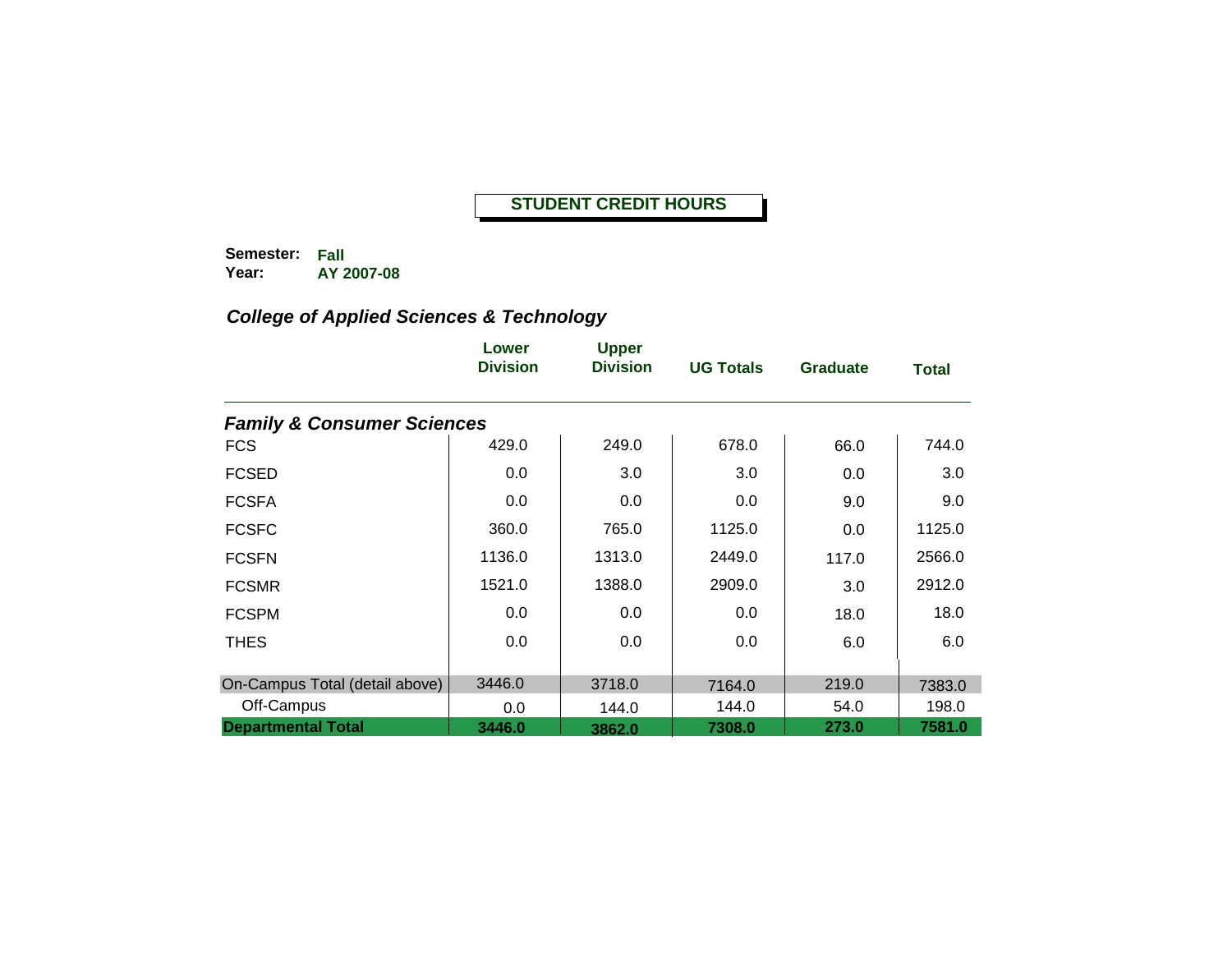**Semester: Fall Year: AY 2007-08**

|                                | Lower<br><b>Division</b> | <b>Upper</b><br><b>Division</b> | <b>UG Totals</b> | <b>Graduate</b> | <b>Total</b> |
|--------------------------------|--------------------------|---------------------------------|------------------|-----------------|--------------|
| <b>Technology</b>              |                          |                                 |                  |                 |              |
| <b>ITCMP</b>                   | 174.0                    | 111.0                           | 285.0            | 0.0             | 285.0        |
| <b>ITCST</b>                   | 351.0                    | 420.0                           | 771.0            | 0.0             | 771.0        |
| <b>ITDPT</b>                   | 414.0                    | 123.0                           | 537.0            | 0.0             | 537.0        |
| <b>ITEDU</b>                   | 111.0                    | 18.0                            | 129.0            | 3.0             | 132.0        |
| <b>ITGRA</b>                   | 756.0                    | 240.0                           | 996.0            | 0.0             | 996.0        |
| <b>ITMFG</b>                   | 273.0                    | 228.0                           | 501.0            | 0.0             | 501.0        |
| <b>RES</b>                     | 0.0                      | 0.0                             | 0.0              | 3.0             | 3.0          |
| On-Campus Total (detail above) | 2079.0                   | 1140.0                          | 3219.0           | 6.0             | 3225.0       |
| Off-Campus                     | 0.0                      | 3.0                             | 3.0              | 168.0           | 171.0        |
| <b>Departmental Total</b>      | 2079.0                   | 1143.0                          | 3222.0           | 174.0           | 3396.0       |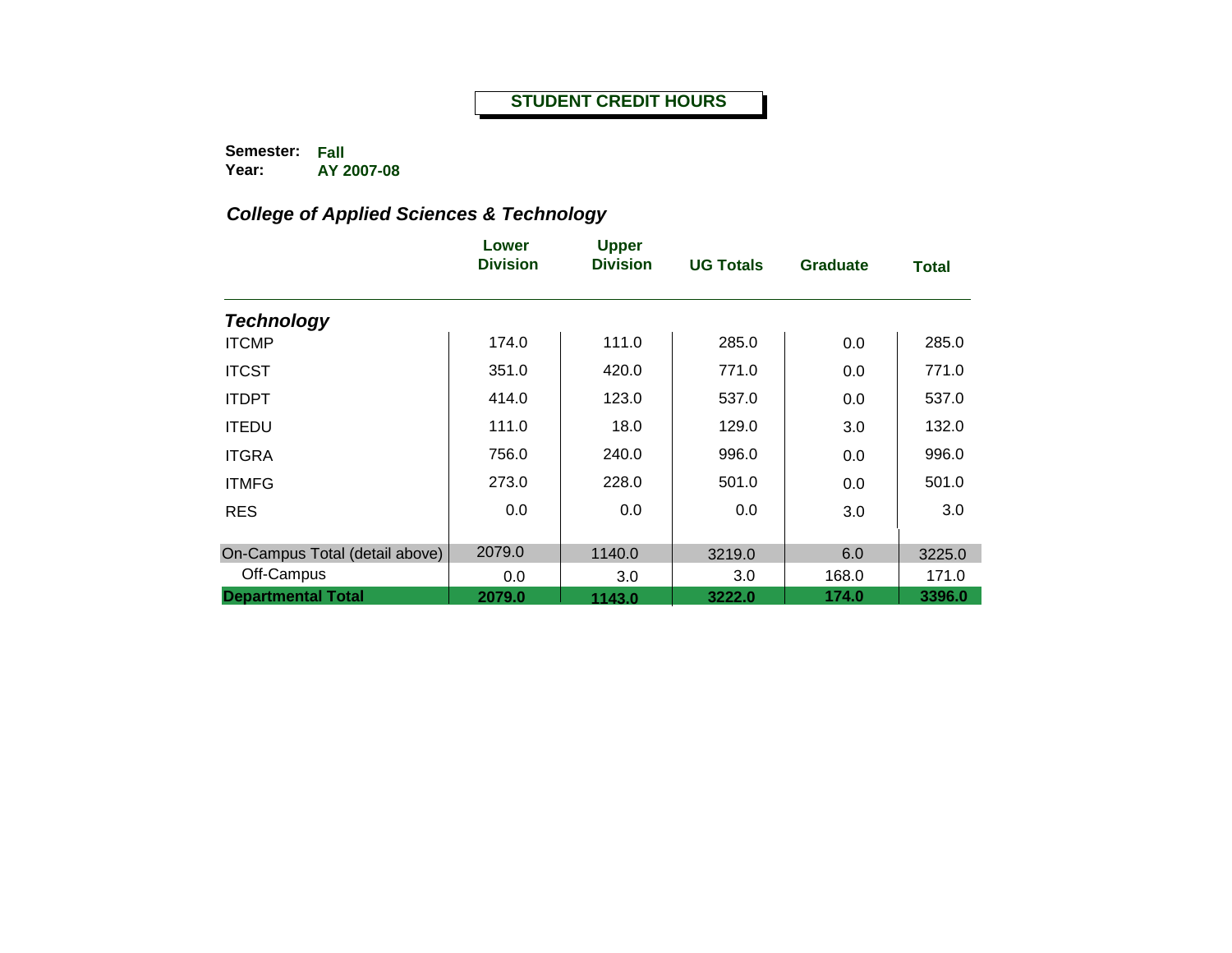**Semester: Fall Year: AY 2007-08**

|                                | Lower<br><b>Division</b> | <b>Upper</b><br><b>Division</b> | <b>UG Totals</b> | <b>Graduate</b> | <b>Total</b> |
|--------------------------------|--------------------------|---------------------------------|------------------|-----------------|--------------|
| <b>Military Science</b>        |                          |                                 |                  |                 |              |
| MIL                            | 200.0                    | 165.0                           | 365.0            | 0.0             | 365.0        |
| On-Campus Total (detail above) | 200.0                    | 165.0                           | 365.0            | 0.0             | 365.0        |
| Off-Campus                     | 0.0                      | 0.0                             | 0.0              | 0.0             | 0.0          |
| <b>Departmental Total</b>      | 200.0                    | 165.0                           | 365.0            | 0.0             | 365.0        |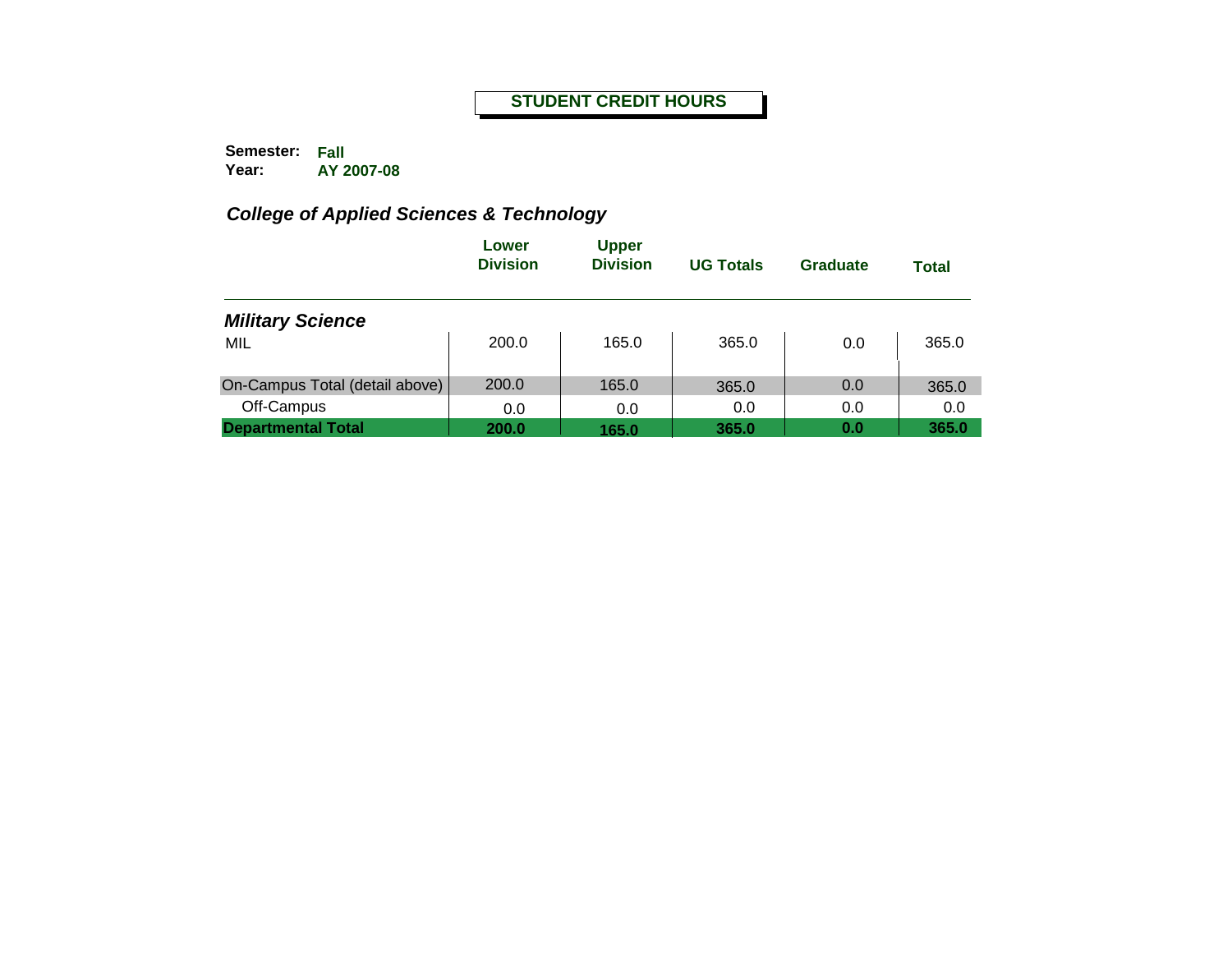**Semester: Fall Year: AY 2007-08**

|                                         | Lower<br><b>Division</b> | <b>Upper</b><br><b>Division</b> | <b>UG Totals</b> | <b>Graduate</b>  | <b>Total</b>     |
|-----------------------------------------|--------------------------|---------------------------------|------------------|------------------|------------------|
| <b>Nursing</b><br><b>NUR</b>            | 1731.0                   | 2481.0                          | 4212.0           | 0.0              | 4212.0           |
| On-Campus Total (detail above)          | 1731.0                   | 2481.0                          | 4212.0           | 0.0              | 4212.0           |
| Off-Campus<br><b>Departmental Total</b> | 0.0<br>1731.0            | 111.0<br>2592.0                 | 111.0<br>4323.0  | 1461.0<br>1461.0 | 1572.0<br>5784.0 |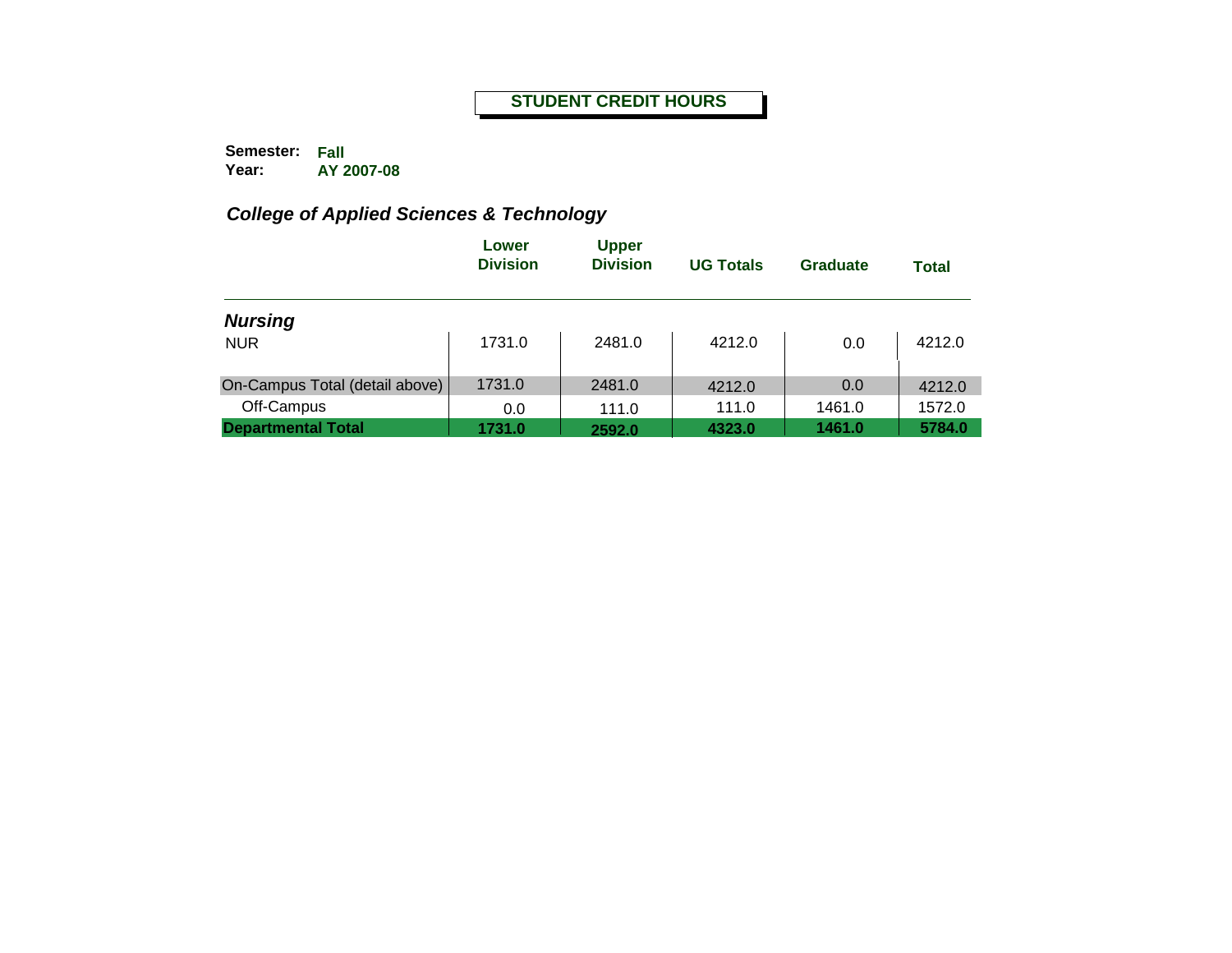**Semester: Fall Year: AY 2007-08**

|                                | Lower<br><b>Division</b> | <b>Upper</b><br><b>Division</b> | <b>UG Totals</b> | <b>Graduate</b> | <b>Total</b> |
|--------------------------------|--------------------------|---------------------------------|------------------|-----------------|--------------|
| <b>Physical Education</b>      |                          |                                 |                  |                 |              |
| <b>DISS</b>                    | 0.0                      | 0.0                             | 0.0              | 8.0             | 8.0          |
| <b>EXSCI</b>                   | 688.0                    | 501.0                           | 1189.0           | 201.0           | 1390.0       |
| <b>PEFWL</b>                   | 3765.0                   | 0.0                             | 3765.0           | 0.0             | 3765.0       |
| <b>PEP</b>                     | 1884.0                   | 1068.0                          | 2952.0           | 219.0           | 3171.0       |
| <b>SPTAD</b>                   | 270.0                    | 885.0                           | 1155.0           | 201.0           | 1356.0       |
| <b>THES</b>                    | 0.0                      | 0.0                             | 0.0              | 18.0            | 18.0         |
| On-Campus Total (detail above) | 6607.0                   | 2454.0                          | 9061.0           | 647.0           | 9708.0       |
| Off-Campus                     | 536.0                    | 0.0                             | 536.0            | 309.0           | 845.0        |
| <b>Departmental Total</b>      | 7143.0                   | 2454.0                          | 9597.0           | 956.0           | 10553.0      |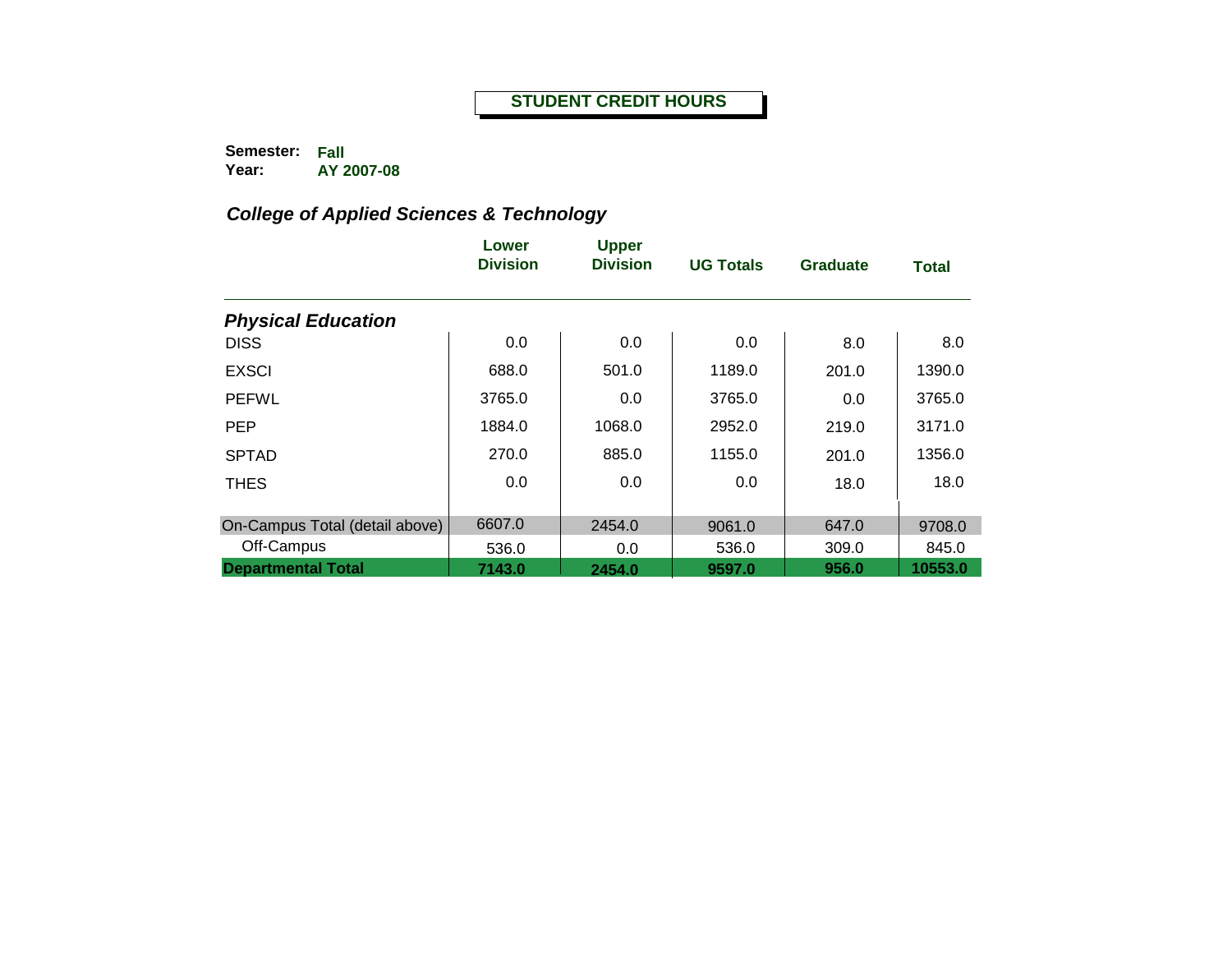**Semester: Fall Year: AY 2007-08**

|                                   | Lower<br><b>Division</b> | <b>Upper</b><br><b>Division</b> | <b>UG Totals</b> | <b>Graduate</b> | <b>Total</b> |
|-----------------------------------|--------------------------|---------------------------------|------------------|-----------------|--------------|
| <b>Wellness &amp; Gerontology</b> |                          |                                 |                  |                 |              |
| <b>GERON</b>                      | 0.0                      | 0.0                             | 0.0              | 138.0           | 138.0        |
| <b>THES</b>                       | 0.0                      | 0.0                             | 0.0              | 6.0             | 6.0          |
| <b>WELNS</b>                      | 0.0                      | 0.0                             | 0.0              | 120.0           | 120.0        |
| On-Campus Total (detail above)    | 0.0                      | 0.0                             | 0.0              | 264.0           | 264.0        |
| Off-Campus                        | 0.0                      | 0.0                             | 0.0              | 0.0             | 0.0          |
| <b>Departmental Total</b>         | 0.0                      | 0.0                             | 0.0              | 264.0           | 264.0        |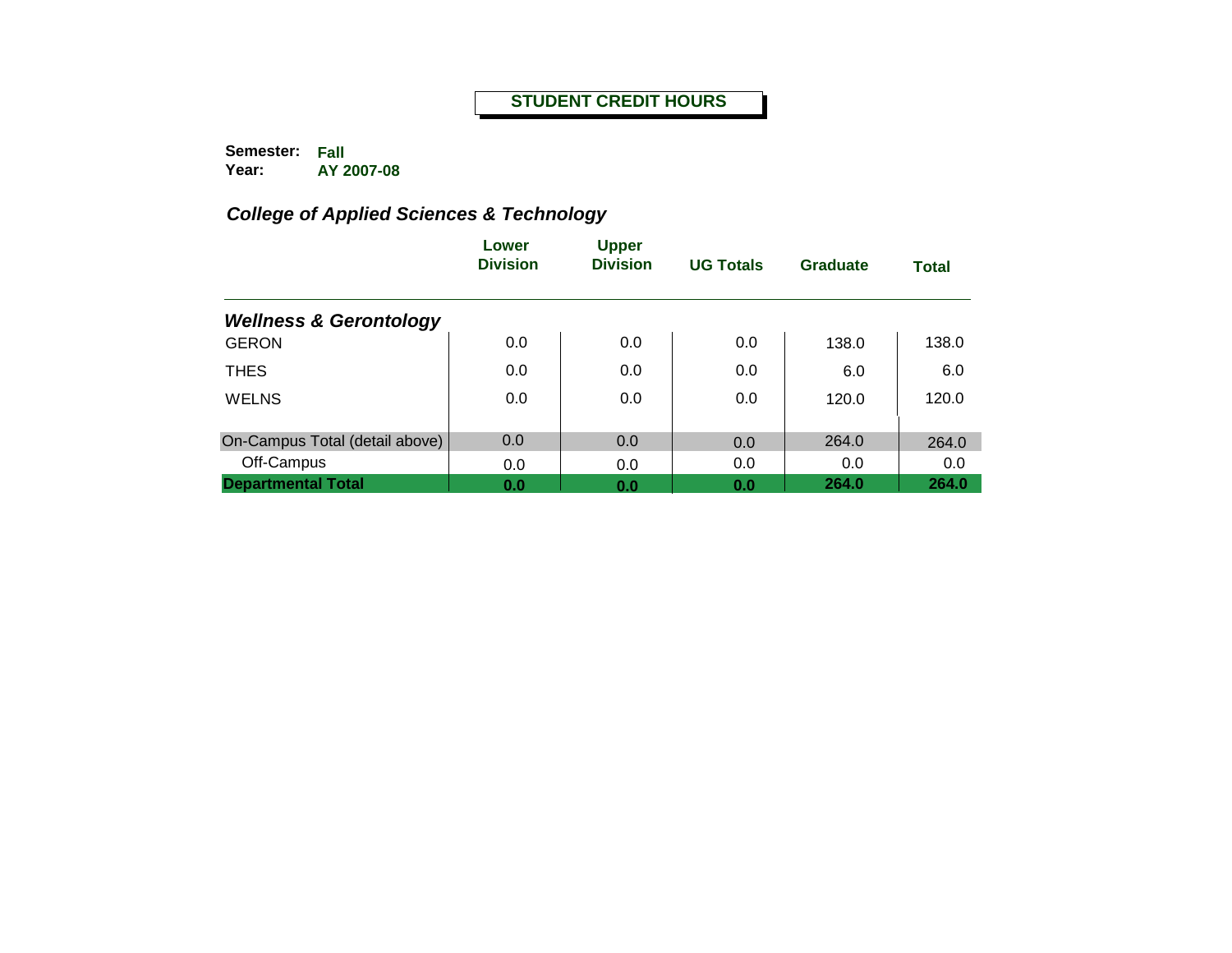**Semester: Fall Year: AY 2007-08**

# *College of Architecture & Planning*

|                                | Lower<br><b>Division</b> | <b>Upper</b><br><b>Division</b> | <b>UG Totals</b> | Graduate | <b>Total</b> |
|--------------------------------|--------------------------|---------------------------------|------------------|----------|--------------|
| <b>Architecture</b>            |                          |                                 |                  |          |              |
| ARCH                           | 1520.0                   | 1900.0                          | 3420.0           | 966.0    | 4386.0       |
| CAP                            | 218.0                    | 0.0                             | 218.0            | 3.0      | 221.0        |
| <b>MASTR</b>                   | 0.0                      | 0.0                             | 0.0              | 0.0      | 0.0          |
|                                |                          |                                 |                  |          |              |
| On-Campus Total (detail above) | 1738.0                   | 1900.0                          | 3638.0           | 969.0    | 4607.0       |
| Off-Campus                     | 0.0                      | 0.0                             | 0.0              | 0.0      | 0.0          |
| <b>Departmental Total</b>      | 1738.0                   | 1900.0                          | 3638.0           | 969.0    | 4607.0       |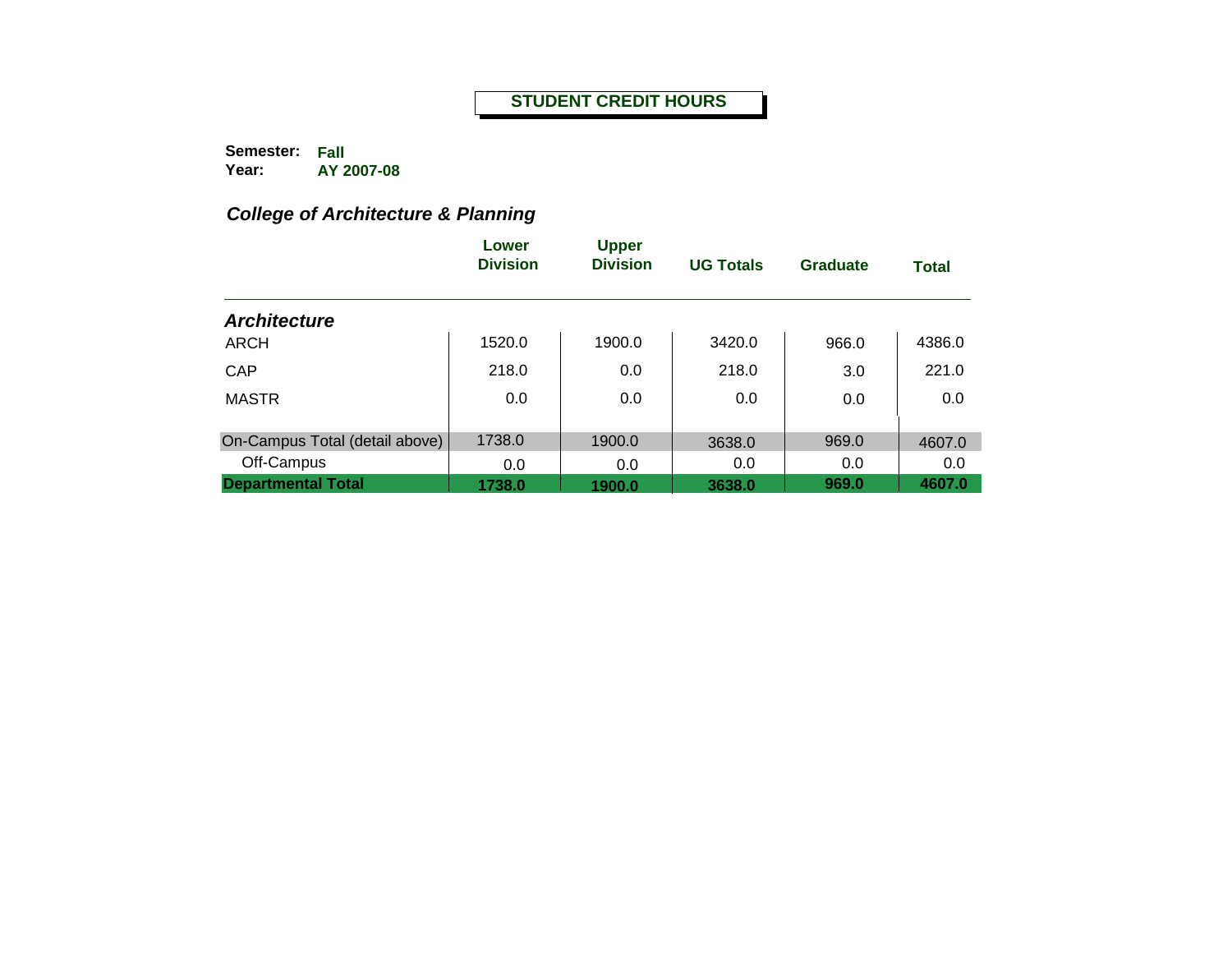**Semester: Fall Year: AY 2007-08**

# *College of Architecture & Planning*

|                                | Lower<br><b>Division</b> | <b>Upper</b><br><b>Division</b> | <b>UG Totals</b> | Graduate | <b>Total</b> |
|--------------------------------|--------------------------|---------------------------------|------------------|----------|--------------|
| <b>Landscape Architecture</b>  |                          |                                 |                  |          |              |
| CAP                            | 134.0                    | 0.0                             | 134.0            | 0.0      | 134.0        |
| <b>HONRS</b>                   | 0.0                      | 27.0                            | 27.0             | 0.0      | 27.0         |
| LA                             | 689.0                    | 984.0                           | 1673.0           | 211.0    | 1884.0       |
| <b>THES</b>                    | 0.0                      | 0.0                             | 0.0              | 21.0     | 21.0         |
| On-Campus Total (detail above) | 823.0                    | 1011.0                          | 1834.0           | 232.0    | 2066.0       |
| Off-Campus                     | 0.0                      | 0.0                             | 0.0              | 0.0      | 0.0          |
| <b>Departmental Total</b>      | 823.0                    | 1011.0                          | 1834.0           | 232.0    | 2066.0       |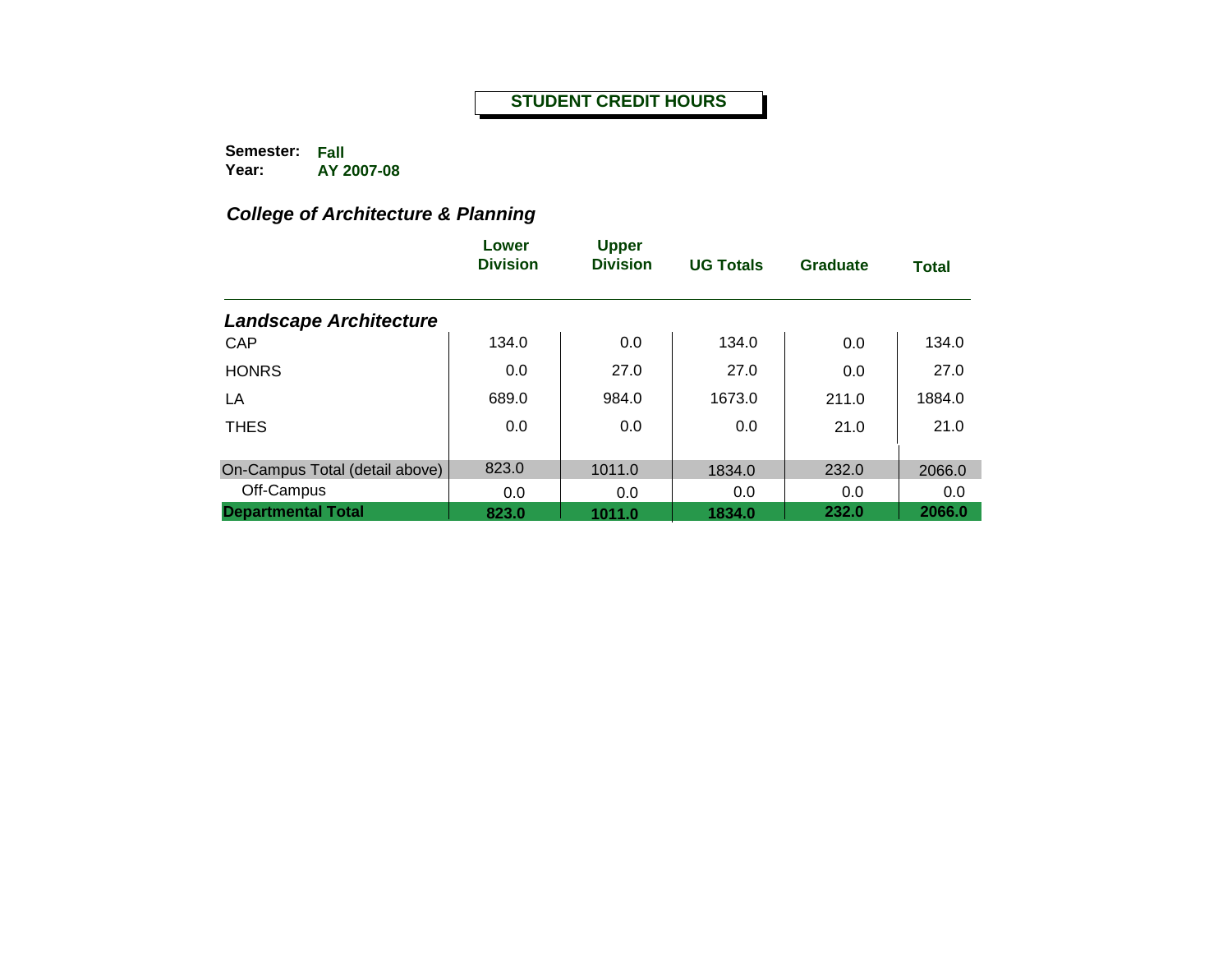**Semester: Fall Year: AY 2007-08**

# *College of Architecture & Planning*

|                                | Lower<br><b>Division</b> | <b>Upper</b><br><b>Division</b> | <b>UG Totals</b> | Graduate | <b>Total</b> |
|--------------------------------|--------------------------|---------------------------------|------------------|----------|--------------|
| <b>Urban Planning</b>          |                          |                                 |                  |          |              |
| <b>CAP</b>                     | 116.0                    | 5.0                             | 121.0            | 0.0      | 121.0        |
| <b>PLAN</b>                    | 481.0                    | 401.0                           | 882.0            | 316.0    | 1198.0       |
| On-Campus Total (detail above) | 597.0                    | 406.0                           | 1003.0           | 316.0    | 1319.0       |
| Off-Campus                     | 0.0                      | 0.0                             | 0.0              | 0.0      | 0.0          |
| <b>Departmental Total</b>      | 597.0                    | 406.0                           | 1003.0           | 316.0    | 1319.0       |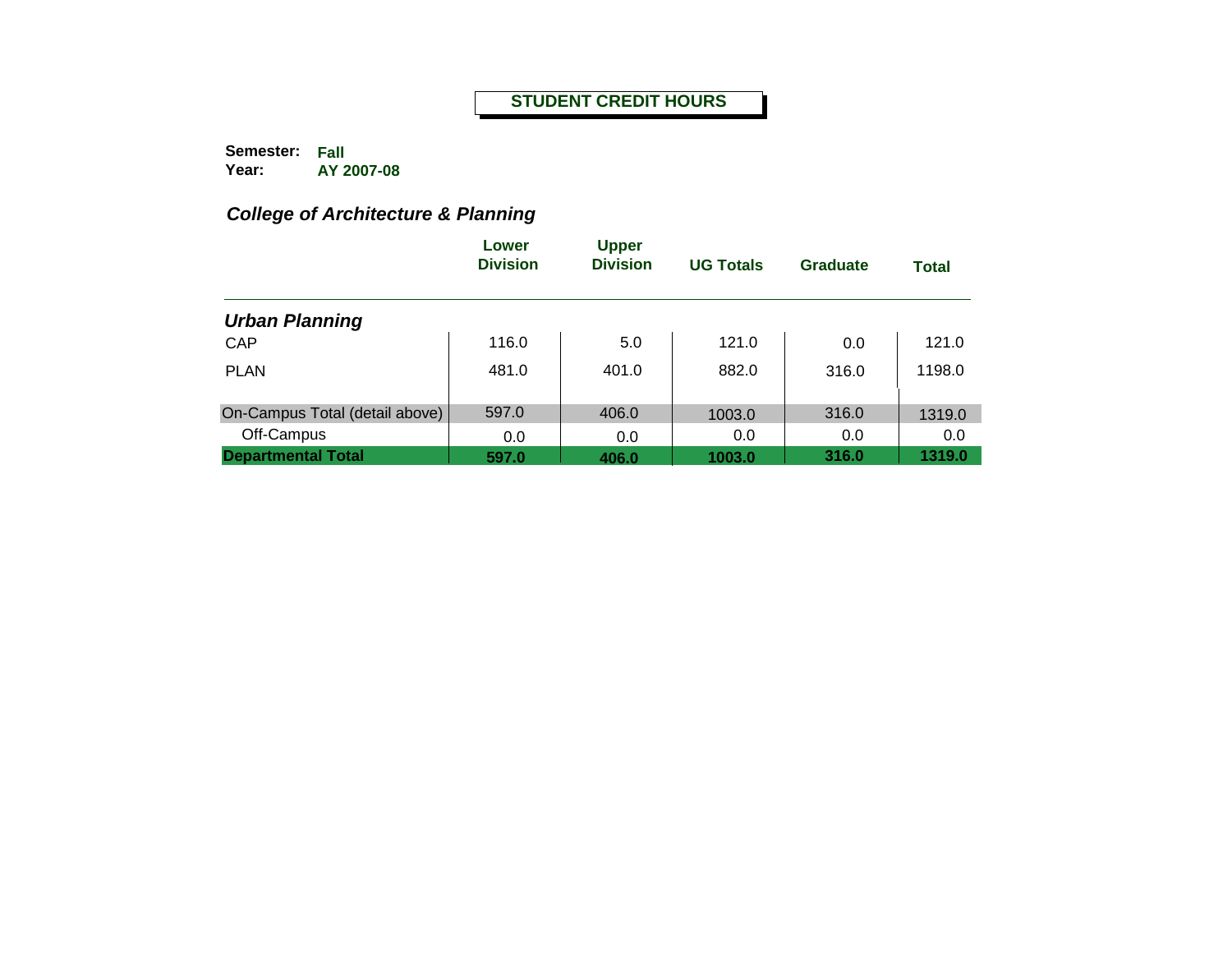**Semester: Fall Year: AY 2007-08**

|                                | Lower<br><b>Division</b> | <b>Upper</b><br><b>Division</b> | <b>UG Totals</b> | Graduate | <b>Total</b> |
|--------------------------------|--------------------------|---------------------------------|------------------|----------|--------------|
| <b>Accounting</b>              |                          |                                 |                  |          |              |
| <b>ACC</b>                     | 2085.0                   | 1290.0                          | 3375.0           | 249.0    | 3624.0       |
| <b>MBA</b>                     | 0.0                      | 0.0                             | 0.0              | 60.0     | 60.0         |
| On-Campus Total (detail above) | 2085.0                   | 1290.0                          | 3375.0           | 309.0    | 3684.0       |
| Off-Campus                     | 0.0                      | 0.0                             | 0.0              | 153.0    | 153.0        |
| <b>Departmental Total</b>      | 2085.0                   | 1290.0                          | 3375.0           | 462.0    | 3837.0       |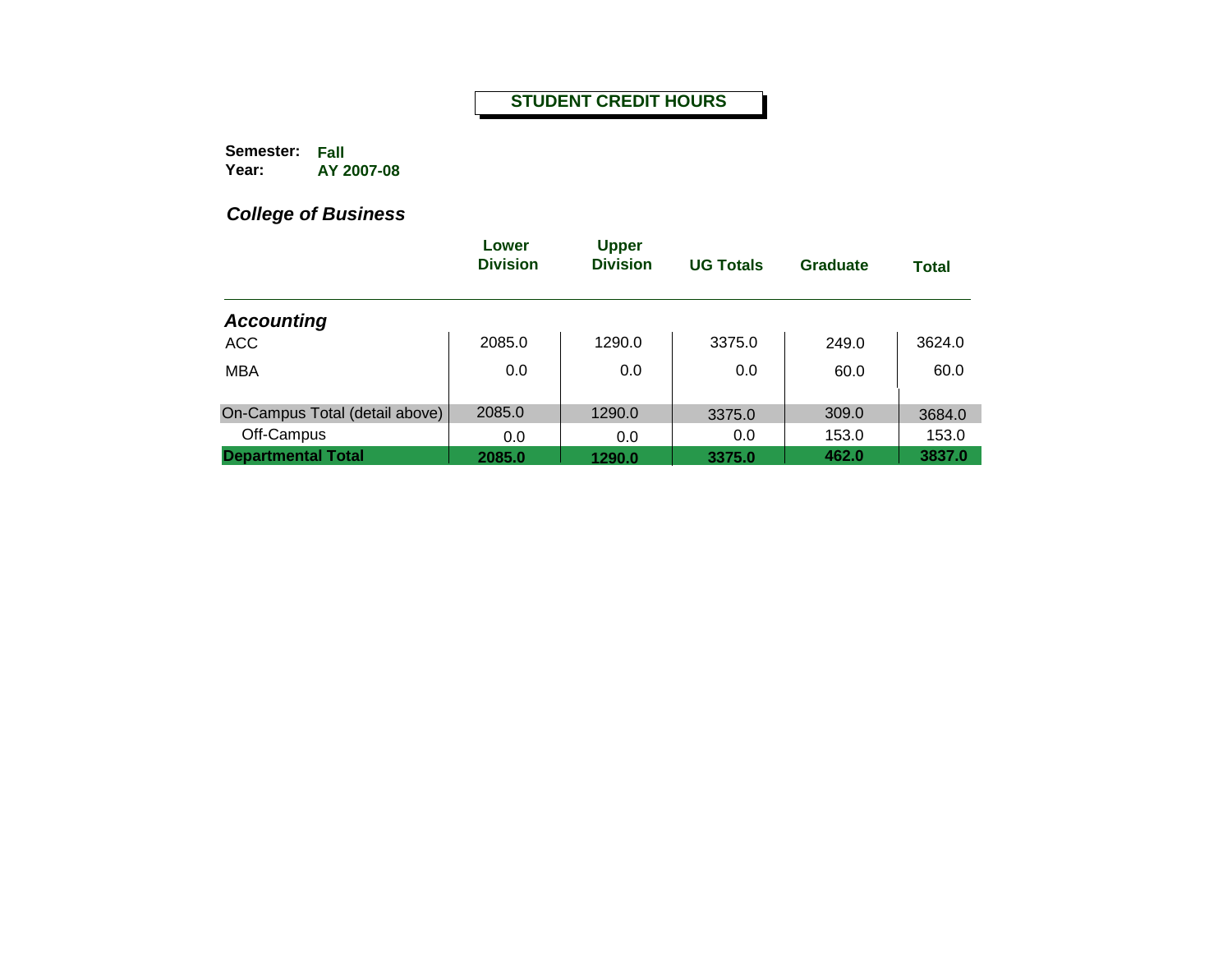**Semester: Fall Year: AY 2007-08**

|                                | Lower<br><b>Division</b> | <b>Upper</b><br><b>Division</b> | <b>UG Totals</b> | Graduate | <b>Total</b> |
|--------------------------------|--------------------------|---------------------------------|------------------|----------|--------------|
| <b>Economics</b>               |                          |                                 |                  |          |              |
| <b>ECON</b>                    | 4446.0                   | 492.0                           | 4938.0           | 66.0     | 5004.0       |
| <b>MBA</b>                     | 0.0                      | 0.0                             | 0.0              | 81.0     | 81.0         |
| On-Campus Total (detail above) | 4446.0                   | 492.0                           | 4938.0           | 147.0    | 5085.0       |
| Off-Campus                     | 0.0                      | 0.0                             | 0.0              | 186.0    | 186.0        |
| <b>Departmental Total</b>      | 4446.0                   | 492.0                           | 4938.0           | 333.0    | 5271.0       |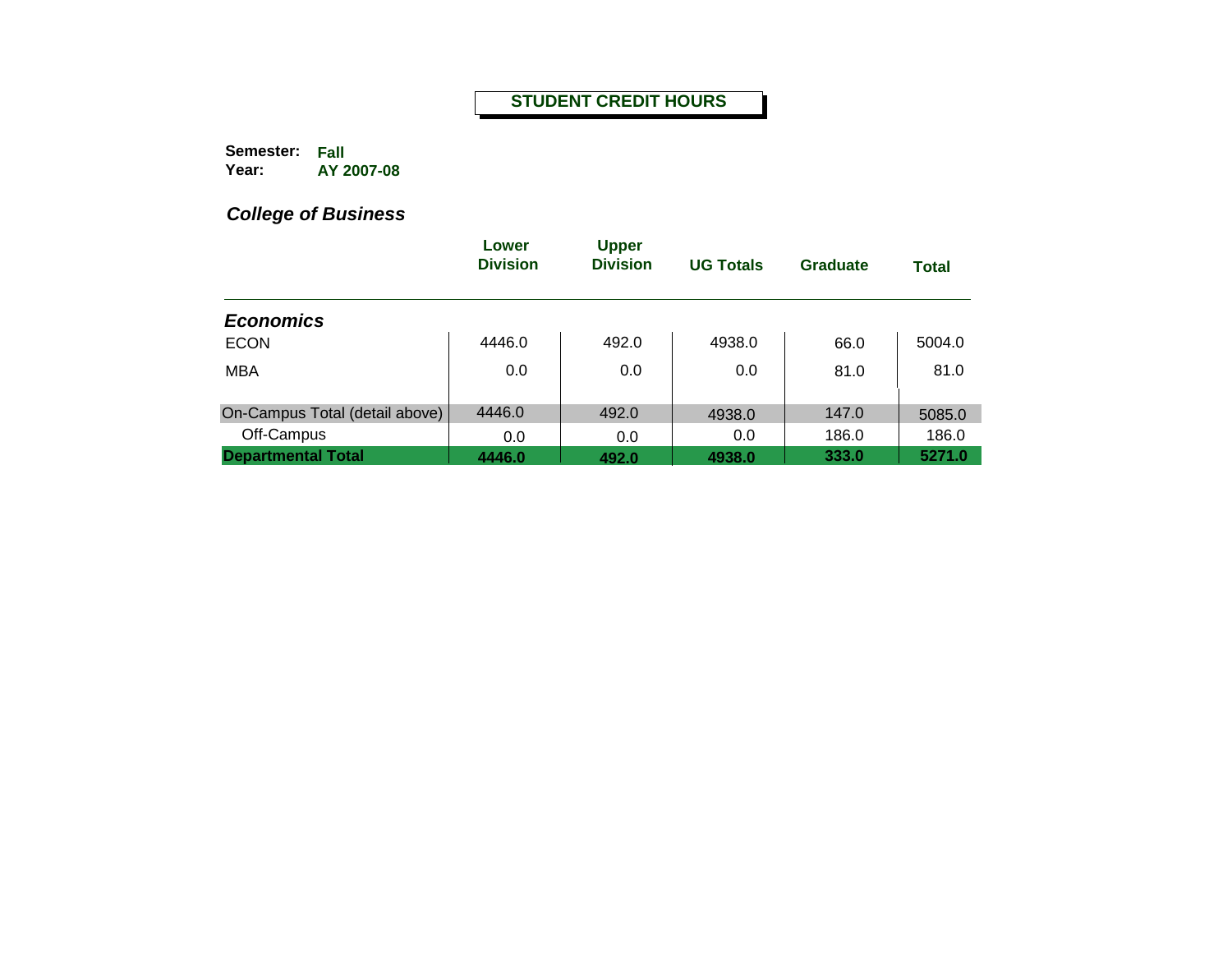**Semester: Fall Year: AY 2007-08**

|                                | Lower<br><b>Division</b> | <b>Upper</b><br><b>Division</b> | <b>UG Totals</b> | <b>Graduate</b> | <b>Total</b> |
|--------------------------------|--------------------------|---------------------------------|------------------|-----------------|--------------|
|                                |                          |                                 |                  |                 |              |
| <b>Finance</b>                 |                          |                                 |                  |                 |              |
| BL                             | 960.0                    | 129.0                           | 1089.0           | 3.0             | 1092.0       |
| <b>FIN</b>                     | 351.0                    | 1452.0                          | 1803.0           | 21.0            | 1824.0       |
| <b>MBA</b>                     | 0.0                      | 0.0                             | 0.0              | 24.0            | 24.0         |
| <b>RE</b>                      | 150.0                    | 0.0                             | 150.0            | 0.0             | 150.0        |
| RMI                            | 348.0                    | 207.0                           | 555.0            | 6.0             | 561.0        |
|                                |                          |                                 |                  |                 |              |
| On-Campus Total (detail above) | 1809.0                   | 1788.0                          | 3597.0           | 54.0            | 3651.0       |
| Off-Campus                     | 0.0                      | 9.0                             | 9.0              | 75.0            | 84.0         |
| <b>Departmental Total</b>      | 1809.0                   | 1797.0                          | 3606.0           | 129.0           | 3735.0       |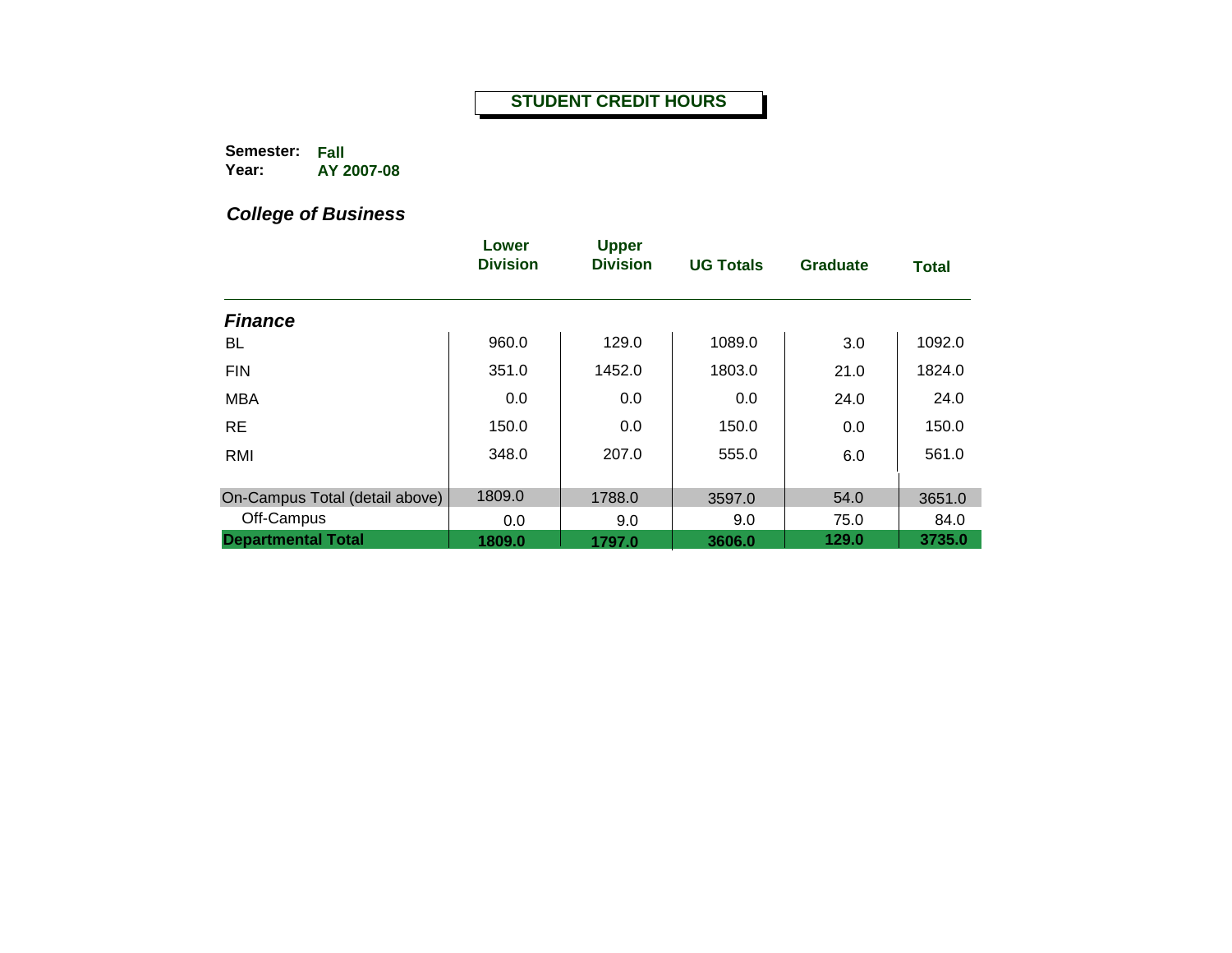**Semester: Fall Year: AY 2007-08**

|                                     | Lower<br><b>Division</b> | <b>Upper</b><br><b>Division</b> | <b>UG Totals</b> | <b>Graduate</b> | <b>Total</b> |
|-------------------------------------|--------------------------|---------------------------------|------------------|-----------------|--------------|
| <b>Info Systems &amp; Oper Mgmt</b> |                          |                                 |                  |                 |              |
| <b>BED</b>                          | 0.0                      | 15.0                            | 15.0             | 0.0             | 15.0         |
| <b>ISOM</b>                         | 3405.0                   | 1465.0                          | 4870.0           | 9.0             | 4879.0       |
| <b>MBA</b>                          | 0.0                      | 0.0                             | 0.0              | 93.0            | 93.0         |
|                                     |                          |                                 |                  |                 |              |
| On-Campus Total (detail above)      | 3405.0                   | 1480.0                          | 4885.0           | 102.0           | 4987.0       |
| Off-Campus                          | 453.0                    | 186.0                           | 639.0            | 75.0            | 714.0        |
| <b>Departmental Total</b>           | 3858.0                   | 1666.0                          | 5524.0           | 177.0           | 5701.0       |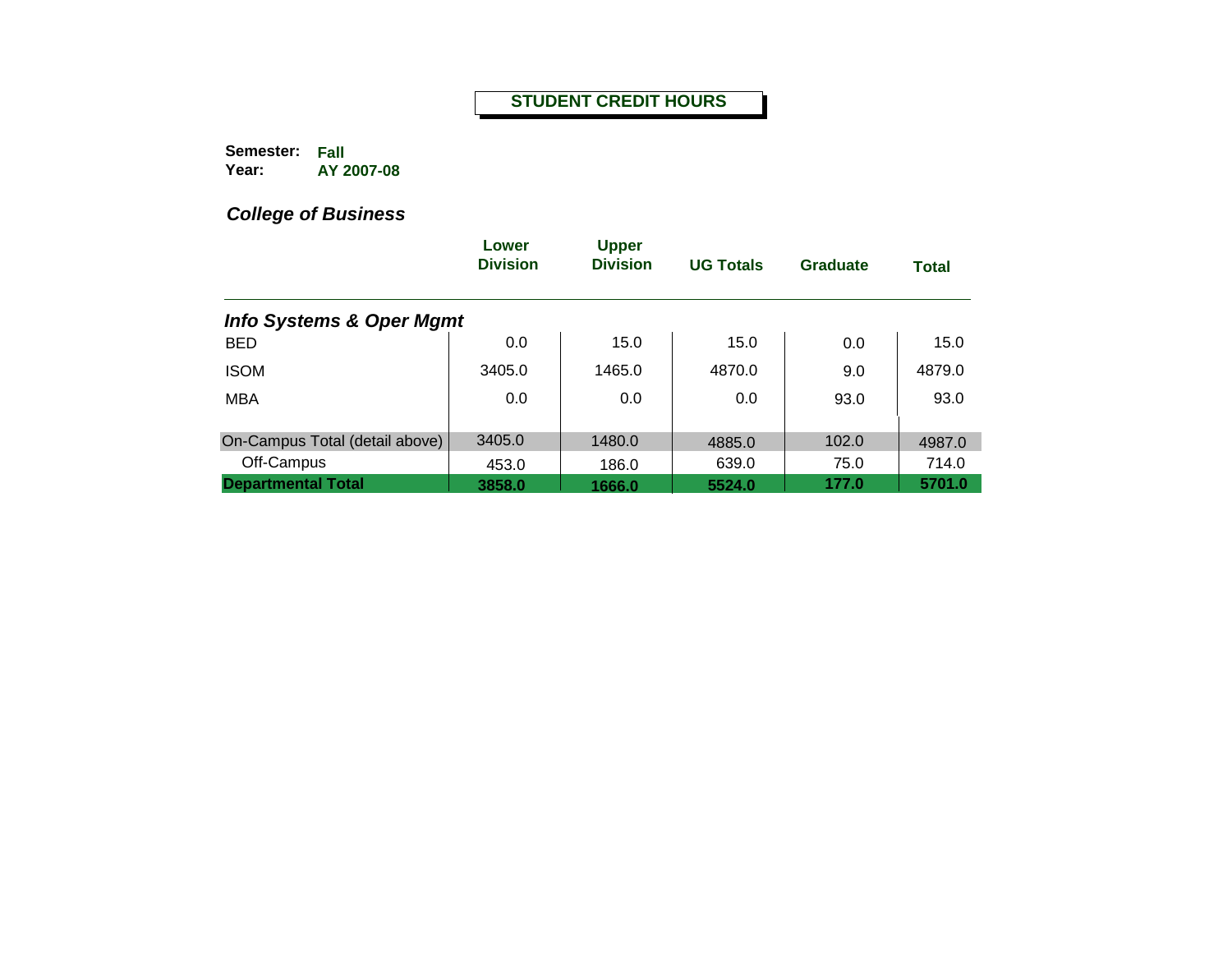**Semester: Fall Year: AY 2007-08**

|                                   | Lower<br><b>Division</b> | <b>Upper</b><br><b>Division</b> | <b>UG Totals</b> | <b>Graduate</b> | <b>Total</b> |
|-----------------------------------|--------------------------|---------------------------------|------------------|-----------------|--------------|
| <b>Marketing &amp; Management</b> |                          |                                 |                  |                 |              |
| <b>BUSAD</b>                      | 135.0                    | 93.0                            | 228.0            | 0.0             | 228.0        |
| ID                                | 30.0                     | 0.0                             | 30.0             | 0.0             | 30.0         |
| <b>INTBA</b>                      | 51.0                     | 3.0                             | 54.0             | 0.0             | 54.0         |
| <b>MBA</b>                        | 0.0                      | 0.0                             | 0.0              | 81.0            | 81.0         |
| <b>MGT</b>                        | 306.0                    | 2493.0                          | 2799.0           | 93.0            | 2892.0       |
| <b>MKG</b>                        | 120.0                    | 3162.0                          | 3282.0           | 33.0            | 3315.0       |
| On-Campus Total (detail above)    | 642.0                    | 5751.0                          | 6393.0           | 207.0           | 6600.0       |
| Off-Campus                        | 1047.0                   | 9.0                             | 1056.0           | 174.0           | 1230.0       |
| <b>Departmental Total</b>         | 1689.0                   | 5760.0                          | 7449.0           | 381.0           | 7830.0       |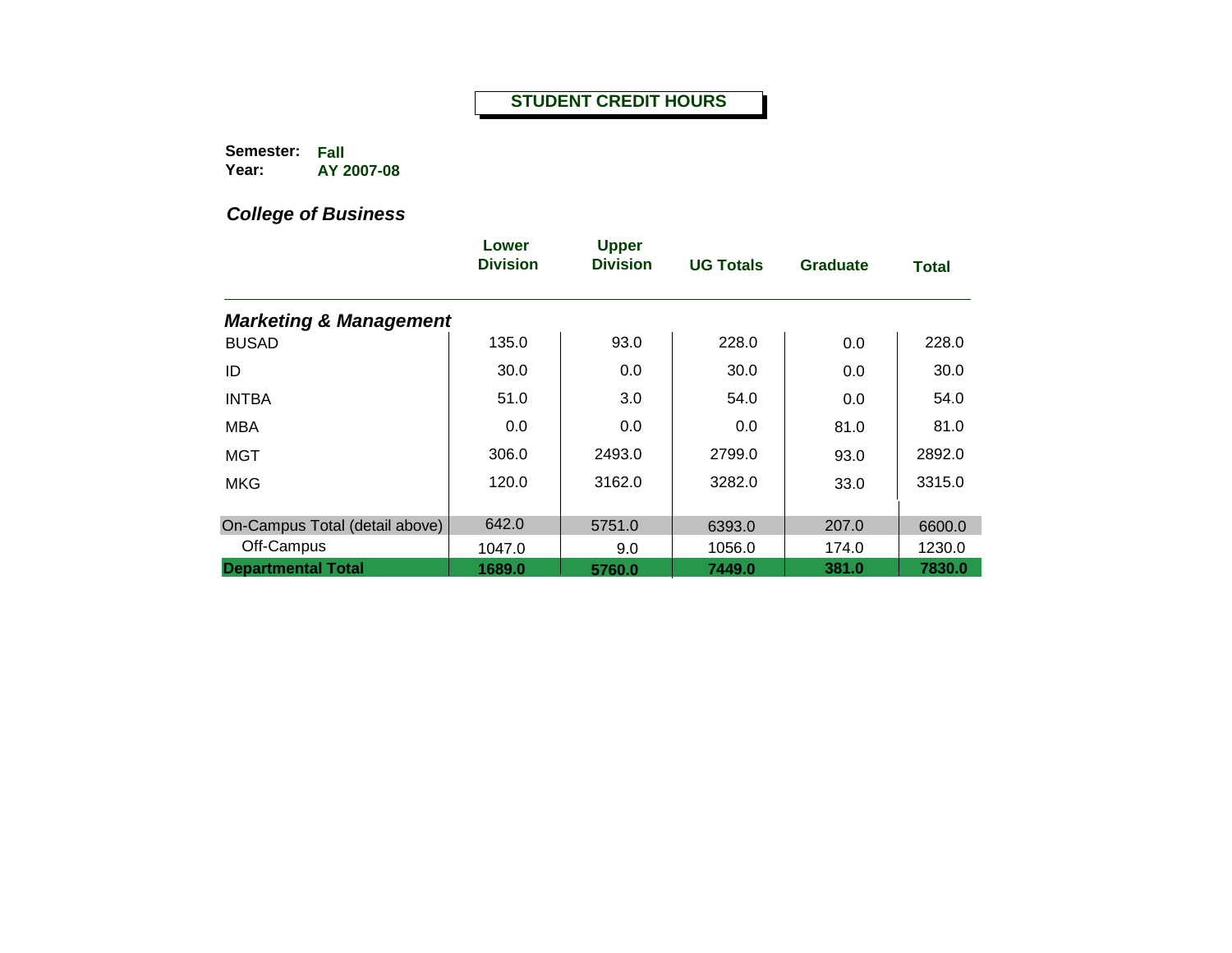**Semester: Fall Year: AY 2007-08**

|                                           | Lower<br><b>Division</b> | <b>Upper</b><br><b>Division</b> | <b>UG Totals</b> | Graduate | <b>Total</b> |
|-------------------------------------------|--------------------------|---------------------------------|------------------|----------|--------------|
| <b>Center for Info &amp; Comm Science</b> |                          |                                 |                  |          |              |
| <b>ICS</b>                                | 0.0                      | 0.0                             | 0.0              | 573.0    | 573.0        |
| On-Campus Total (detail above)            | 0.0                      | 0.0                             | 0.0              | 573.0    | 573.0        |
| Off-Campus                                | 0.0                      | 0.0                             | 0.0              | 0.0      | 0.0          |
| <b>Departmental Total</b>                 | 0.0                      | 0.0                             | 0.0              | 573.0    | 573.0        |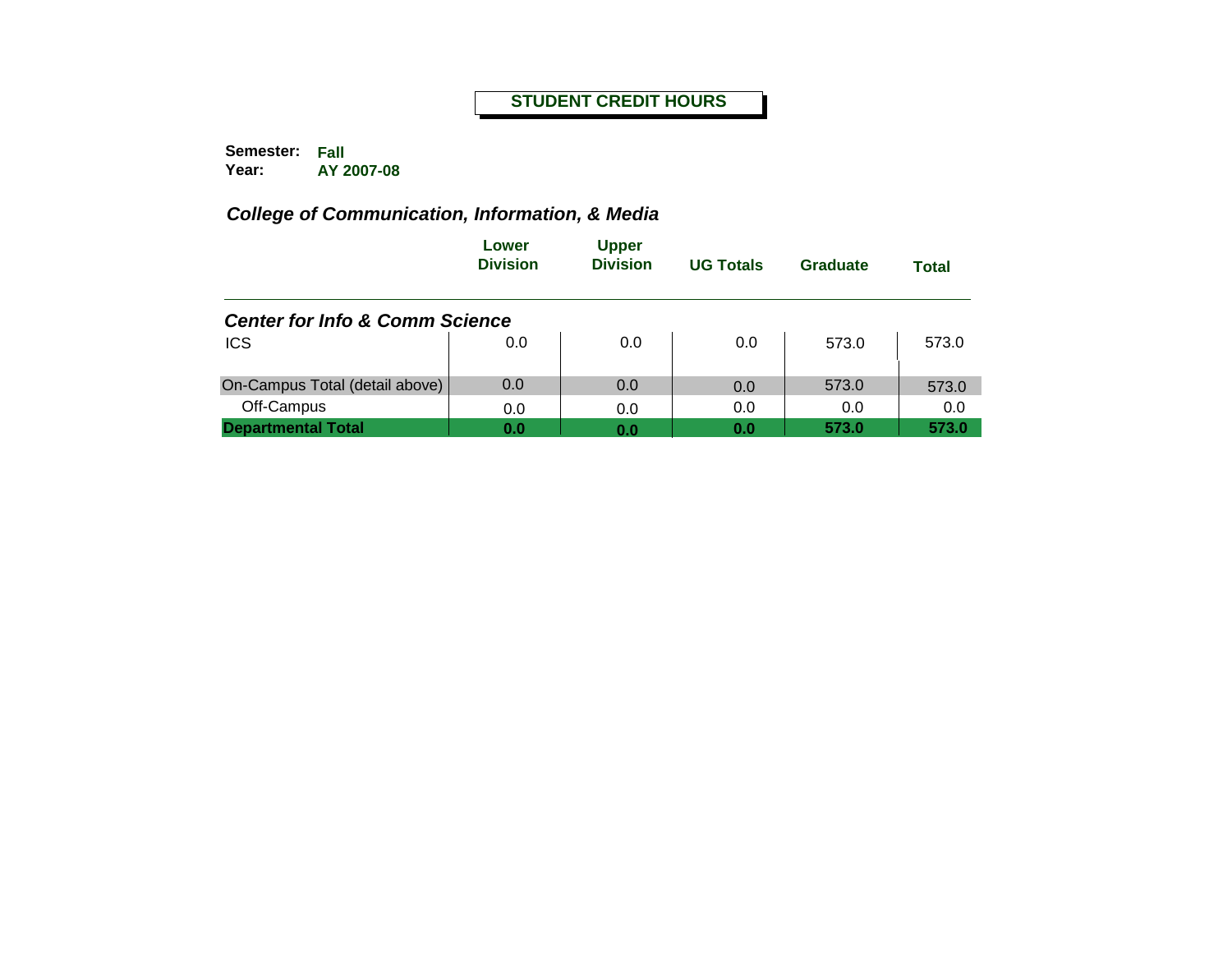**Semester: Fall Year: AY 2007-08**

|                                | Lower<br><b>Division</b> | <b>Upper</b><br><b>Division</b> | <b>UG Totals</b> | <b>Graduate</b> | <b>Total</b> |
|--------------------------------|--------------------------|---------------------------------|------------------|-----------------|--------------|
| <b>Journalism</b>              |                          |                                 |                  |                 |              |
| <b>JOURN</b>                   | 2117.0                   | 1653.0                          | 3770.0           | 165.0           | 3935.0       |
| <b>NEWS</b>                    | 279.0                    | 90.0                            | 369.0            | 6.0             | 375.0        |
| <b>PR</b>                      | 0.0                      | 0.0                             | 0.0              | 123.0           | 123.0        |
| <b>RES</b>                     | 0.0                      | 0.0                             | 0.0              | 18.0            | 18.0         |
| <b>THES</b>                    | 0.0                      | 0.0                             | 0.0              | 3.0             | 3.0          |
| <b>THES</b>                    | 0.0                      | 0.0                             | 0.0              | 12.0            | 12.0         |
| On-Campus Total (detail above) | 2396.0                   | 1743.0                          | 4139.0           | 327.0           | 4466.0       |
| Off-Campus                     | 3.0                      | 4.0                             | 7.0              | 45.0            | 52.0         |
| <b>Departmental Total</b>      | 2399.0                   | 1747.0                          | 4146.0           | 372.0           | 4518.0       |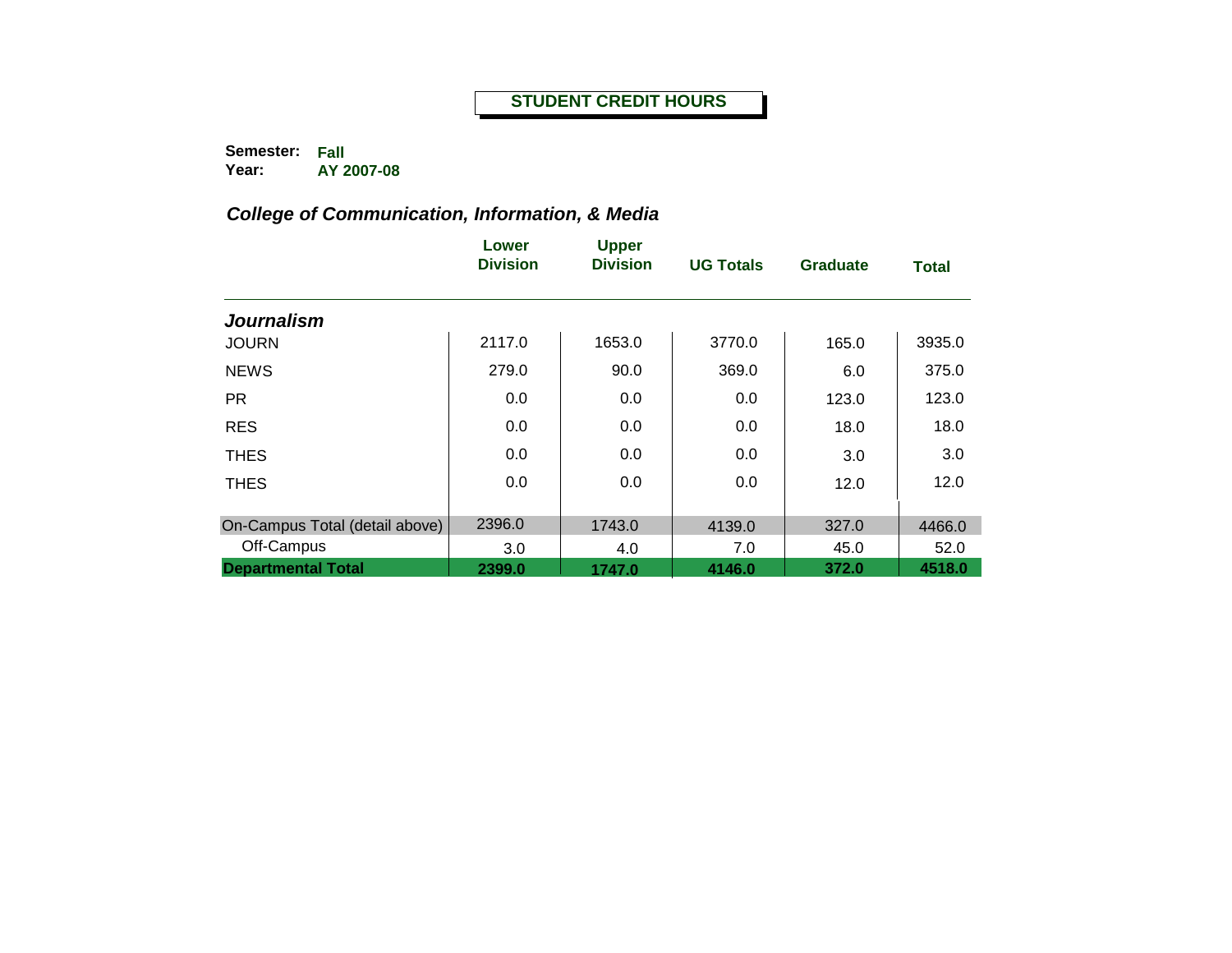**Semester: Fall Year: AY 2007-08**

|                                | Lower<br><b>Division</b> | <b>Upper</b><br><b>Division</b> | <b>UG Totals</b> | Graduate | <b>Total</b> |
|--------------------------------|--------------------------|---------------------------------|------------------|----------|--------------|
| <b>Communication Studies</b>   |                          |                                 |                  |          |              |
| <b>COMM</b>                    | 5832.0                   | 1437.0                          | 7269.0           | 234.0    | 7503.0       |
| On-Campus Total (detail above) | 5832.0                   | 1437.0                          | 7269.0           | 234.0    | 7503.0       |
| Off-Campus                     | 870.0                    | 249.0                           | 1119.0           | 0.0      | 1119.0       |
| <b>Departmental Total</b>      | 6702.0                   | 1686.0                          | 8388.0           | 234.0    | 8622.0       |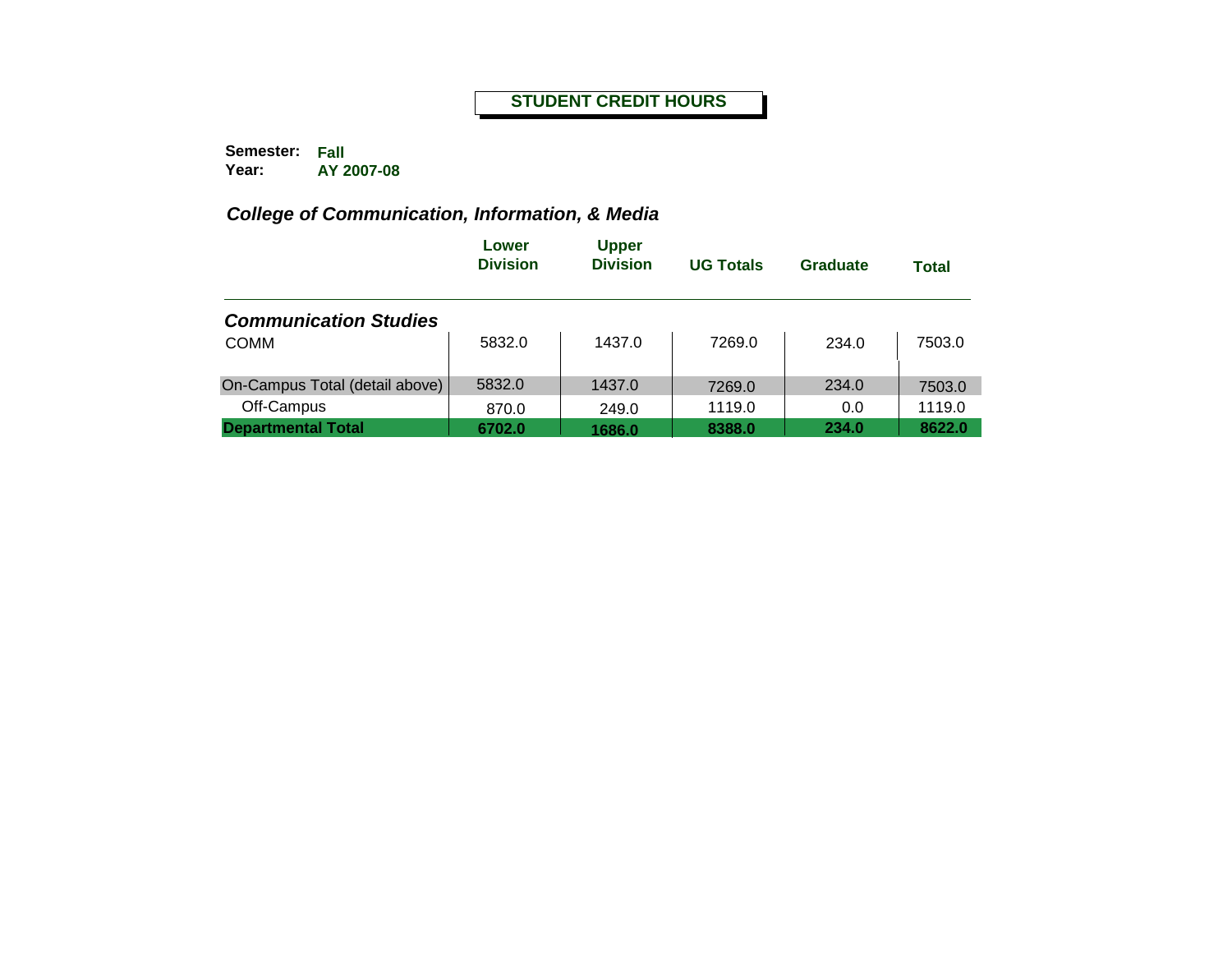**Semester: Fall Year: AY 2007-08**

|                                | Lower<br><b>Division</b> | <b>Upper</b><br><b>Division</b> | <b>UG Totals</b> | <b>Graduate</b> | <b>Total</b> |
|--------------------------------|--------------------------|---------------------------------|------------------|-----------------|--------------|
| <b>Telecommunications</b>      |                          |                                 |                  |                 |              |
| <b>ICOM</b>                    | 228.0                    | 60.0                            | 288.0            | 0.0             | 288.0        |
| <b>MASTR</b>                   | 0.0                      | 0.0                             | 0.0              | 0.0             | 0.0          |
| <b>TCOM</b>                    | 0.0                      | 351.0                           | 351.0            | 0.0             | 351.0        |
| <b>TCOM</b>                    | 1504.0                   | 2419.0                          | 3923.0           | 313.0           | 4236.0       |
| <b>THES</b>                    | 0.0                      | 0.0                             | 0.0              | 3.0             | 3.0          |
| On-Campus Total (detail above) | 1732.0                   | 2830.0                          | 4562.0           | 316.0           | 4878.0       |
| Off-Campus                     | 0.0                      | 0.0                             | 0.0              | 0.0             | 0.0          |
| <b>Departmental Total</b>      | 1732.0                   | 2830.0                          | 4562.0           | 316.0           | 4878.0       |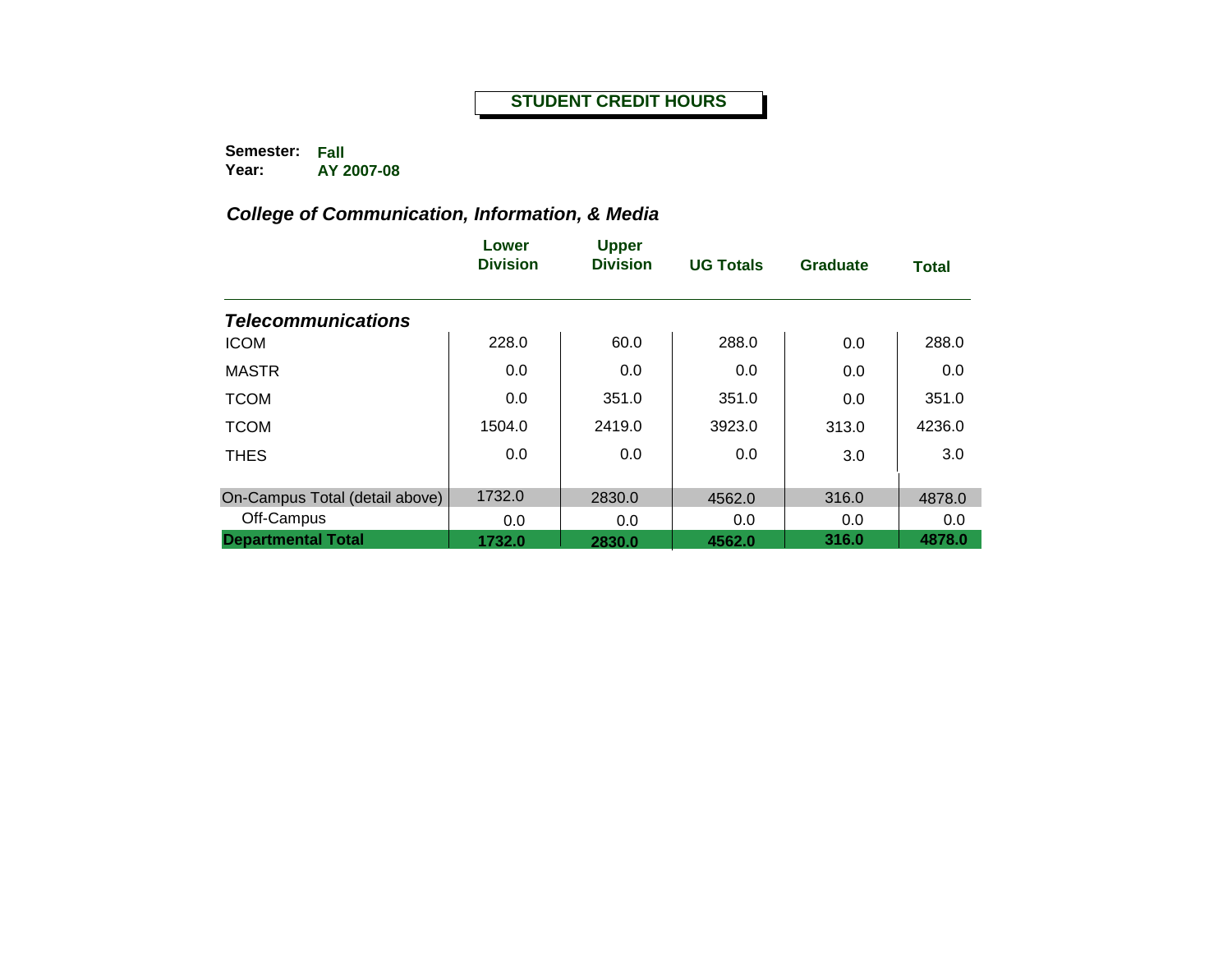**Semester: Fall Year: AY 2007-08**

*College of Fine Arts*

|                                | Lower<br><b>Division</b> | <b>Upper</b><br><b>Division</b> | <b>UG Totals</b> | <b>Graduate</b> | <b>Total</b> |
|--------------------------------|--------------------------|---------------------------------|------------------|-----------------|--------------|
| <b>Art</b>                     |                          |                                 |                  |                 |              |
| <b>ACR</b>                     | 153.0                    | 147.0                           | 300.0            | 15.0            | 315.0        |
| <b>ADS</b>                     | 561.0                    | 270.0                           | 831.0            | 0.0             | 831.0        |
| <b>AED</b>                     | 561.0                    | 66.0                            | 627.0            | 0.0             | 627.0        |
| <b>AFA</b>                     | 831.0                    | 421.0                           | 1252.0           | 24.0            | 1276.0       |
| <b>AHS</b>                     | 2442.0                   | 96.0                            | 2538.0           | 0.0             | 2538.0       |
| ART                            | 507.0                    | 225.0                           | 732.0            | 60.0            | 792.0        |
| <b>MASTR</b>                   | 0.0                      | 0.0                             | 0.0              | 0.0             | 0.0          |
| <b>THES</b>                    | 0.0                      | 0.0                             | 0.0              | 15.0            | 15.0         |
| On-Campus Total (detail above) | 5055.0                   | 1225.0                          | 6280.0           | 114.0           | 6394.0       |
| Off-Campus                     | 483.0                    | 0.0                             | 483.0            | 0.0             | 483.0        |
| <b>Departmental Total</b>      | 5538.0                   | 1225.0                          | 6763.0           | 114.0           | 6877.0       |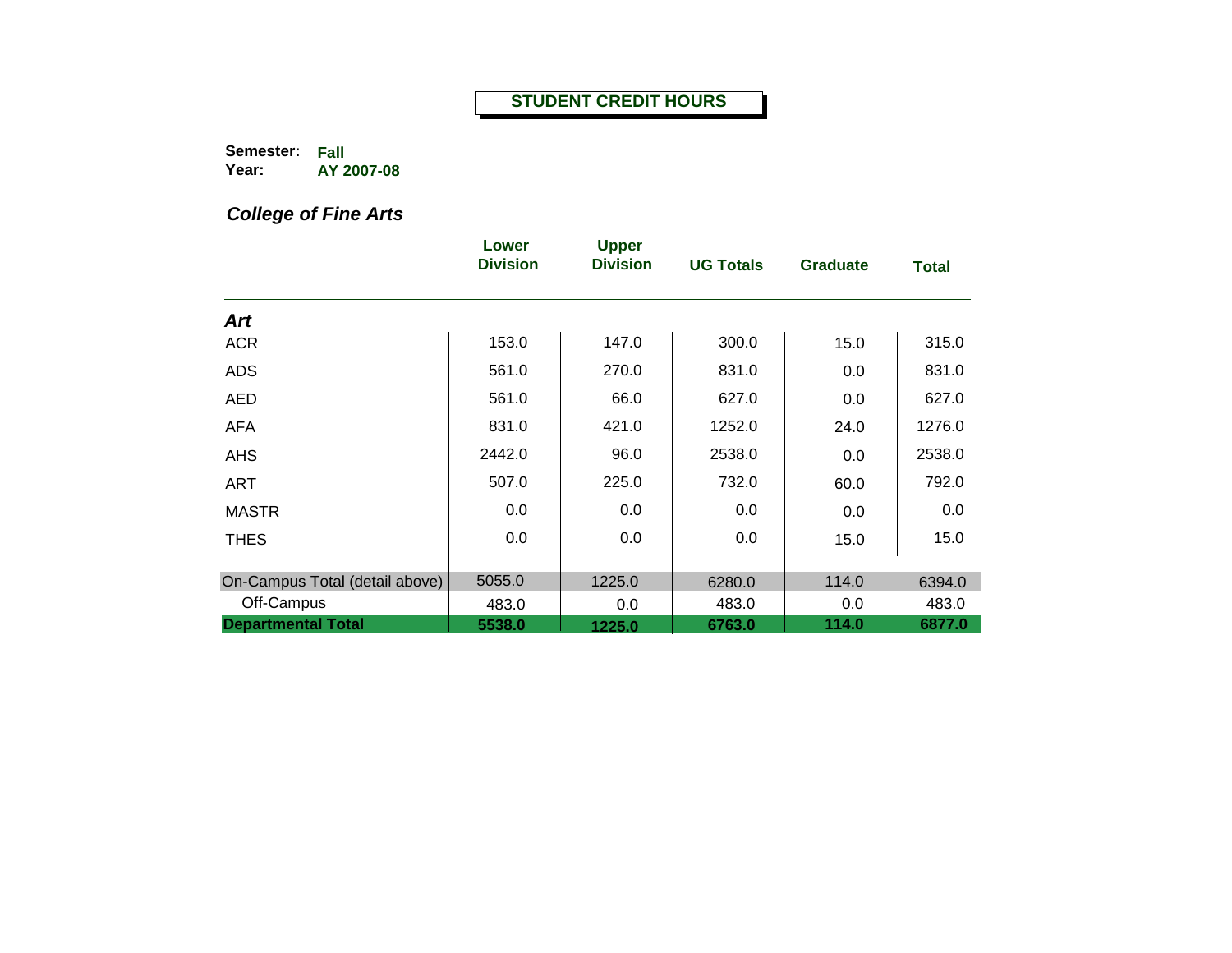**Semester: Fall Year: AY 2007-08**

*College of Fine Arts*

|                                | Lower<br><b>Division</b> | <b>Upper</b><br><b>Division</b> | <b>UG Totals</b> | <b>Graduate</b> | <b>Total</b> |
|--------------------------------|--------------------------|---------------------------------|------------------|-----------------|--------------|
| <b>Music</b>                   |                          |                                 |                  |                 |              |
| <b>DISS</b>                    | 0.0                      | 0.0                             | 0.0              | 20.0            | 20.0         |
| <b>DOC</b>                     | 0.0                      | 0.0                             | 0.0              | 0.0             | 0.0          |
| <b>HONRS</b>                   | 60.0                     | 0.0                             | 60.0             | 0.0             | 60.0         |
| <b>MASTR</b>                   | 0.0                      | 0.0                             | 0.0              | 0.0             | 0.0          |
| <b>MUHIS</b>                   | 2085.0                   | 188.0                           | 2273.0           | 138.0           | 2411.0       |
| <b>MUMET</b>                   | 219.0                    | 132.0                           | 351.0            | 0.0             | 351.0        |
| <b>MUSCH</b>                   | 0.0                      | 566.5                           | 566.5            | 70.0            | 636.5        |
| <b>MUSED</b>                   | 838.0                    | 314.0                           | 1152.0           | 79.0            | 1231.0       |
| <b>MUSPE</b>                   | 683.0                    | 564.0                           | 1247.0           | 265.0           | 1512.0       |
| <b>MUSTH</b>                   | 555.0                    | 169.0                           | 724.0            | 164.0           | 888.0        |
| <b>RES</b>                     | 0.0                      | 0.0                             | 0.0              | 9.0             | 9.0          |
|                                |                          |                                 |                  |                 |              |
| On-Campus Total (detail above) | 4440.0                   | 1933.5                          | 6373.5           | 745.0           | 7118.5       |
| Off-Campus                     | 294.0                    | 45.0                            | 339.0            | 0.0             | 339.0        |
| <b>Departmental Total</b>      | 4734.0                   | 1978.5                          | 6712.5           | 745.0           | 7457.5       |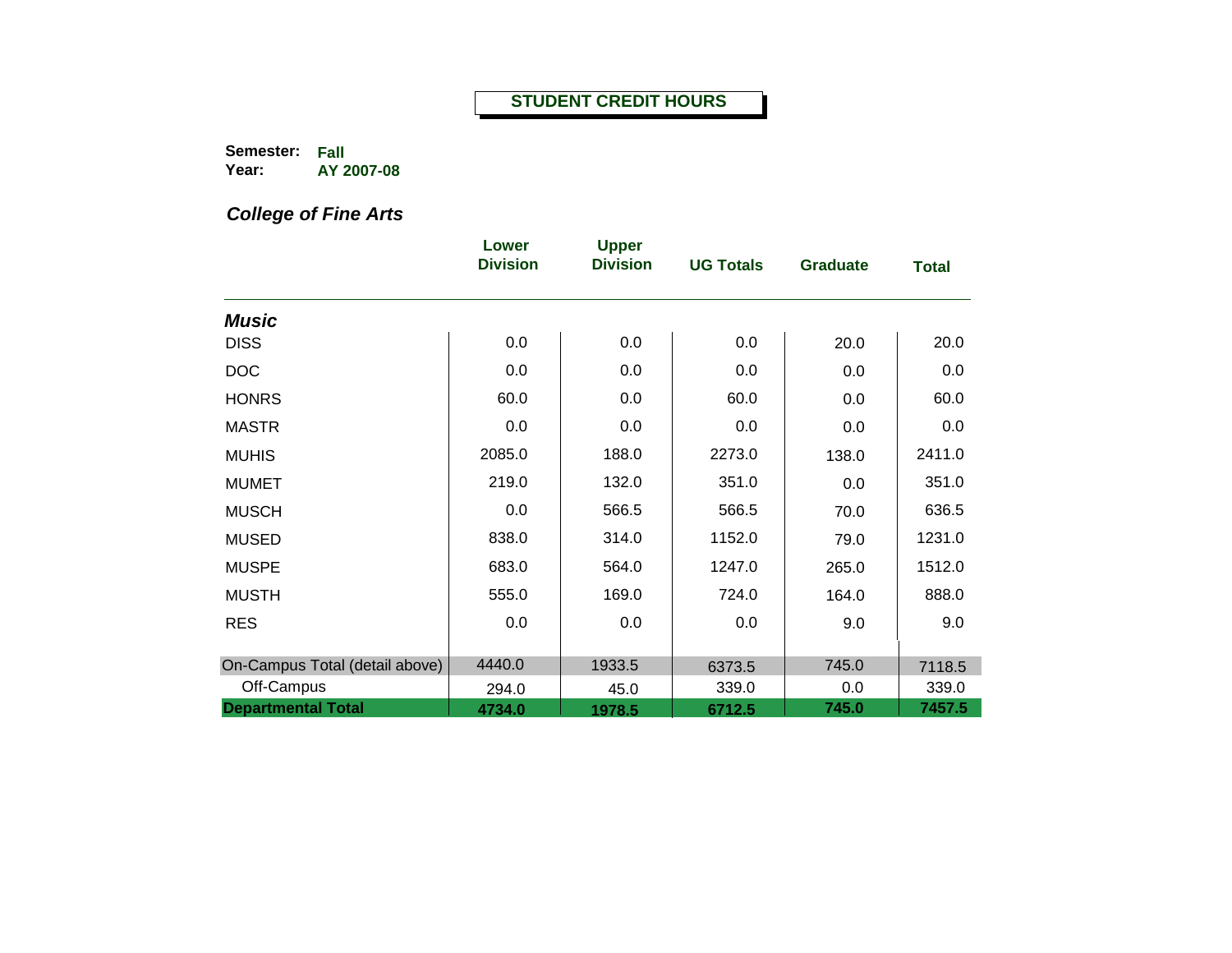**Semester: Fall Year: AY 2007-08**

*College of Fine Arts*

|                                | Lower<br><b>Division</b> | <b>Upper</b><br><b>Division</b> | <b>UG Totals</b> | Graduate | <b>Total</b> |
|--------------------------------|--------------------------|---------------------------------|------------------|----------|--------------|
| <b>Theatre &amp; Dance</b>     |                          |                                 |                  |          |              |
| <b>DANCE</b>                   | 1117.0                   | 136.0                           | 1253.0           | 0.0      | 1253.0       |
| <b>THEAT</b>                   | 3263.0                   | 1093.0                          | 4356.0           | 2.0      | 4358.0       |
| On-Campus Total (detail above) | 4380.0                   | 1229.0                          | 5609.0           | 2.0      | 5611.0       |
| Off-Campus                     | 3.0                      | 0.0                             | 3.0              | 0.0      | 3.0          |
| <b>Departmental Total</b>      | 4383.0                   | 1229.0                          | 5612.0           | 2.0      | 5614.0       |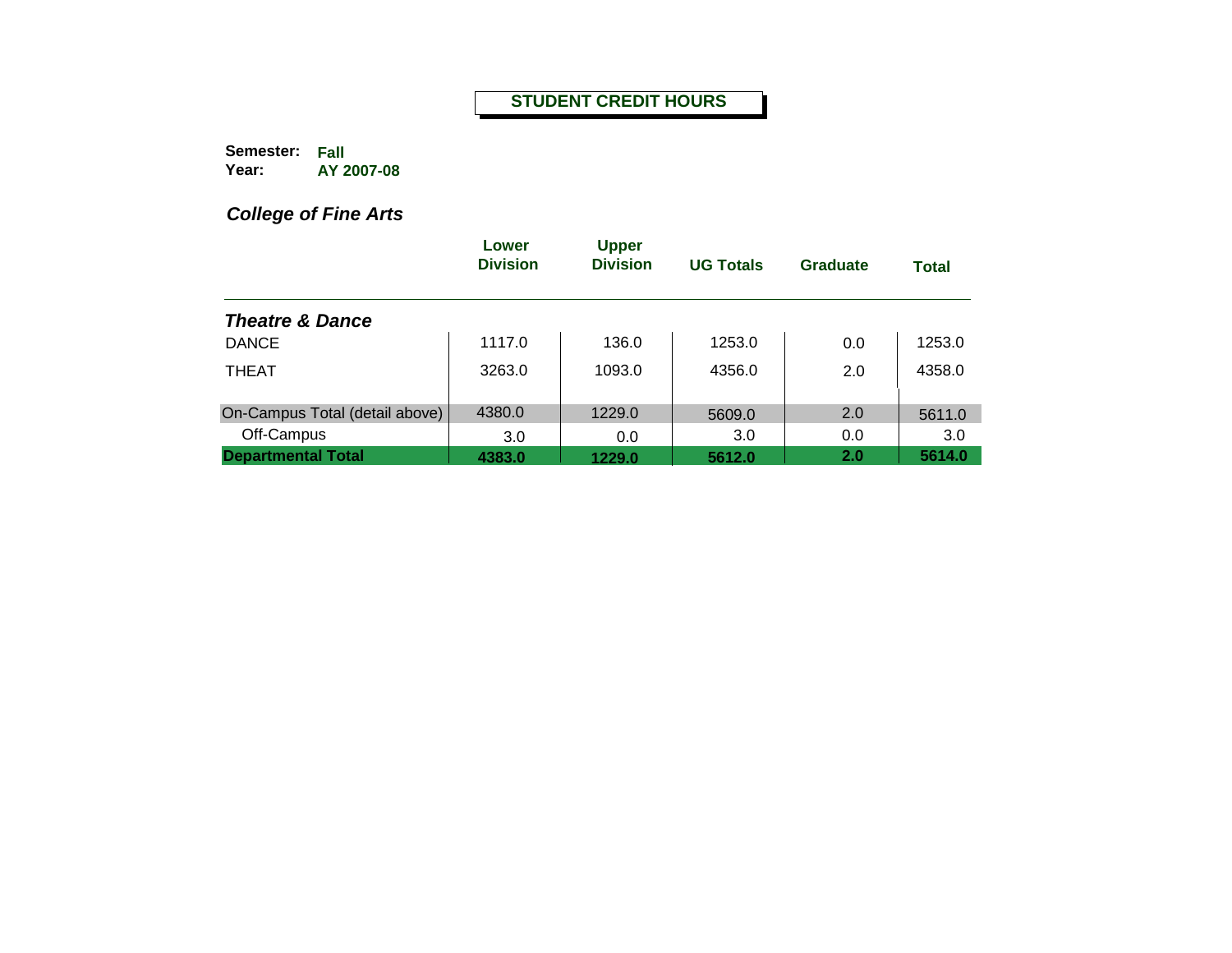**Semester: Fall Year: AY 2007-08**

|                                | Lower<br><b>Division</b> | <b>Upper</b><br><b>Division</b> | <b>UG Totals</b> | Graduate | <b>Total</b> |
|--------------------------------|--------------------------|---------------------------------|------------------|----------|--------------|
| Anthropology                   |                          |                                 |                  |          |              |
| <b>ANTH</b>                    | 2860.0                   | 358.0                           | 3218.0           | 190.0    | 3408.0       |
| <b>HONRS</b>                   | 48.0                     | 0.0                             | 48.0             | 0.0      | 48.0         |
| On-Campus Total (detail above) | 2908.0                   | 358.0                           | 3266.0           | 190.0    | 3456.0       |
| Off-Campus                     | 849.0                    | 345.0                           | 1194.0           | 0.0      | 1194.0       |
| <b>Departmental Total</b>      | 3757.0                   | 703.0                           | 4460.0           | 190.0    | 4650.0       |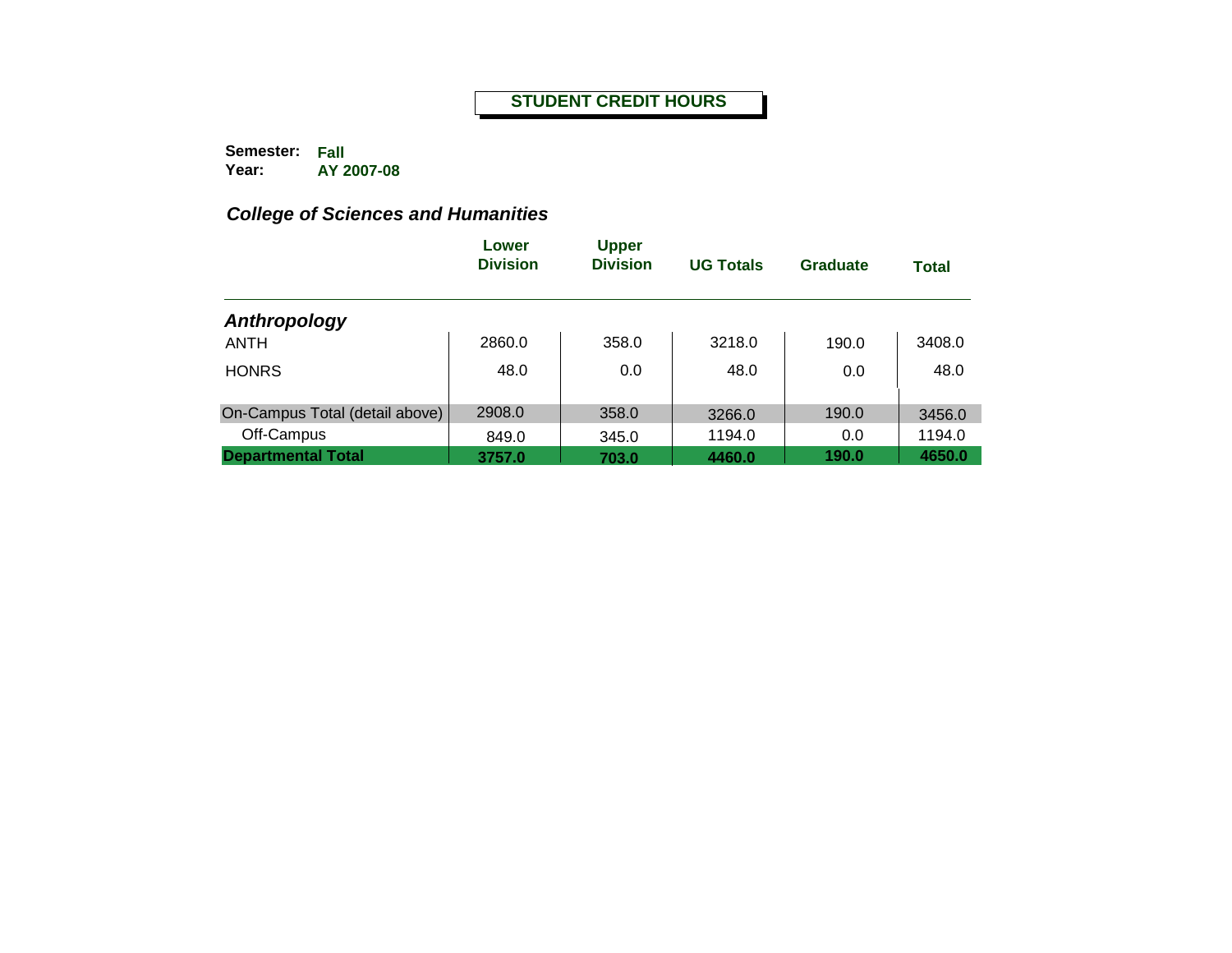**Semester: Fall Year: AY 2007-08**

|                                              | Lower<br><b>Division</b> | <b>Upper</b><br><b>Division</b> | <b>UG Totals</b> | <b>Graduate</b> | <b>Total</b>    |
|----------------------------------------------|--------------------------|---------------------------------|------------------|-----------------|-----------------|
| <b>Biology</b>                               |                          |                                 |                  |                 |                 |
| <b>BIO</b>                                   | 4526.0                   | 490.0                           | 5016.0           | 256.0           | 5272.0          |
| <b>BIOT</b>                                  | 0.0                      | 36.0                            | 36.0             | 85.0            | 121.0           |
| <b>BOT</b>                                   | 0.0                      | 99.0                            | 99.0             | 15.0            | 114.0           |
| <b>DOC</b>                                   | 0.0                      | 0.0                             | 0.0              | 0.0             | 0.0             |
| <b>HONRS</b>                                 | 72.0                     | 0.0                             | 72.0             | 0.0             | 72.0            |
| <b>MASTR</b>                                 | 0.0                      | 0.0                             | 0.0              | 0.0             | 0.0             |
| <b>MEDTC</b>                                 | 0.0                      | 96.0                            | 96.0             | 0.0             | 96.0            |
| SCI                                          | 60.0                     | 342.0                           | 402.0            | 3.0             | 405.0           |
| <b>THES</b>                                  | 0.0                      | 0.0                             | 0.0              | 3.0             | 3.0             |
| <b>ZOOL</b>                                  | 0.0                      | 27.0                            | 27.0             | 9.0             | 36.0            |
|                                              | 4658.0                   |                                 |                  |                 |                 |
| On-Campus Total (detail above)<br>Off-Campus | 373.0                    | 1090.0<br>0.0                   | 5748.0<br>373.0  | 371.0<br>0.0    | 6119.0<br>373.0 |
| <b>Departmental Total</b>                    | 5031.0                   | 1090.0                          | 6121.0           | 371.0           | 6492.0          |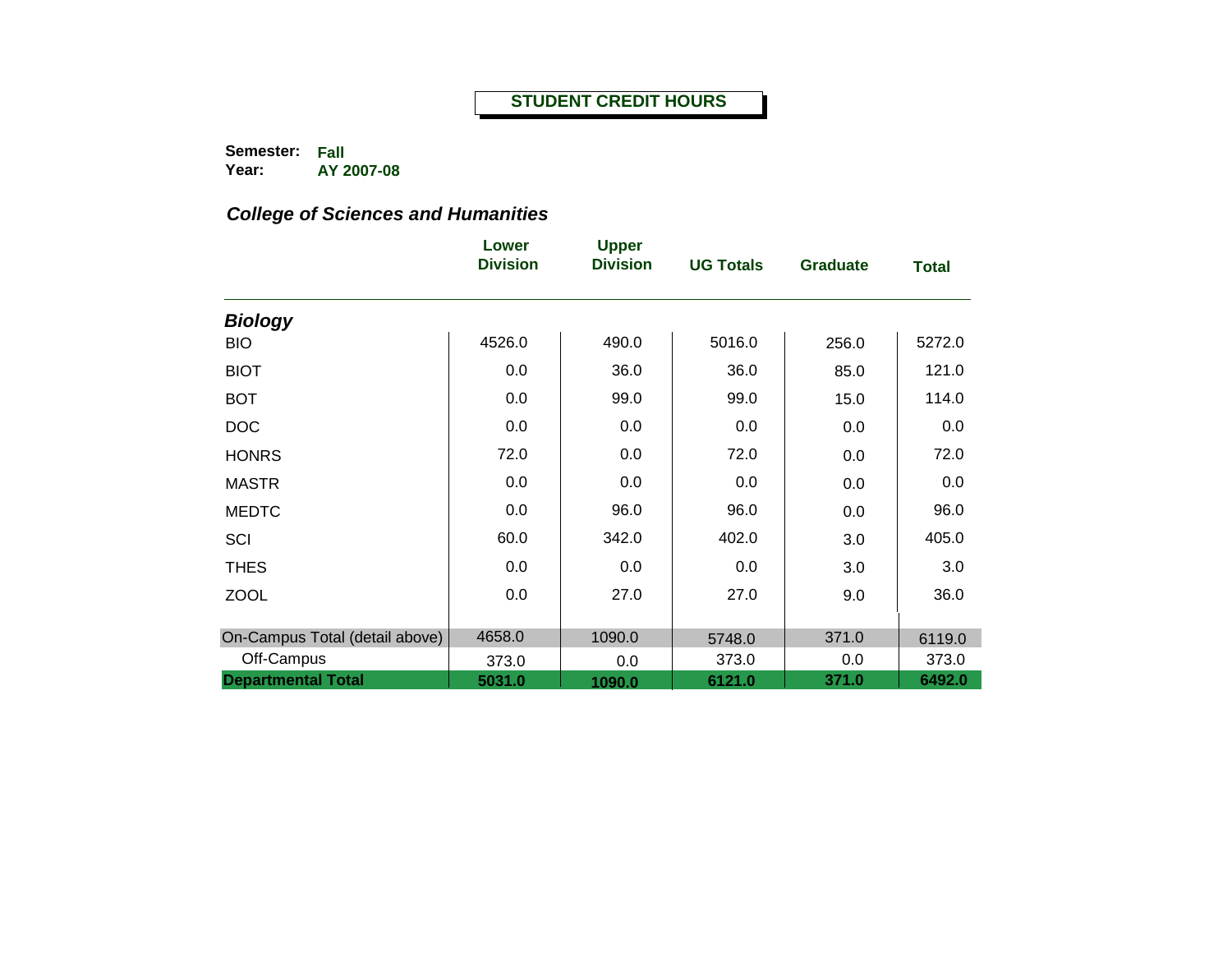**Semester: Fall Year: AY 2007-08**

|                                | Lower<br><b>Division</b> | <b>Upper</b><br><b>Division</b> | <b>UG Totals</b> | Graduate | <b>Total</b> |
|--------------------------------|--------------------------|---------------------------------|------------------|----------|--------------|
| <b>Chemistry</b>               |                          |                                 |                  |          |              |
| <b>CHEM</b>                    | 5898.0                   | 423.0                           | 6321.0           | 292.0    | 6613.0       |
| <b>THES</b>                    | 0.0                      | 0.0                             | 0.0              | 12.0     | 12.0         |
| On-Campus Total (detail above) | 5898.0                   | 423.0                           | 6321.0           | 304.0    | 6625.0       |
| Off-Campus                     | 76.0                     | 0.0                             | 76.0             | 0.0      | 76.0         |
| <b>Departmental Total</b>      | 5974.0                   | 423.0                           | 6397.0           | 304.0    | 6701.0       |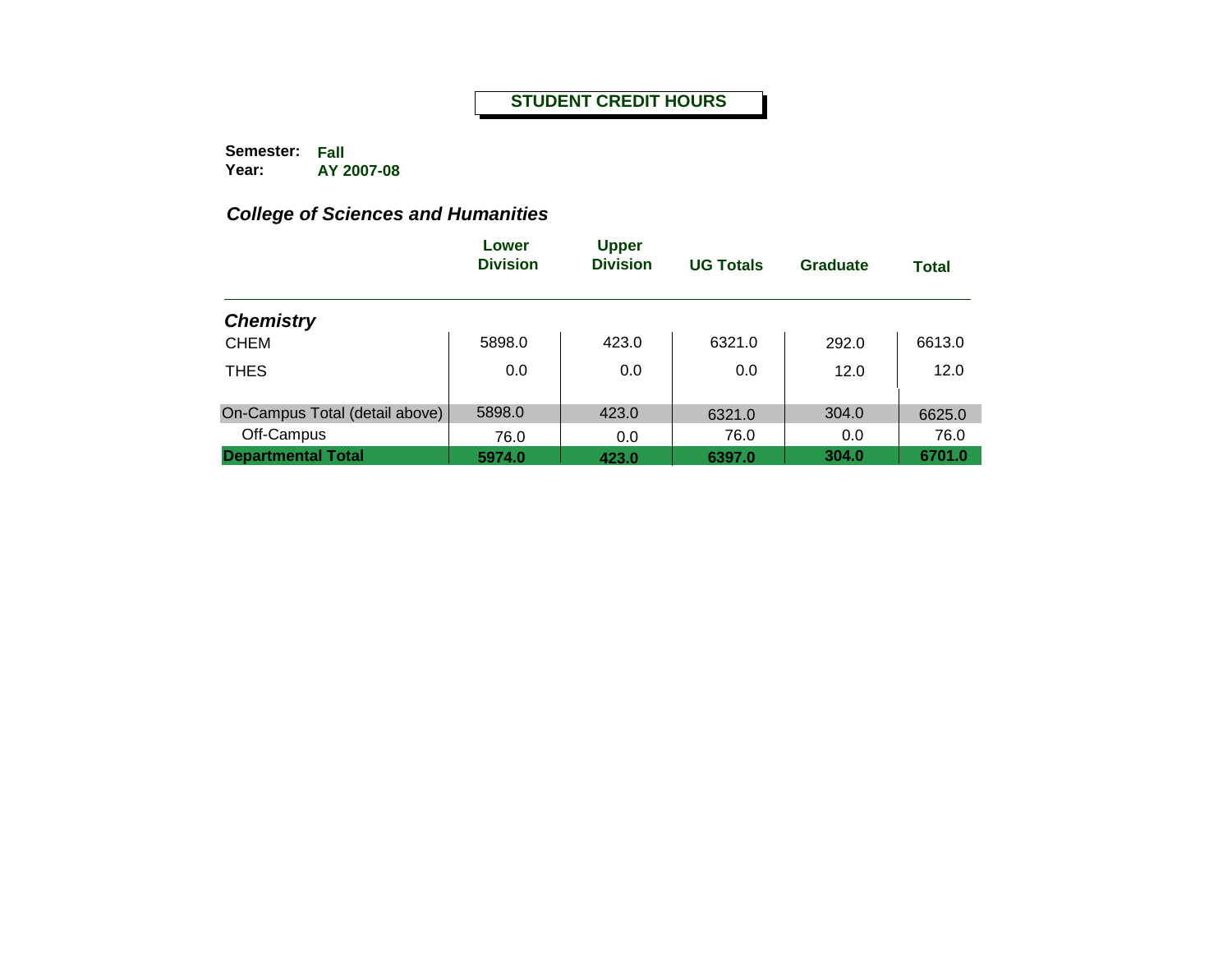**Semester: Fall Year: AY 2007-08**

|                                           | Lower<br><b>Division</b> | <b>Upper</b><br><b>Division</b> | <b>UG Totals</b> | Graduate | <b>Total</b> |
|-------------------------------------------|--------------------------|---------------------------------|------------------|----------|--------------|
| <b>Criminal Justice &amp; Criminology</b> |                          |                                 |                  |          |              |
| <b>CJC</b>                                | 2382.0                   | 1437.0                          | 3819.0           | 18.0     | 3837.0       |
| On-Campus Total (detail above)            | 2382.0                   | 1437.0                          | 3819.0           | 18.0     | 3837.0       |
| Off-Campus                                | 648.0                    | 36.0                            | 684.0            | 0.0      | 684.0        |
| <b>Departmental Total</b>                 | 3030.0                   | 1473.0                          | 4503.0           | 18.0     | 4521.0       |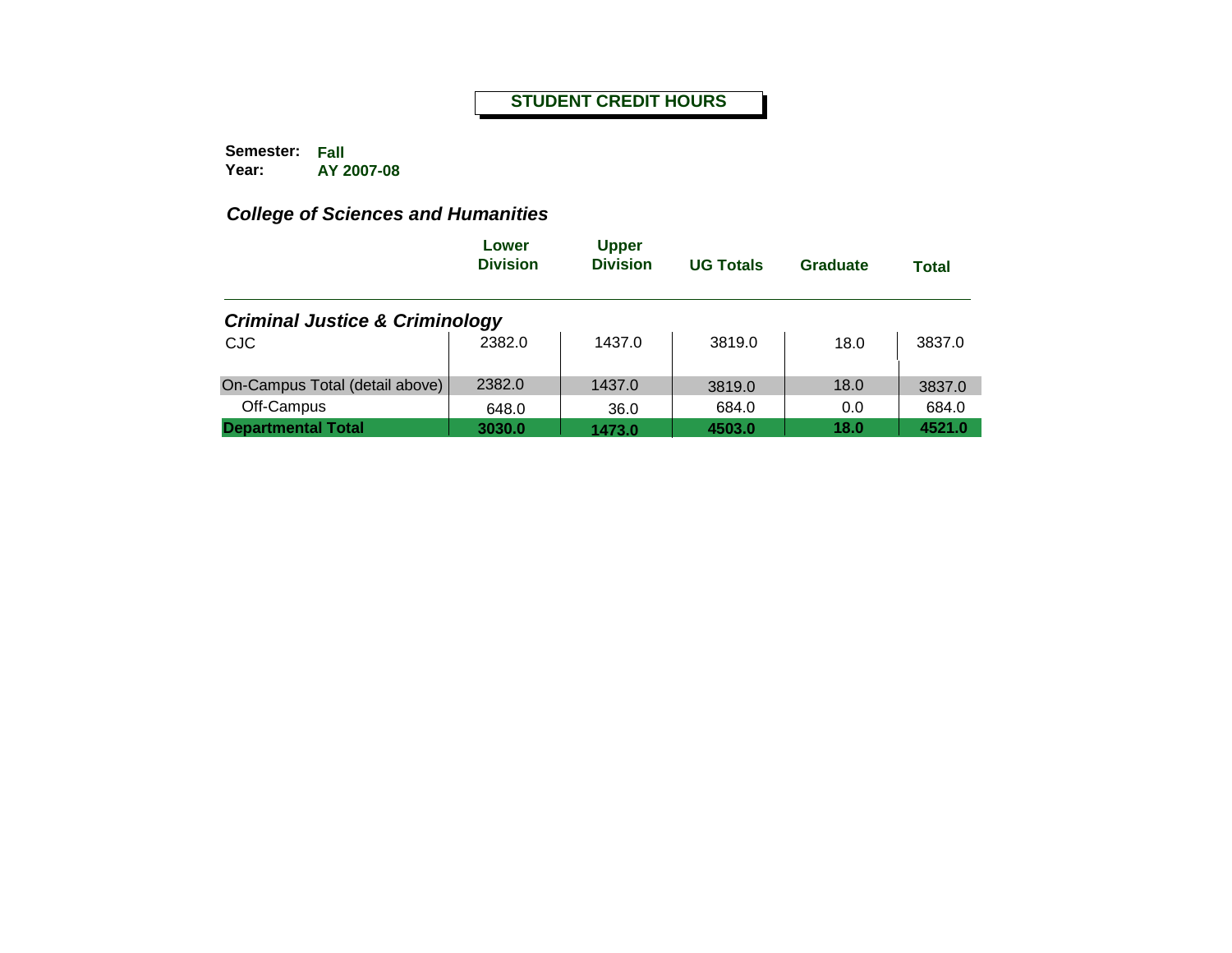**Semester: Fall Year: AY 2007-08**

|                                | Lower<br><b>Division</b> | <b>Upper</b><br><b>Division</b> | <b>UG Totals</b> | Graduate | <b>Total</b> |
|--------------------------------|--------------------------|---------------------------------|------------------|----------|--------------|
| <b>Computer Science</b>        |                          |                                 |                  |          |              |
| <b>CS</b>                      | 1704.0                   | 432.0                           | 2136.0           | 160.0    | 2296.0       |
| <b>DISS</b>                    | 0.0                      | 0.0                             | 0.0              | 6.0      | 6.0          |
| On-Campus Total (detail above) | 1704.0                   | 432.0                           | 2136.0           | 166.0    | 2302.0       |
| Off-Campus                     | 768.0                    | 0.0                             | 768.0            | 0.0      | 768.0        |
| <b>Departmental Total</b>      | 2472.0                   | 432.0                           | 2904.0           | 166.0    | 3070.0       |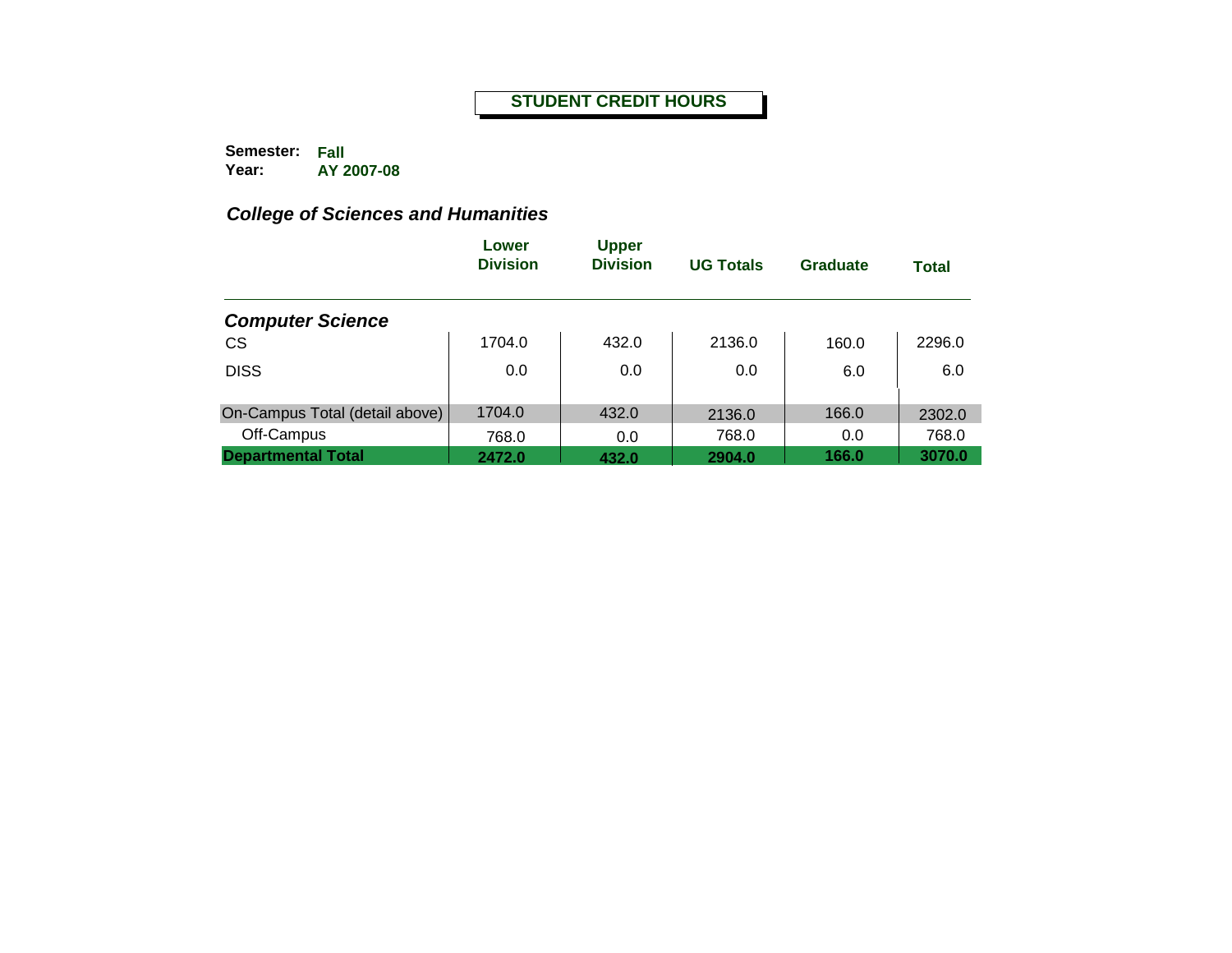**Semester: Fall Year: AY 2007-08**

|                                | Lower<br><b>Division</b> | <b>Upper</b><br><b>Division</b> | <b>UG Totals</b> | <b>Graduate</b> | <b>Total</b> |
|--------------------------------|--------------------------|---------------------------------|------------------|-----------------|--------------|
| <b>English</b>                 |                          |                                 |                  |                 |              |
| <b>DISS</b>                    | 0.0                      | 0.0                             | 0.0              | 10.0            | 10.0         |
| <b>DOC</b>                     | 0.0                      | 0.0                             | 0.0              | 0.0             | 0.0          |
| <b>ENEFL</b>                   | 745.0                    | 0.0                             | 745.0            | 0.0             | 745.0        |
| <b>ENG</b>                     | 13578.0                  | 1982.0                          | 15560.0          | 501.0           | 16061.0      |
| <b>HONRS</b>                   | 777.0                    | 56.0                            | 833.0            | 0.0             | 833.0        |
| ID                             | 0.0                      | 0.0                             | 0.0              | 39.0            | 39.0         |
| <b>MASTR</b>                   | 0.0                      | 0.0                             | 0.0              | 0.0             | 0.0          |
| <b>RES</b>                     | 0.0                      | 0.0                             | 0.0              | 3.0             | 3.0          |
|                                |                          |                                 |                  |                 |              |
| On-Campus Total (detail above) | 15100.0                  | 2038.0                          | 17138.0          | 553.0           | 17691.0      |
| Off-Campus                     | 1586.0                   | 36.0                            | 1622.0           | 0.0             | 1622.0       |
| <b>Departmental Total</b>      | 16686.0                  | 2074.0                          | 18760.0          | 553.0           | 19313.0      |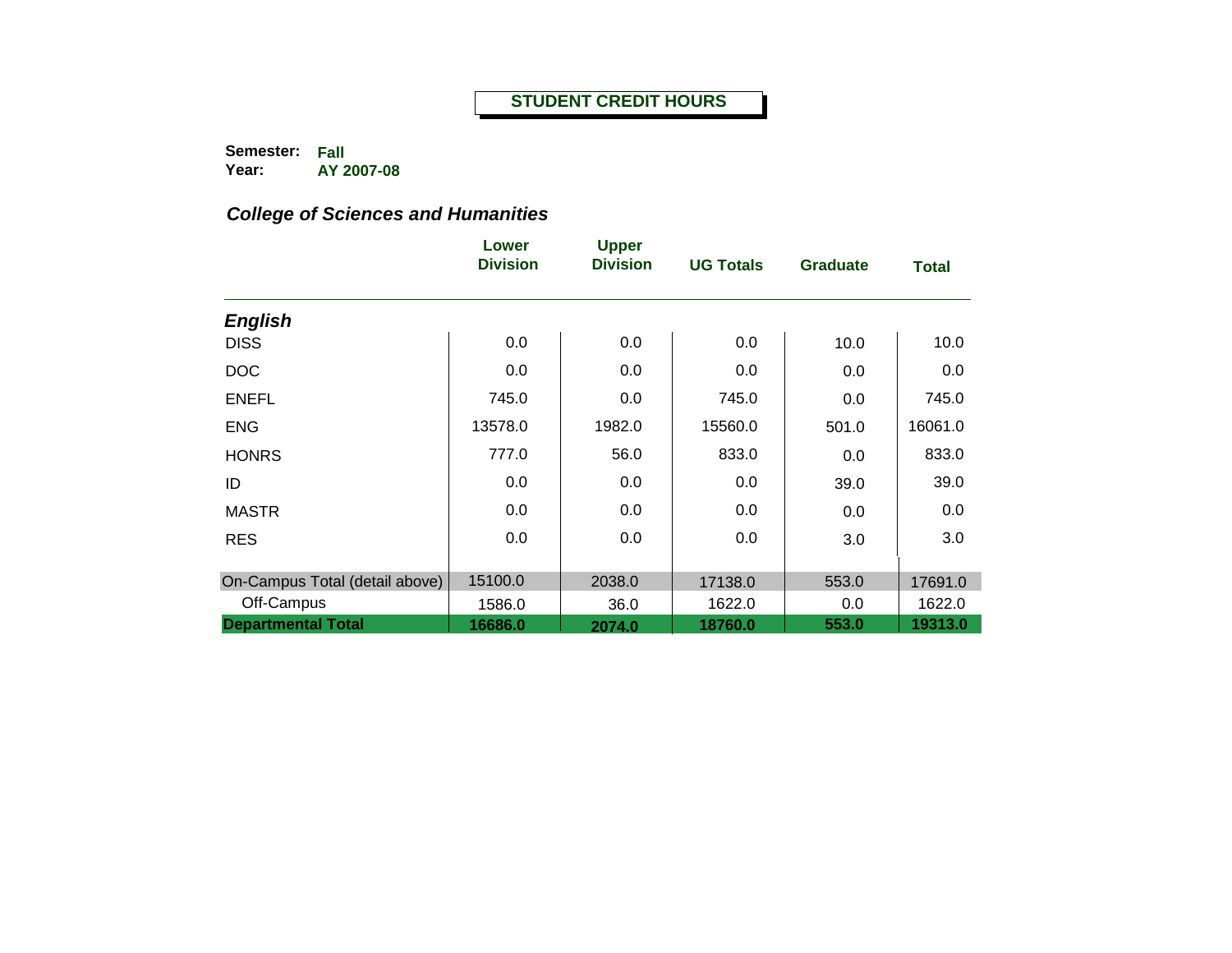**Semester: Fall Year: AY 2007-08**

|                                        | Lower<br><b>Division</b> | <b>Upper</b><br><b>Division</b> | <b>UG Totals</b> | <b>Graduate</b> | <b>Total</b> |
|----------------------------------------|--------------------------|---------------------------------|------------------|-----------------|--------------|
| <b>Modern Languages &amp; Classics</b> |                          |                                 |                  |                 |              |
| <b>ASIAN</b>                           | 48.0                     | 0.0                             | 48.0             | 0.0             | 48.0         |
| CC                                     | 2253.0                   | 69.0                            | 2322.0           | 0.0             | 2322.0       |
| <b>CH</b>                              | 164.0                    | 0.0                             | 164.0            | 0.0             | 164.0        |
| <b>FL</b>                              | 80.0                     | 75.0                            | 155.0            | 6.0             | 161.0        |
| <b>FR</b>                              | 891.0                    | 372.0                           | 1263.0           | 0.0             | 1263.0       |
| <b>GER</b>                             | 676.0                    | 156.0                           | 832.0            | 3.0             | 835.0        |
| <b>GRK</b>                             | 90.0                     | 9.0                             | 99.0             | 0.0             | 99.0         |
| <b>HONRS</b>                           | 258.0                    | 0.0                             | 258.0            | 0.0             | 258.0        |
| <b>ITAL</b>                            | 104.0                    | 0.0                             | 104.0            | 0.0             | 104.0        |
| <b>JAPAN</b>                           | 480.0                    | 150.0                           | 630.0            | 0.0             | 630.0        |
| LAS                                    | 18.0                     | 0.0                             | 18.0             | 0.0             | 18.0         |
| LAT                                    | 192.0                    | 30.0                            | 222.0            | 0.0             | 222.0        |
| <b>SP</b>                              | 2781.0                   | 879.0                           | 3660.0           | 0.0             | 3660.0       |
|                                        |                          |                                 |                  |                 |              |
| On-Campus Total (detail above)         | 8035.0                   | 1740.0                          | 9775.0           | 9.0             | 9784.0       |
| Off-Campus                             | 165.0                    | 90.0                            | 255.0            | 0.0             | 255.0        |
| <b>Departmental Total</b>              | 8200.0                   | 1830.0                          | 10030.0          | 9.0             | 10039.0      |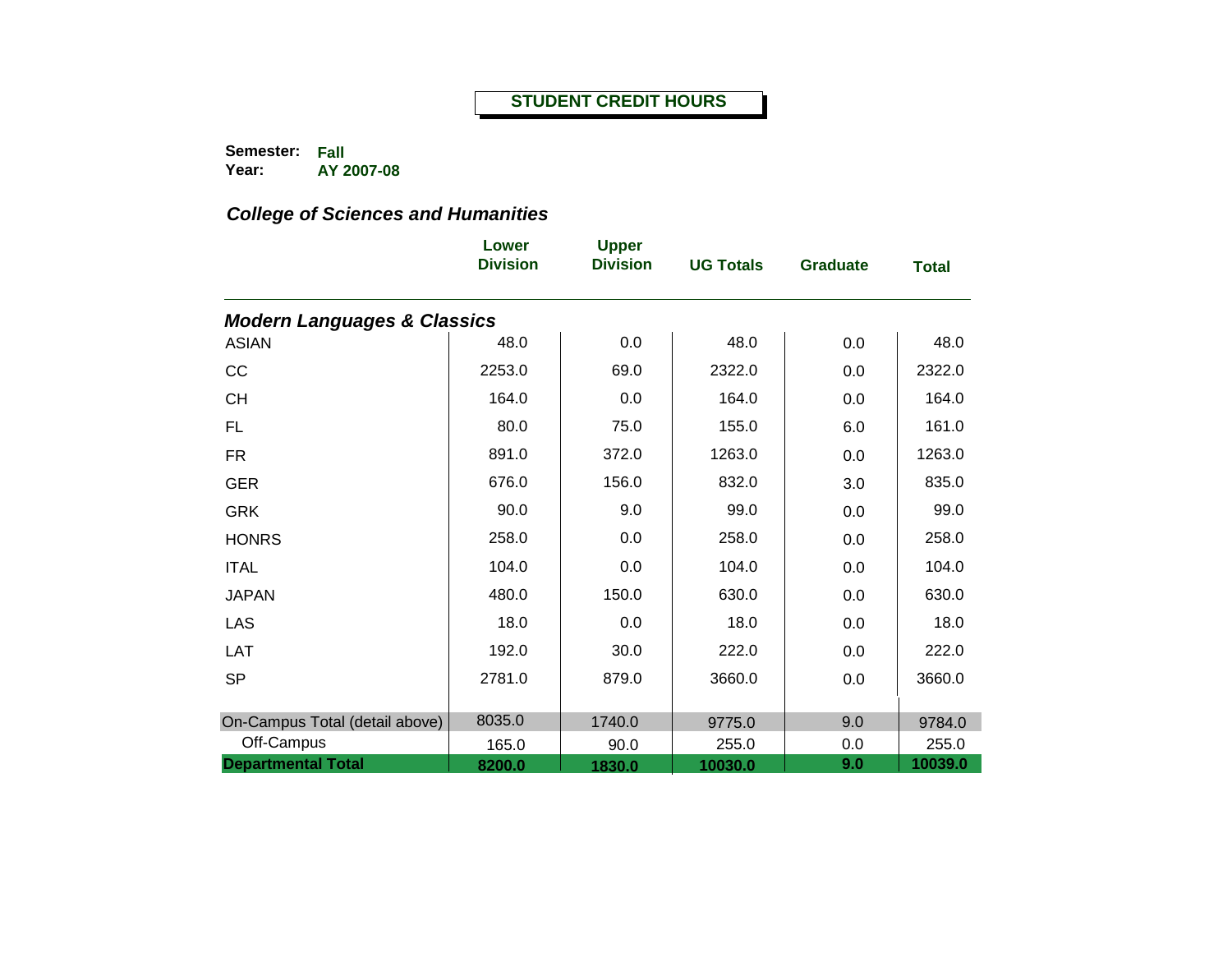**Semester: Fall Year: AY 2007-08**

|                                | Lower<br><b>Division</b> | <b>Upper</b><br><b>Division</b> | <b>UG Totals</b> | Graduate | <b>Total</b> |
|--------------------------------|--------------------------|---------------------------------|------------------|----------|--------------|
| Geography                      |                          |                                 |                  |          |              |
| <b>GEOG</b>                    | 3348.0                   | 768.0                           | 4116.0           | 102.0    | 4218.0       |
| <b>THES</b>                    | 0.0                      | 0.0                             | 0.0              | 6.0      | 6.0          |
| On-Campus Total (detail above) | 3348.0                   | 768.0                           | 4116.0           | 108.0    | 4224.0       |
| Off-Campus                     | 612.0                    | 93.0                            | 705.0            | 0.0      | 705.0        |
| <b>Departmental Total</b>      | 3960.0                   | 861.0                           | 4821.0           | 108.0    | 4929.0       |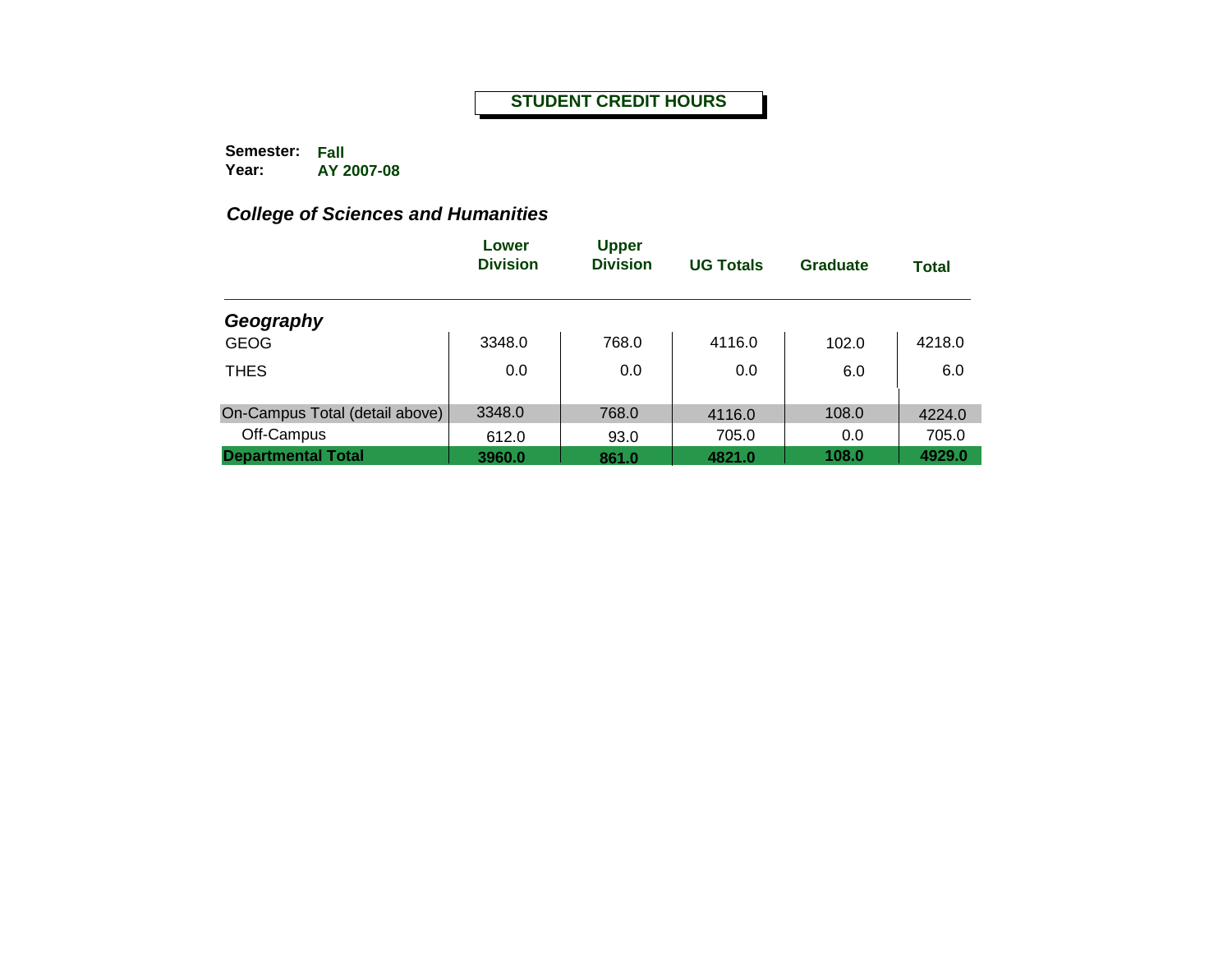**Semester: Fall Year: AY 2007-08**

|                                | Lower<br><b>Division</b> | <b>Upper</b><br><b>Division</b> | <b>UG Totals</b> | Graduate | <b>Total</b> |
|--------------------------------|--------------------------|---------------------------------|------------------|----------|--------------|
| Geology                        |                          |                                 |                  |          |              |
| <b>GEOL</b>                    | 1313.0                   | 73.0                            | 1386.0           | 66.0     | 1452.0       |
| <b>HONRS</b>                   | 75.0                     | 0.0                             | 75.0             | 0.0      | 75.0         |
| <b>THES</b>                    | 0.0                      | 0.0                             | 0.0              | 6.0      | 6.0          |
|                                |                          |                                 |                  |          |              |
| On-Campus Total (detail above) | 1388.0                   | 73.0                            | 1461.0           | 72.0     | 1533.0       |
| Off-Campus                     | 0.0                      | 0.0                             | 0.0              | 0.0      | 0.0          |
| <b>Departmental Total</b>      | 1388.0                   | 73.0                            | 1461.0           | 72.0     | 1533.0       |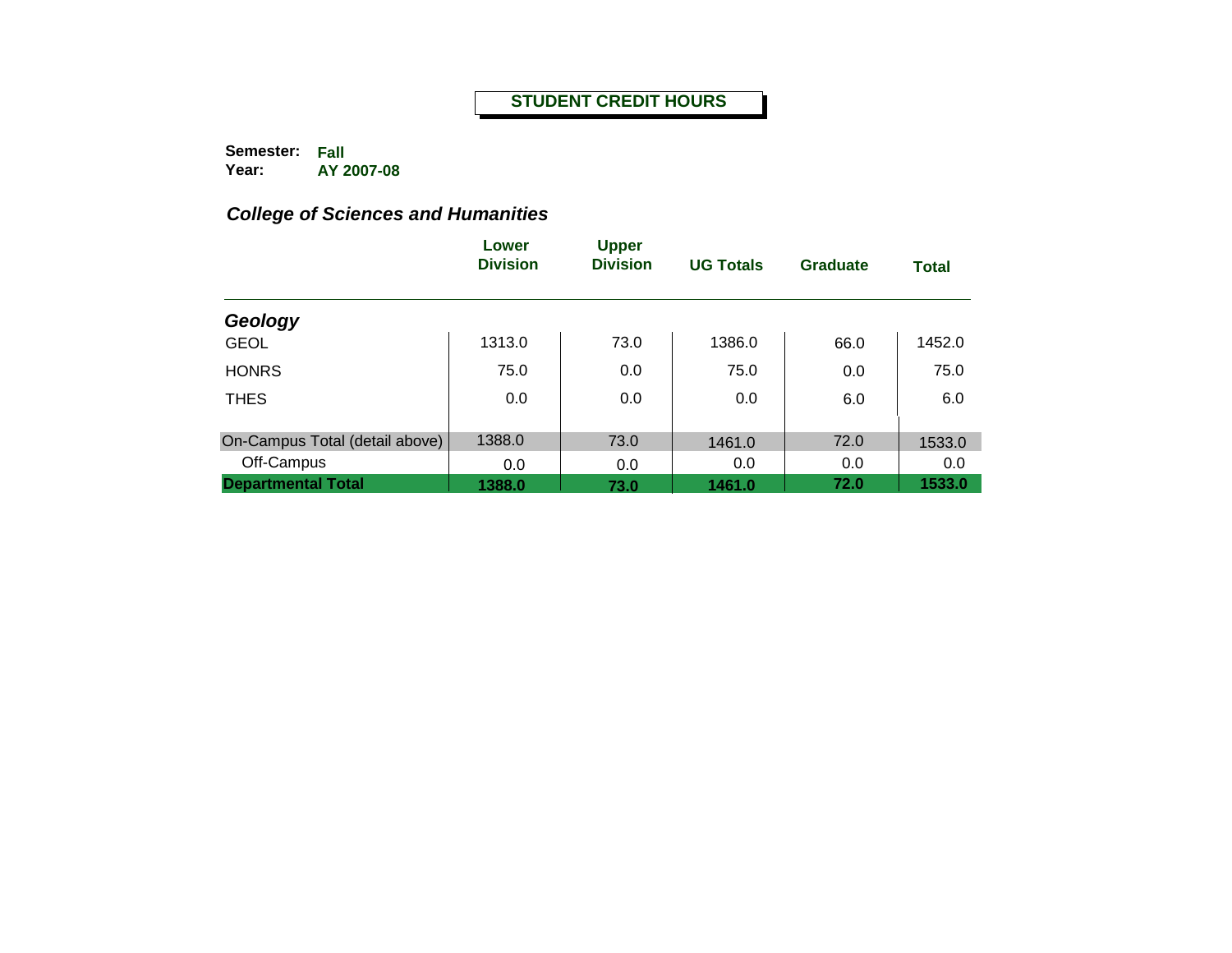**Semester: Fall Year: AY 2007-08**

|                                | Lower<br><b>Division</b> | <b>Upper</b><br><b>Division</b> | <b>UG Totals</b> | <b>Graduate</b> | Total   |
|--------------------------------|--------------------------|---------------------------------|------------------|-----------------|---------|
| <b>History</b>                 |                          |                                 |                  |                 |         |
| <b>HIST</b>                    | 9720.0                   | 1042.0                          | 10762.0          | 201.0           | 10963.0 |
| <b>HONRS</b>                   | 606.0                    | 0.0                             | 606.0            | 0.0             | 606.0   |
| <b>RES</b>                     | 0.0                      | 0.0                             | 0.0              | 3.0             | 3.0     |
| SS                             | 0.0                      | 480.0                           | 480.0            | 6.0             | 486.0   |
| <b>THES</b>                    | 0.0                      | 0.0                             | 0.0              | 3.0             | 3.0     |
| On-Campus Total (detail above) | 10326.0                  | 1522.0                          | 11848.0          | 213.0           | 12061.0 |
| Off-Campus                     | 1143.0                   | 470.0                           | 1613.0           | 24.0            | 1637.0  |
| <b>Departmental Total</b>      | 11469.0                  | 1992.0                          | 13461.0          | 237.0           | 13698.0 |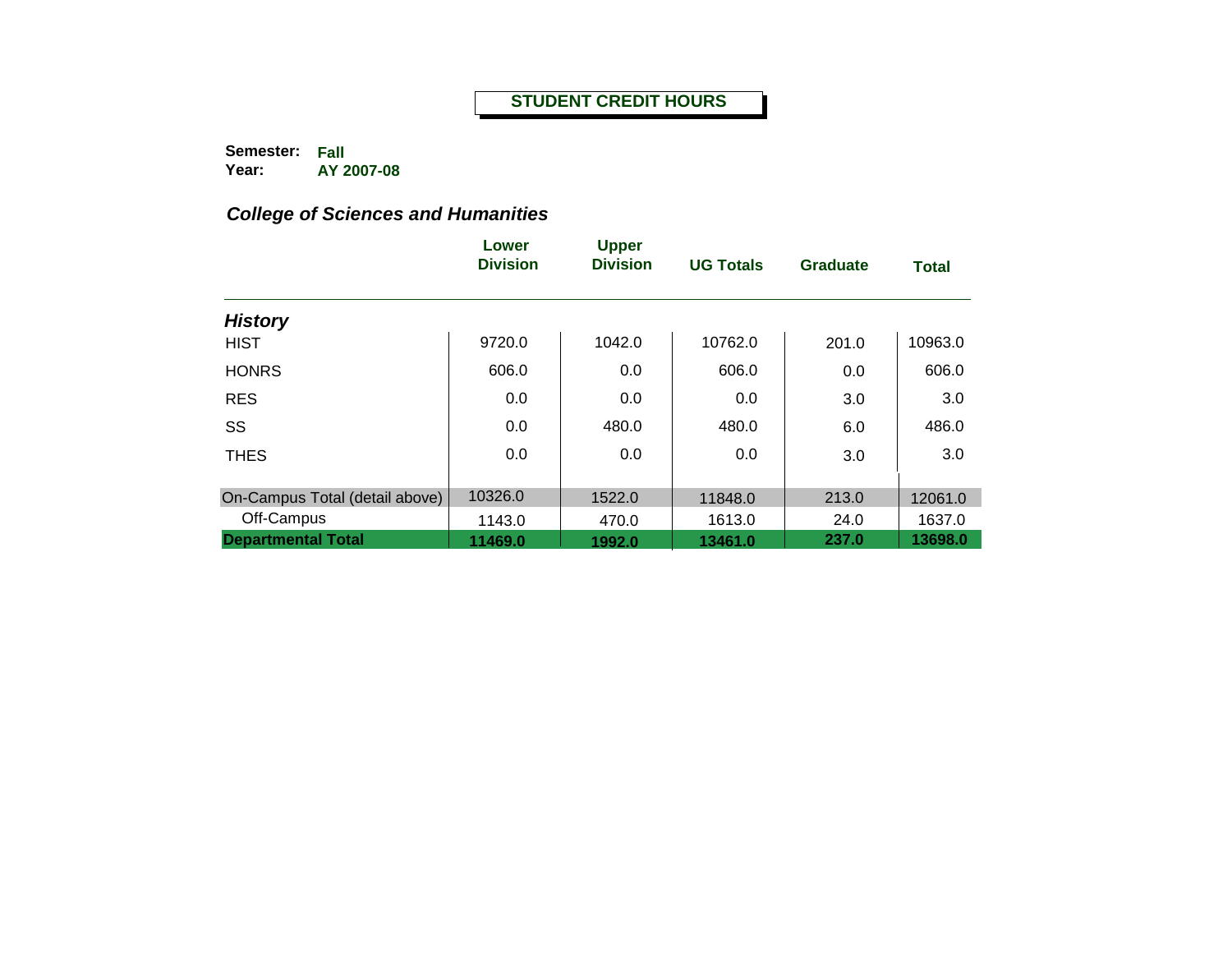**Semester: Fall Year: AY 2007-08**

|                                | Lower<br><b>Division</b> | <b>Upper</b><br><b>Division</b> | <b>UG Totals</b> | Graduate | <b>Total</b> |
|--------------------------------|--------------------------|---------------------------------|------------------|----------|--------------|
| <b>Mathematical Sciences</b>   |                          |                                 |                  |          |              |
| <b>MATHS</b>                   | 11624.0                  | 1136.0                          | 12760.0          | 459.0    | 13219.0      |
| On-Campus Total (detail above) | 11624.0                  | 1136.0                          | 12760.0          | 459.0    | 13219.0      |
| Off-Campus                     | 504.0                    | 0.0                             | 504.0            | 0.0      | 504.0        |
| <b>Departmental Total</b>      | 12128.0                  | 1136.0                          | 13264.0          | 459.0    | 13723.0      |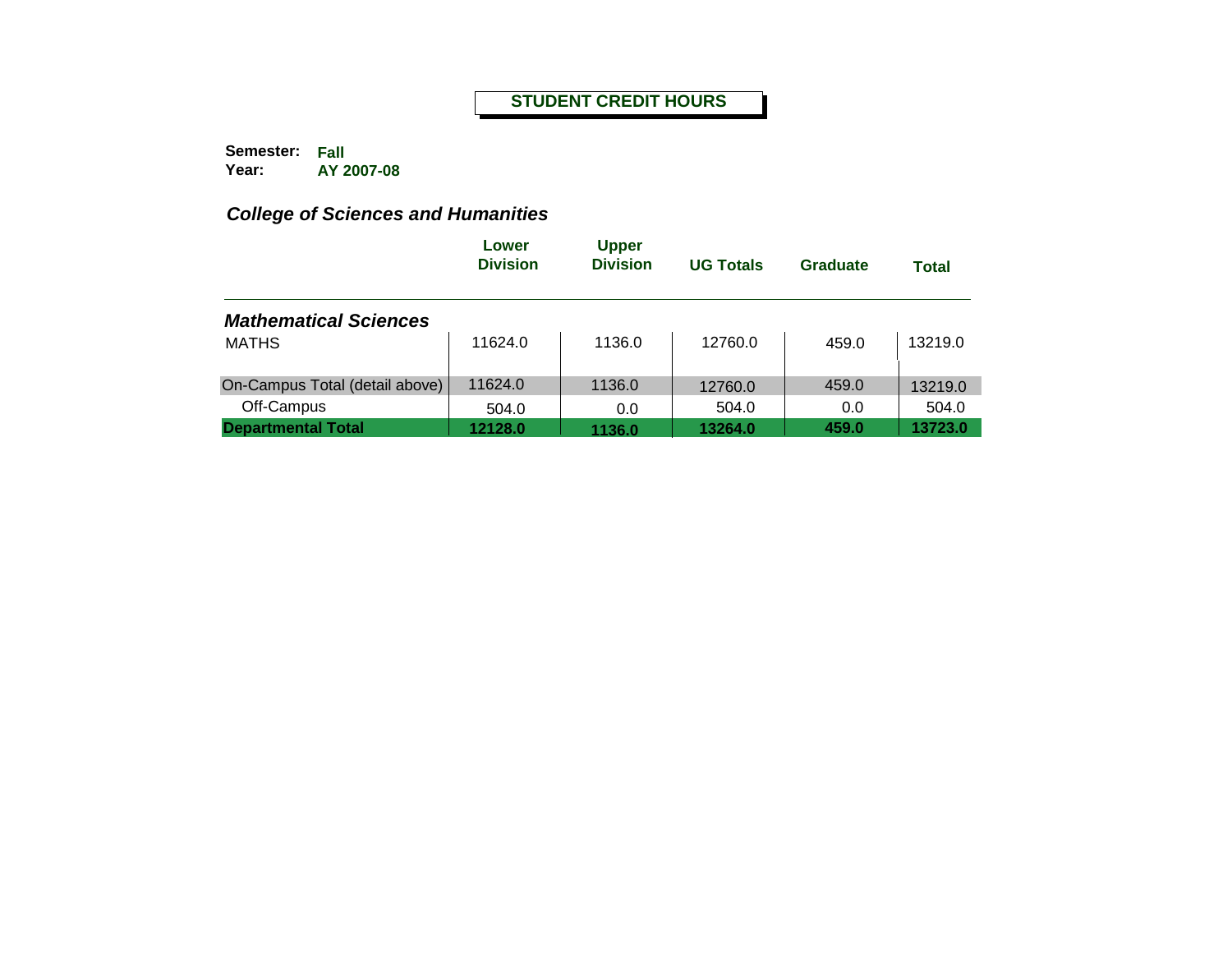**Semester: Fall Year: AY 2007-08**

|                                | Lower<br><b>Division</b> | <b>Upper</b><br><b>Division</b> | <b>UG Totals</b> | Graduate | <b>Total</b> |
|--------------------------------|--------------------------|---------------------------------|------------------|----------|--------------|
| <b>Natural Resources</b>       |                          |                                 |                  |          |              |
| <b>HONRS</b>                   | 72.0                     | 0.0                             | 72.0             | 0.0      | 72.0         |
| <b>NREM</b>                    | 1476.0                   | 435.0                           | 1911.0           | 46.0     | 1957.0       |
| <b>THES</b>                    | 0.0                      | 0.0                             | 0.0              | 9.0      | 9.0          |
| On-Campus Total (detail above) | 1548.0                   | 435.0                           | 1983.0           | 55.0     | 2038.0       |
| Off-Campus                     | 360.0                    | 3.0                             | 363.0            | 0.0      | 363.0        |
| <b>Departmental Total</b>      | 1908.0                   | 438.0                           | 2346.0           | 55.0     | 2401.0       |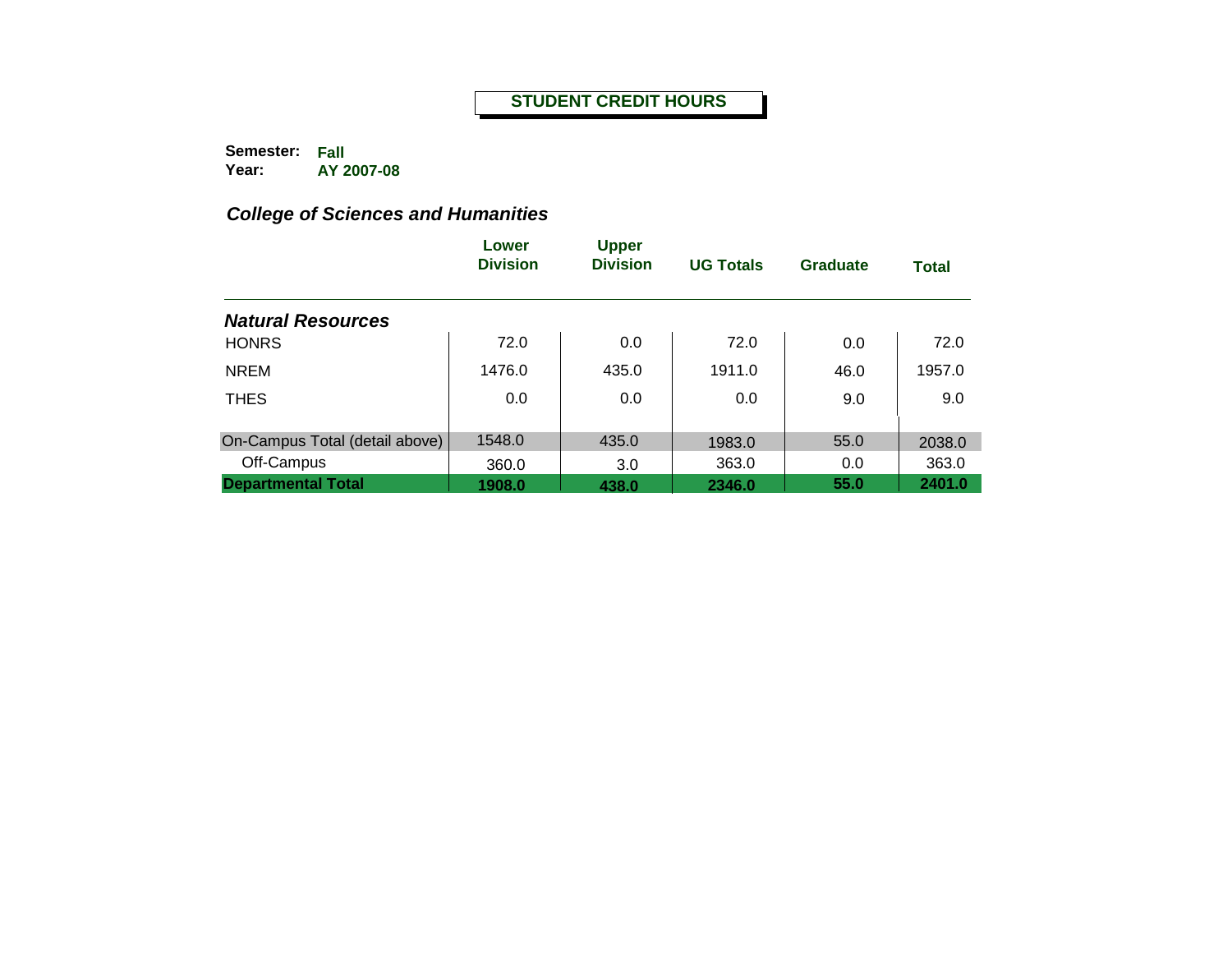**Semester: Fall Year: AY 2007-08**

|                                | Lower<br><b>Division</b> | <b>Upper</b><br><b>Division</b> | <b>UG Totals</b> | <b>Graduate</b> | <b>Total</b> |
|--------------------------------|--------------------------|---------------------------------|------------------|-----------------|--------------|
| <b>Philosophy</b>              |                          |                                 |                  |                 |              |
| <b>PHIL</b>                    | 1794.0                   | 162.0                           | 1956.0           | 3.0             | 1959.0       |
| <b>RELST</b>                   | 2178.0                   | 183.0                           | 2361.0           | 0.0             | 2361.0       |
| <b>SPST</b>                    | 0.0                      | 3.0                             | 3.0              | 0.0             | 3.0          |
| On-Campus Total (detail above) | 3972.0                   | 348.0                           | 4320.0           | 3.0             | 4323.0       |
| Off-Campus                     | 714.0                    | 42.0                            | 756.0            | 0.0             | 756.0        |
| <b>Departmental Total</b>      | 4686.0                   | 390.0                           | 5076.0           | 3.0             | 5079.0       |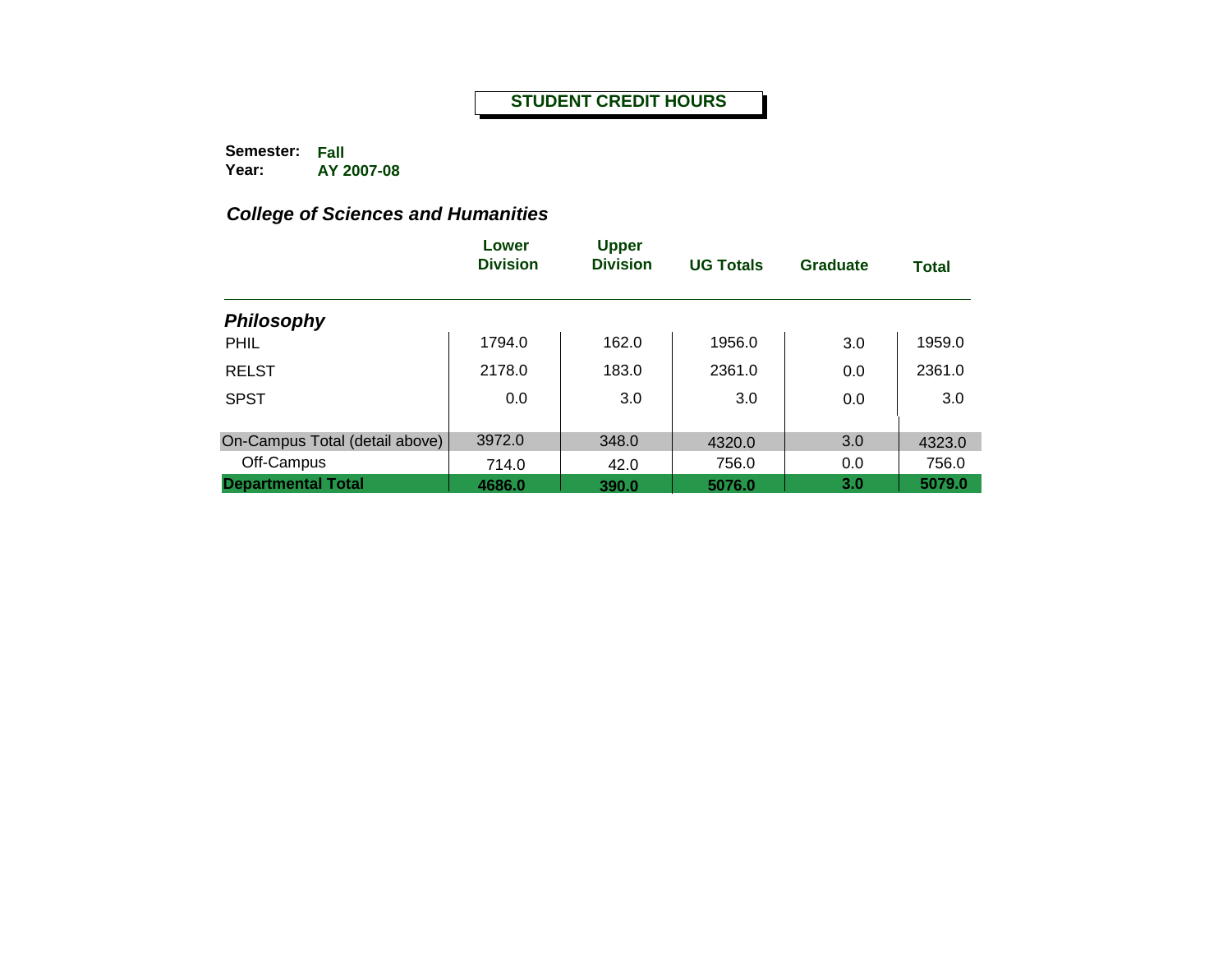**Semester: Fall Year: AY 2007-08**

|                                | Lower<br><b>Division</b> | <b>Upper</b><br><b>Division</b> | <b>UG Totals</b> | Graduate | <b>Total</b> |
|--------------------------------|--------------------------|---------------------------------|------------------|----------|--------------|
| <b>Physics &amp; Astronomy</b> |                          |                                 |                  |          |              |
| <b>ASTRO</b>                   | 2686.0                   | 20.0                            | 2706.0           | 28.0     | 2734.0       |
| <b>PHYCS</b>                   | 2105.0                   | 91.0                            | 2196.0           | 129.0    | 2325.0       |
| <b>THES</b>                    | 0.0                      | 0.0                             | 0.0              | 18.0     | 18.0         |
| On-Campus Total (detail above) | 4791.0                   | 111.0                           | 4902.0           | 175.0    | 5077.0       |
| Off-Campus                     | 172.0                    | 0.0                             | 172.0            | 0.0      | 172.0        |
| <b>Departmental Total</b>      | 4963.0                   | 111.0                           | 5074.0           | 175.0    | 5249.0       |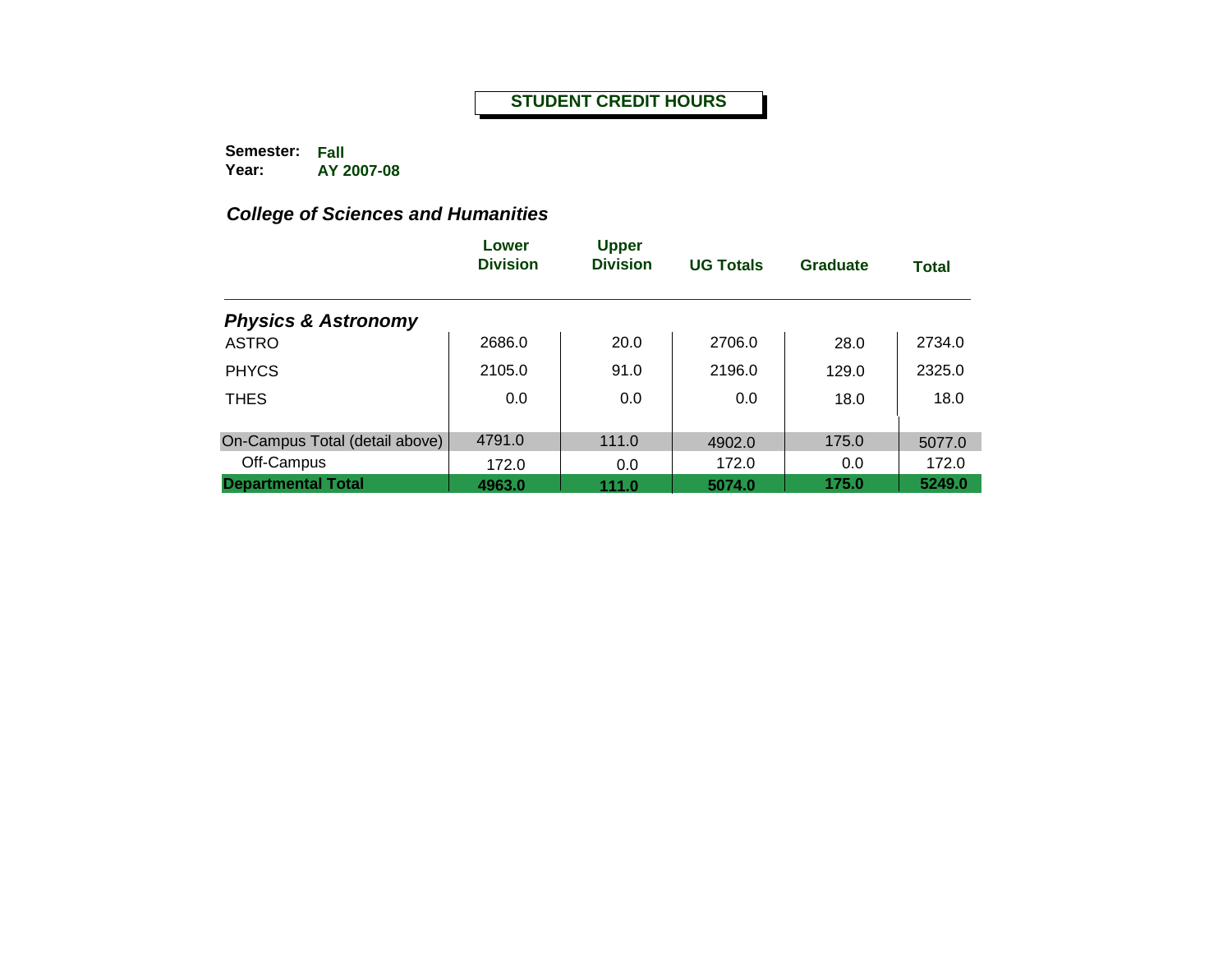**Semester: Fall Year: AY 2007-08**

|                                        | Lower<br><b>Division</b> | <b>Upper</b><br><b>Division</b> | <b>UG Totals</b> | Graduate | <b>Total</b> |
|----------------------------------------|--------------------------|---------------------------------|------------------|----------|--------------|
| <b>Physiology &amp; Health Science</b> |                          |                                 |                  |          |              |
| <b>ANAT</b>                            | 1335.0                   | 4.0                             | 1339.0           | 367.0    | 1706.0       |
| <b>HSC</b>                             | 4578.0                   | 1179.0                          | 5757.0           | 60.0     | 5817.0       |
| <b>PHYSL</b>                           | 918.0                    | 15.0                            | 933.0            | 131.0    | 1064.0       |
| <b>RES</b>                             | 0.0                      | 0.0                             | 0.0              | 3.0      | 3.0          |
| On-Campus Total (detail above)         | 6831.0                   | 1198.0                          | 8029.0           | 561.0    | 8590.0       |
| Off-Campus                             | 784.0                    | 472.0                           | 1256.0           | 0.0      | 1256.0       |
| <b>Departmental Total</b>              | 7615.0                   | 1670.0                          | 9285.0           | 561.0    | 9846.0       |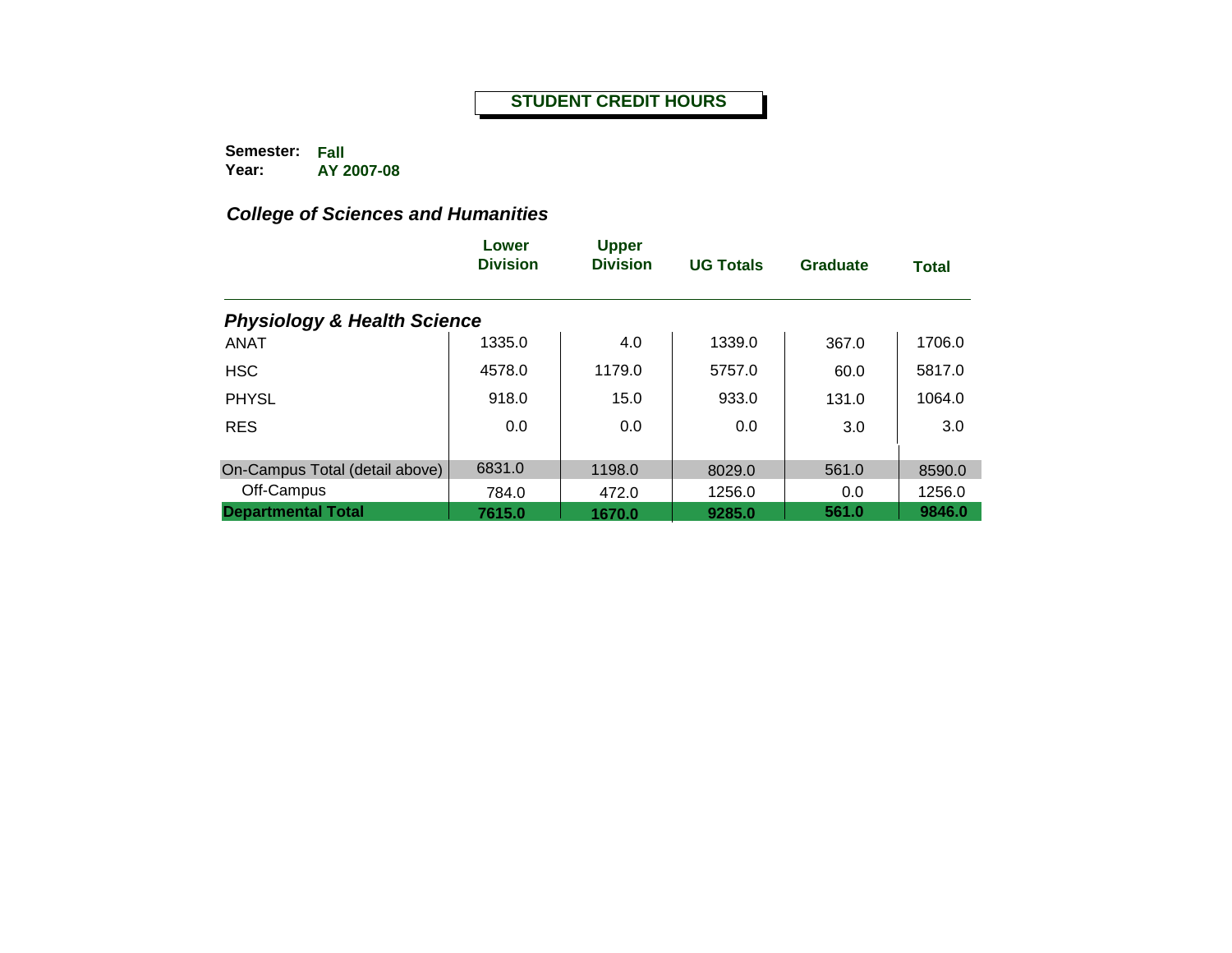**Semester: Fall Year: AY 2007-08**

|                                | Lower<br><b>Division</b> | <b>Upper</b><br><b>Division</b> | <b>UG Totals</b> | <b>Graduate</b> | <b>Total</b> |
|--------------------------------|--------------------------|---------------------------------|------------------|-----------------|--------------|
| <b>Political Science</b>       |                          |                                 |                  |                 |              |
| <b>HONRS</b>                   | 72.0                     | 0.0                             | 72.0             | 0.0             | 72.0         |
| <b>POLS</b>                    | 2763.0                   | 690.0                           | 3453.0           | 207.0           | 3660.0       |
| <b>RES</b>                     | 0.0                      | 0.0                             | 0.0              | 6.0             | 6.0          |
| On-Campus Total (detail above) | 2835.0                   | 690.0                           | 3525.0           | 213.0           | 3738.0       |
| Off-Campus                     | 657.0                    | 108.0                           | 765.0            | 39.0            | 804.0        |
| <b>Departmental Total</b>      | 3492.0                   | 798.0                           | 4290.0           | 252.0           | 4542.0       |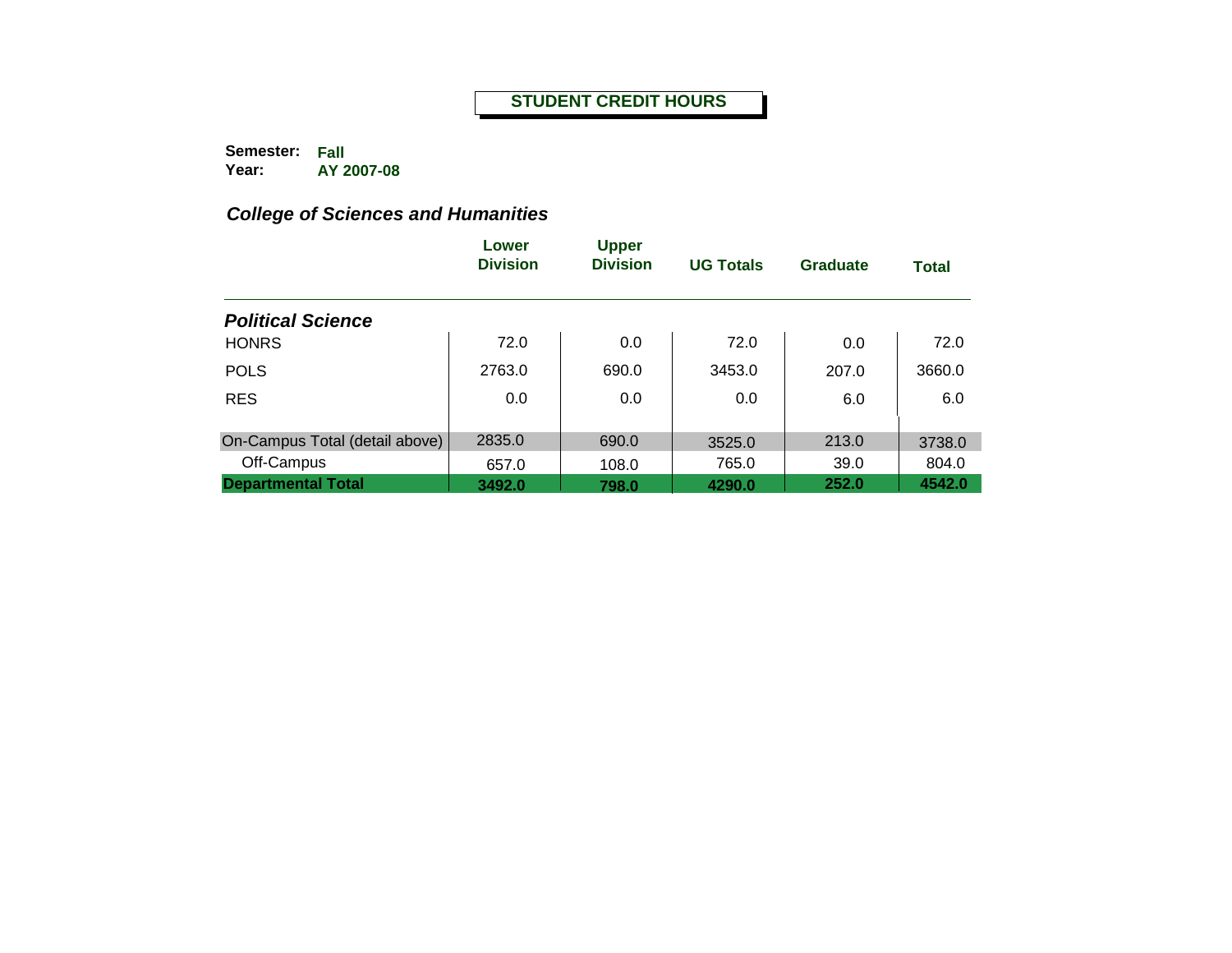**Semester: Fall Year: AY 2007-08**

|                                | Lower<br><b>Division</b> | <b>Upper</b><br><b>Division</b> | <b>UG Totals</b> | Graduate | <b>Total</b> |
|--------------------------------|--------------------------|---------------------------------|------------------|----------|--------------|
| <b>Psychological Science</b>   |                          |                                 |                  |          |              |
| <b>PSYSC</b>                   | 5856.0                   | 2713.0                          | 8569.0           | 352.0    | 8921.0       |
| On-Campus Total (detail above) | 5856.0                   | 2713.0                          | 8569.0           | 352.0    | 8921.0       |
| Off-Campus                     | 450.0                    | 267.0                           | 717.0            | 0.0      | 717.0        |
| <b>Departmental Total</b>      | 6306.0                   | 2980.0                          | 9286.0           | 352.0    | 9638.0       |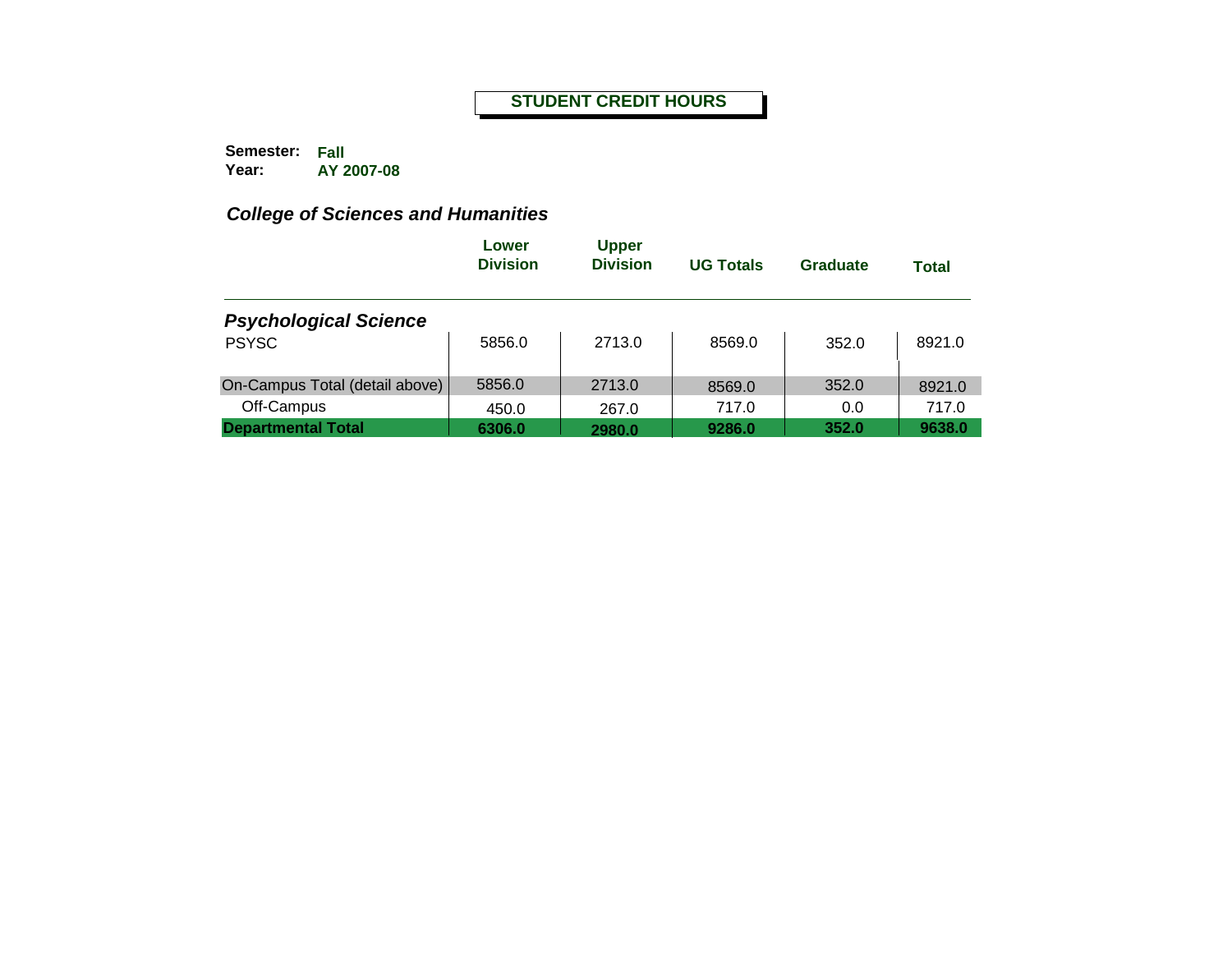**Semester: Fall Year: AY 2007-08**

|                                | Lower<br><b>Division</b> | <b>Upper</b><br><b>Division</b> | <b>UG Totals</b> | Graduate | <b>Total</b> |
|--------------------------------|--------------------------|---------------------------------|------------------|----------|--------------|
| Sociology                      |                          |                                 |                  |          |              |
| <b>SOC</b>                     | 4254.0                   | 790.0                           | 5044.0           | 126.0    | 5170.0       |
| <b>THES</b>                    | 0.0                      | 0.0                             | 0.0              | 3.0      | 3.0          |
| On-Campus Total (detail above) | 4254.0                   | 790.0                           | 5044.0           | 129.0    | 5173.0       |
| Off-Campus                     | 525.0                    | 210.0                           | 735.0            | 0.0      | 735.0        |
| <b>Departmental Total</b>      | 4779.0                   | 1000.0                          | 5779.0           | 129.0    | 5908.0       |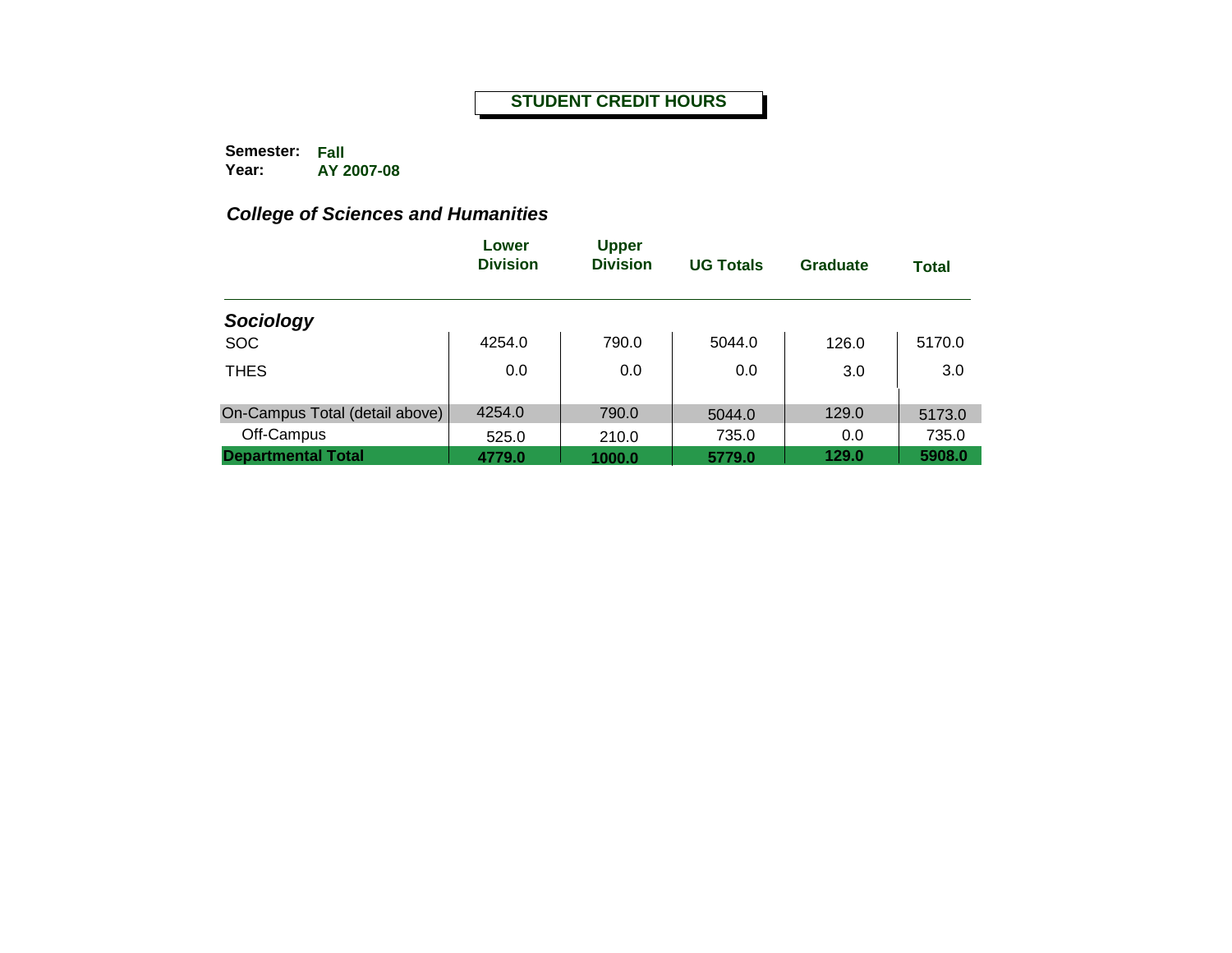**Semester: Fall Year: AY 2007-08**

|                                | Lower<br><b>Division</b> | <b>Upper</b><br><b>Division</b> | <b>UG Totals</b> | Graduate | <b>Total</b> |
|--------------------------------|--------------------------|---------------------------------|------------------|----------|--------------|
| <b>Social Work</b>             |                          |                                 |                  |          |              |
| <b>SOCWK</b>                   | 861.0                    | 369.0                           | 1230.0           | 0.0      | 1230.0       |
| On-Campus Total (detail above) | 861.0                    | 369.0                           | 1230.0           | 0.0      | 1230.0       |
| Off-Campus                     | 0.0                      | 0.0                             | 0.0              | 0.0      | 0.0          |
| <b>Departmental Total</b>      | 861.0                    | 369.0                           | 1230.0           | 0.0      | 1230.0       |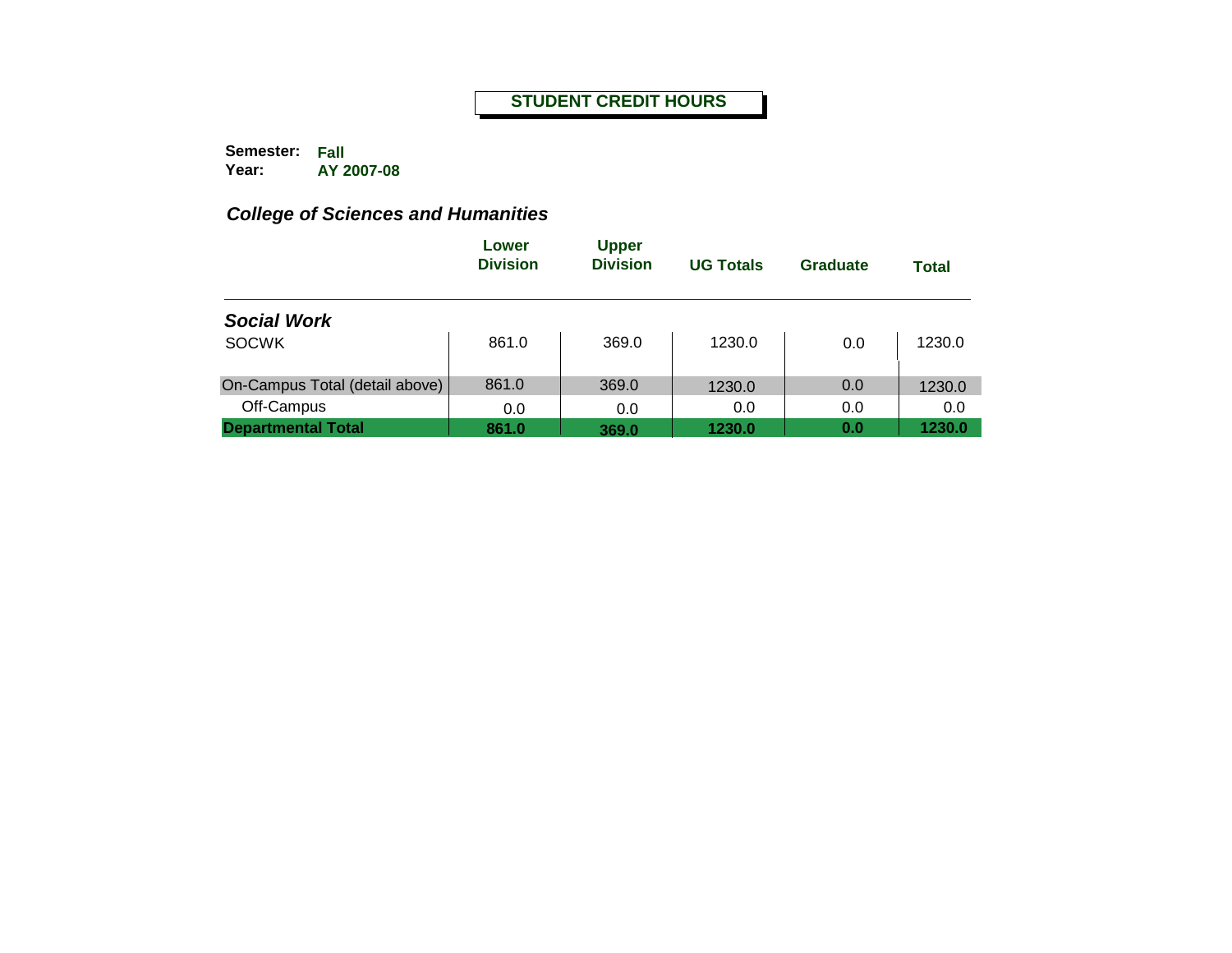**Semester: Fall Year: AY 2007-08**

|                                         | Lower<br><b>Division</b> | <b>Upper</b><br><b>Division</b> | <b>UG Totals</b> | Graduate | <b>Total</b> |
|-----------------------------------------|--------------------------|---------------------------------|------------------|----------|--------------|
| <b>Speech Pathology &amp; Audiology</b> |                          |                                 |                  |          |              |
| <b>SPAA</b>                             | 688.0                    | 727.0                           | 1415.0           | 1297.0   | 2712.0       |
| On-Campus Total (detail above)          | 688.0                    | 727.0                           | 1415.0           | 1297.0   | 2712.0       |
| Off-Campus                              | 0.0                      | 0.0                             | 0.0              | 0.0      | 0.0          |
| <b>Departmental Total</b>               | 688.0                    | 727.0                           | 1415.0           | 1297.0   | 2712.0       |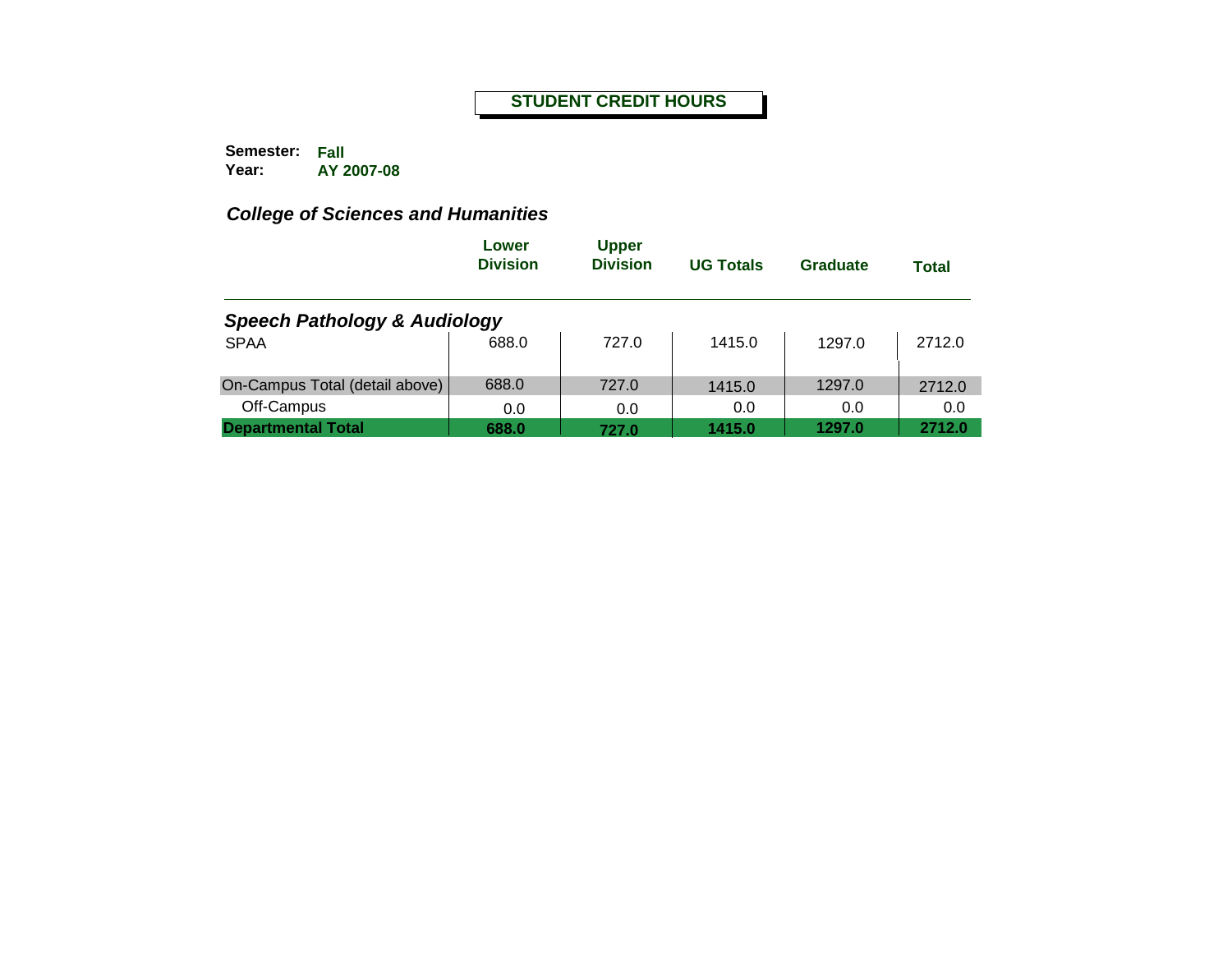**Semester: Fall Year: AY 2007-08**

|                                | Lower<br><b>Division</b> | <b>Upper</b><br><b>Division</b> | <b>UG Totals</b> | Graduate | <b>Total</b> |
|--------------------------------|--------------------------|---------------------------------|------------------|----------|--------------|
| <b>Womens Studies</b>          |                          |                                 |                  |          |              |
| <b>WMNST</b>                   | 390.0                    | 141.0                           | 531.0            | 0.0      | 531.0        |
| On-Campus Total (detail above) | 390.0                    | 141.0                           | 531.0            | 0.0      | 531.0        |
| Off-Campus                     | 0.0                      | 0.0                             | 0.0              | 0.0      | 0.0          |
| <b>Departmental Total</b>      | 390.0                    | 141.0                           | 531.0            | 0.0      | 531.0        |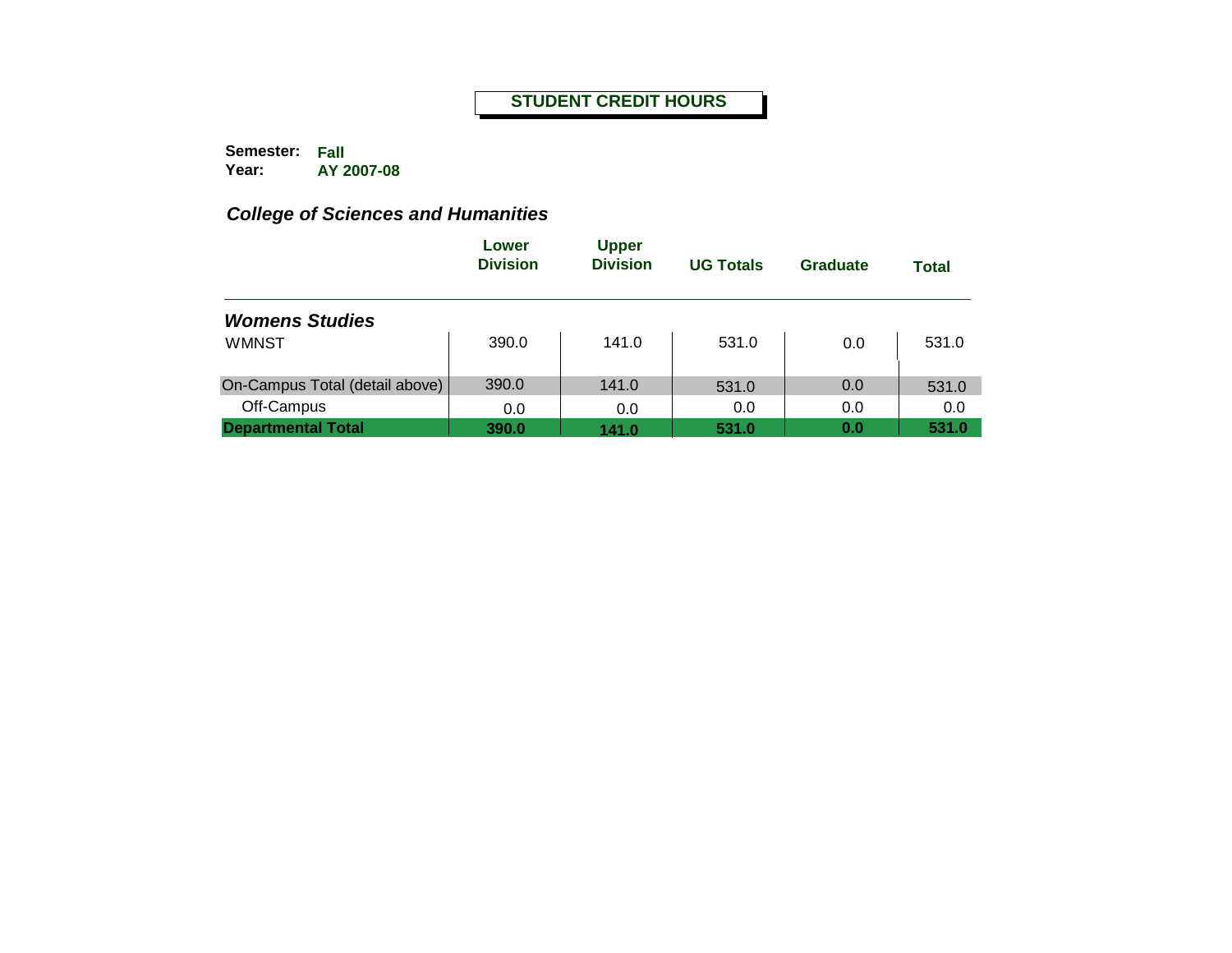**Semester: Fall Year: AY 2007-08**

|                                | Lower<br><b>Division</b> | <b>Upper</b><br><b>Division</b> | <b>UG Totals</b> | Graduate | <b>Total</b> |
|--------------------------------|--------------------------|---------------------------------|------------------|----------|--------------|
| <b>Foreign Studies</b>         |                          |                                 |                  |          |              |
| <b>INTST</b>                   | 0.0                      | 0.0                             | 0.0              | 0.0      | 0.0          |
| On-Campus Total (detail above) | 0.0                      | 0.0                             | 0.0              | 0.0      | 0.0          |
| Off-Campus                     | 0.0                      | 9.0                             | 9.0              | 0.0      | 9.0          |
| <b>Departmental Total</b>      | 0.0                      | 9.0                             | 9.0              | 0.0      | 9.0          |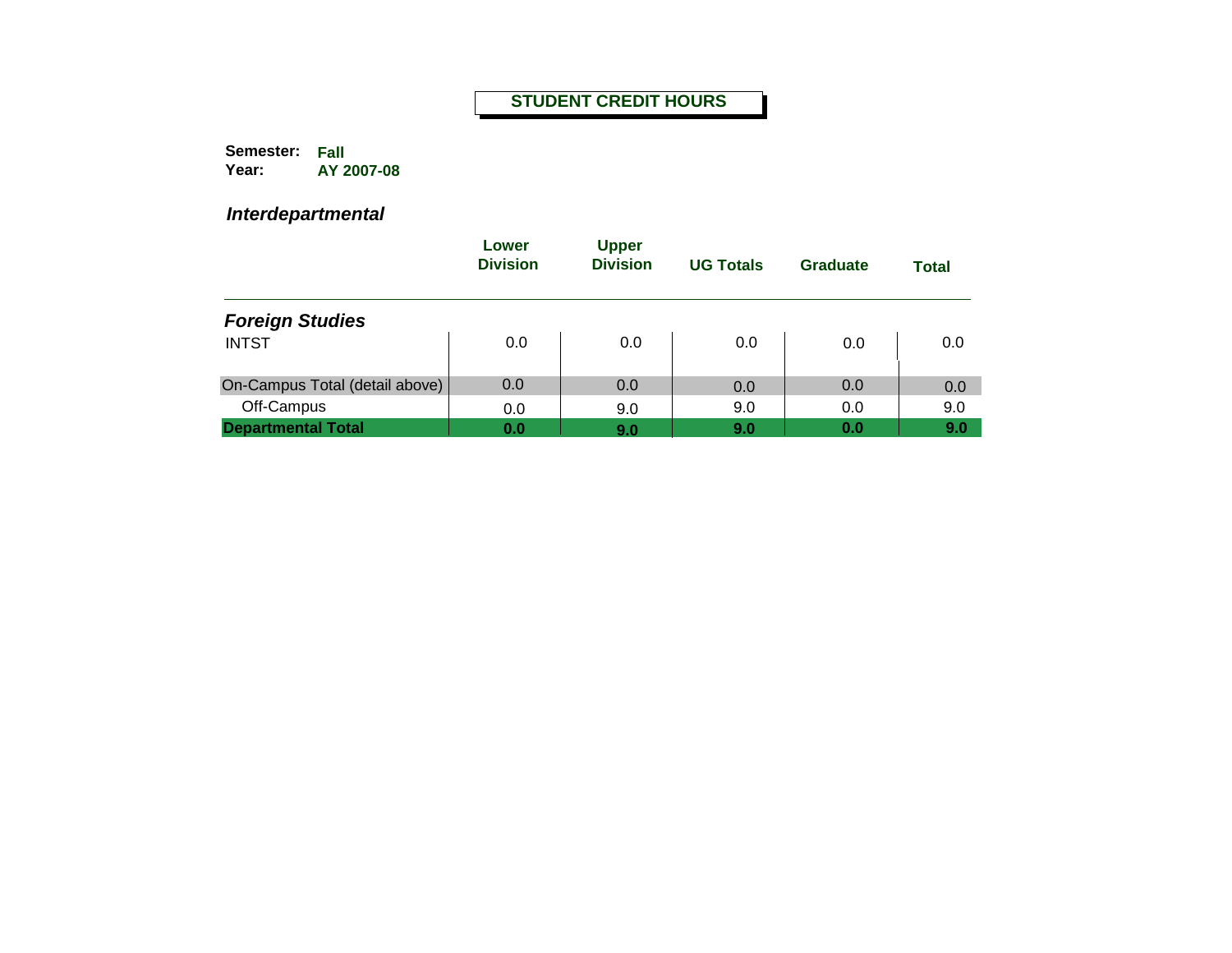**Semester: Fall Year: AY 2007-08**

|                                | Lower<br><b>Division</b> | <b>Upper</b><br><b>Division</b> | <b>UG Totals</b> | <b>Graduate</b> | <b>Total</b> |
|--------------------------------|--------------------------|---------------------------------|------------------|-----------------|--------------|
| <b>Honors</b>                  |                          |                                 |                  |                 |              |
| <b>HONRS</b>                   | 370.0                    | 345.0                           | 715.0            | 0.0             | 715.0        |
| On-Campus Total (detail above) | 370.0                    | 345.0                           | 715.0            | 0.0             | 715.0        |
| Off-Campus                     | 0.0                      | 0.0                             | 0.0              | 0.0             | 0.0          |
| <b>Departmental Total</b>      | 370.0                    | 345.0                           | 715.0            | 0.0             | 715.0        |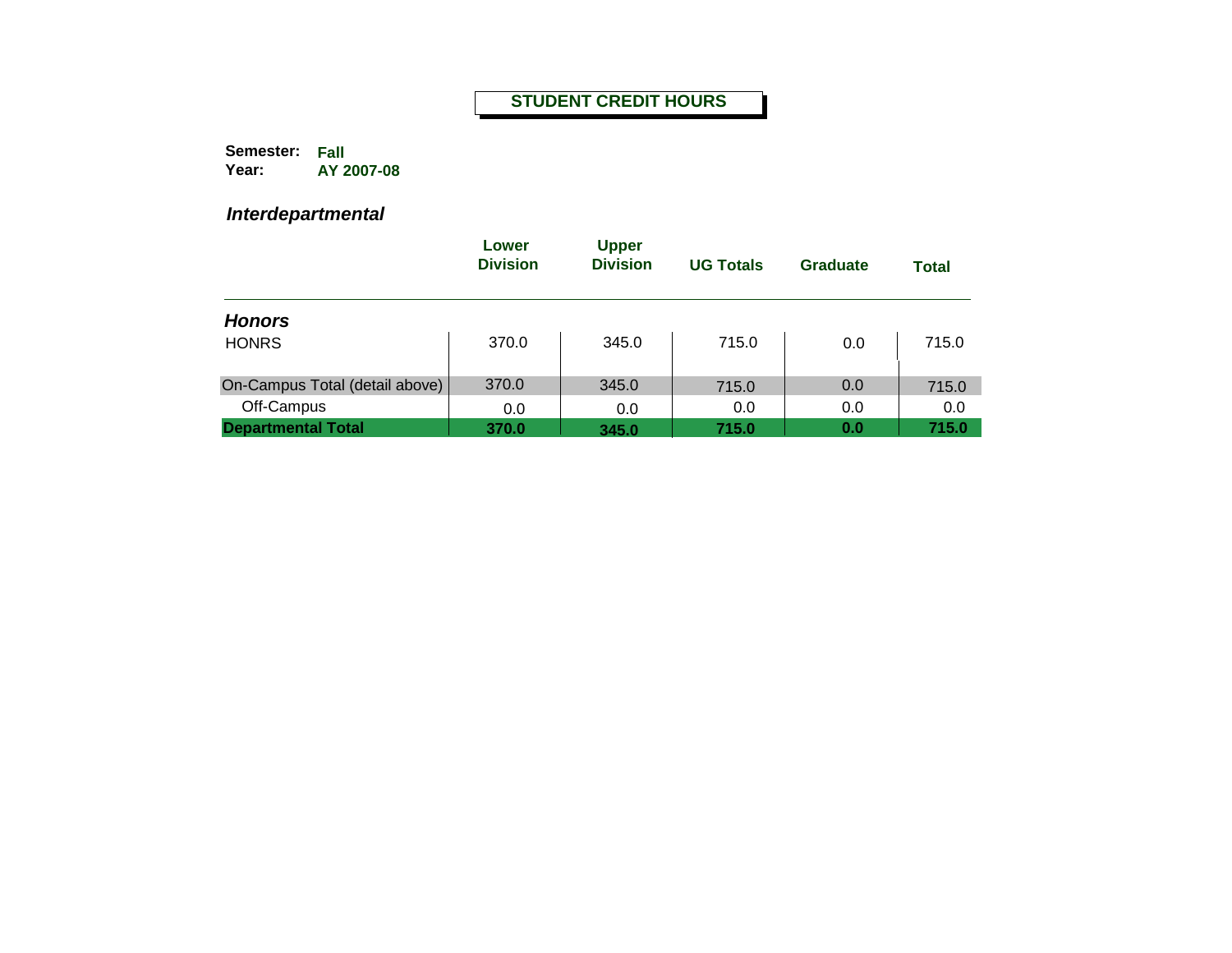**Semester: Fall Year: AY 2007-08**

|                                | Lower<br><b>Division</b> | <b>Upper</b><br><b>Division</b> | <b>UG Totals</b> | Graduate | <b>Total</b> |
|--------------------------------|--------------------------|---------------------------------|------------------|----------|--------------|
| <b>Interdepartmental</b>       |                          |                                 |                  |          |              |
| <b>DOC</b>                     | 0.0                      | 0.0                             | 0.0              | 0.0      | 0.0          |
| ID                             | 260.0                    | 0.0                             | 260.0            | 0.0      | 260.0        |
| <b>MASTR</b>                   | 0.0                      | 0.0                             | 0.0              | 0.0      | 0.0          |
| <b>NSE</b>                     | 0.0                      | 60.0                            | 60.0             | 0.0      | 60.0         |
| On-Campus Total (detail above) | 260.0                    | 60.0                            | 320.0            | 0.0      | 320.0        |
| Off-Campus                     | 0.0                      | 0.0                             | 0.0              | 0.0      | 0.0          |
| <b>Departmental Total</b>      | 260.0                    | 60.0                            | 320.0            | 0.0      | 320.0        |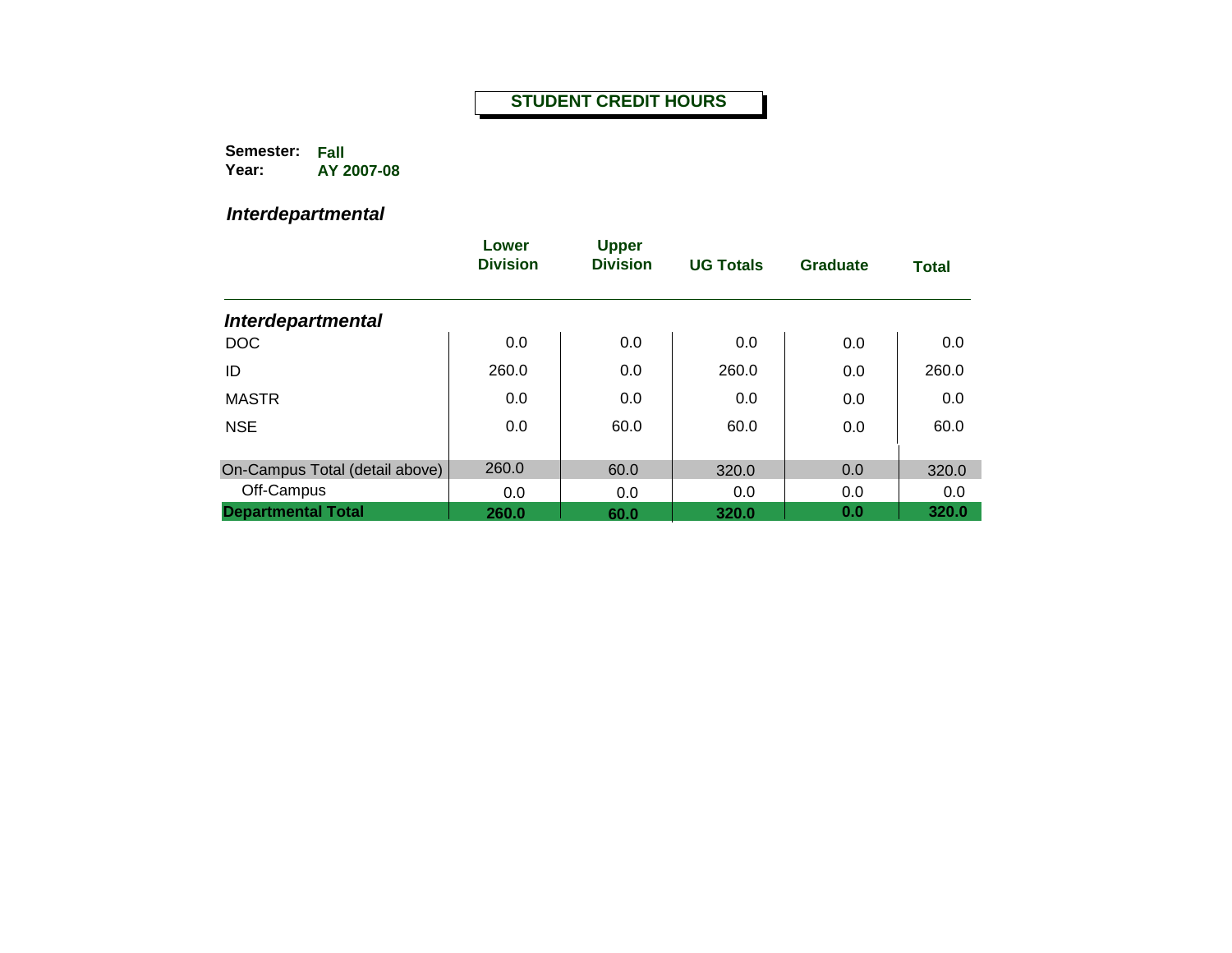**Semester: Fall Year: AY 2007-08**

|                                | Lower<br><b>Division</b> | <b>Upper</b><br><b>Division</b> | <b>UG Totals</b> | Graduate | <b>Total</b> |
|--------------------------------|--------------------------|---------------------------------|------------------|----------|--------------|
| <b>University College</b>      |                          |                                 |                  |          |              |
| <b>INTST</b>                   | 0.0                      | 24.0                            | 24.0             | 0.0      | 24.0         |
| On-Campus Total (detail above) | 0.0                      | 24.0                            | 24.0             | 0.0      | 24.0         |
| Off-Campus                     | 0.0                      | 27.0                            | 27.0             | 0.0      | 27.0         |
| <b>Departmental Total</b>      | 0.0                      | 51.0                            | 51.0             | 0.0      | 51.0         |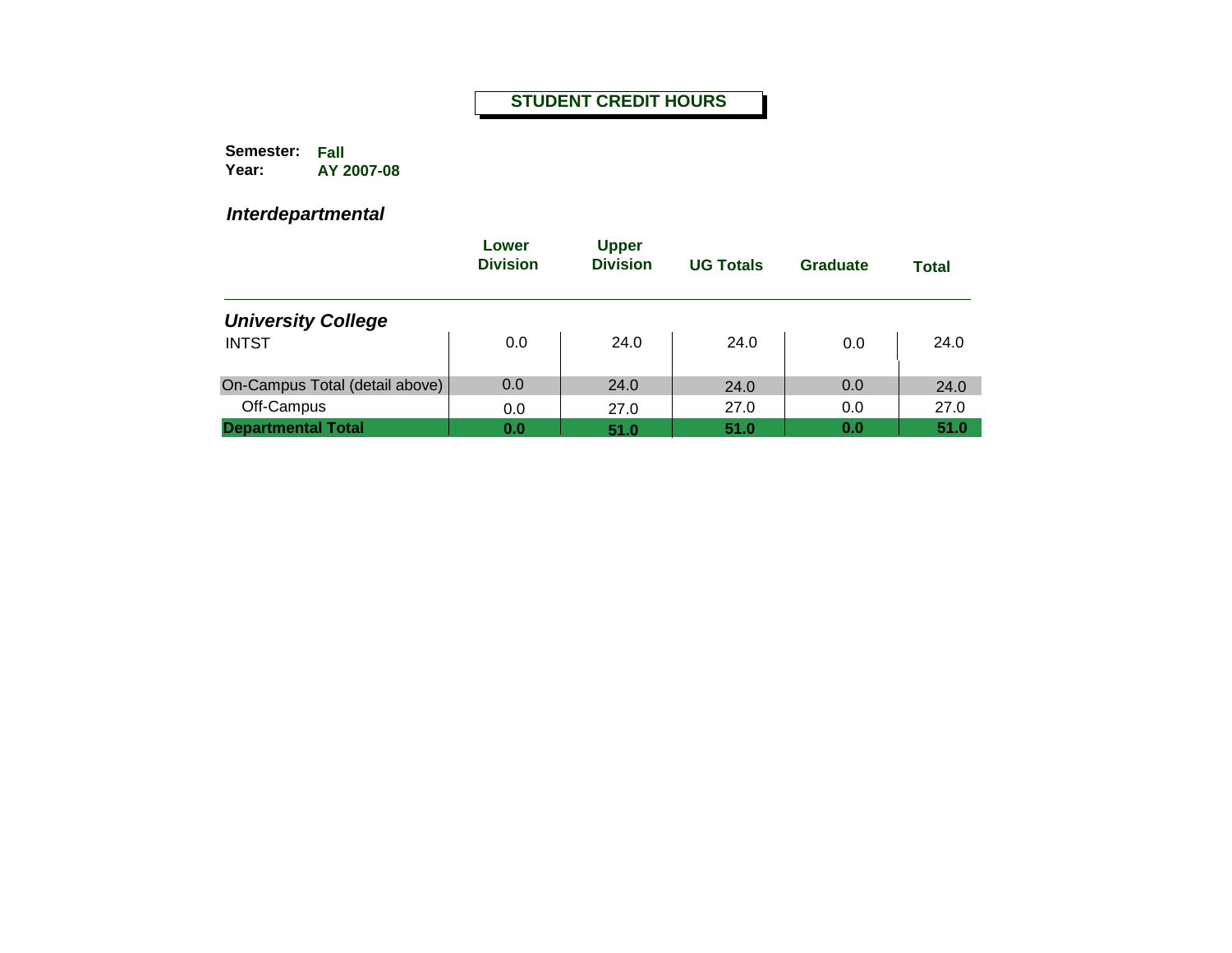**Semester: Fall Year: AY 2007-08**

|                                | Lower<br><b>Division</b> | <b>Upper</b><br><b>Division</b> | <b>UG Totals</b> | <b>Graduate</b> | <b>Total</b> |
|--------------------------------|--------------------------|---------------------------------|------------------|-----------------|--------------|
| <b>Counseling Psychology</b>   |                          |                                 |                  |                 |              |
| <b>CPSY</b>                    | 359.0                    | 699.0                           | 1058.0           | 1068.0          | 2126.0       |
| <b>DISS</b>                    | 0.0                      | 0.0                             | 0.0              | 20.0            | 20.0         |
| <b>DOC</b>                     | 0.0                      | 0.0                             | 0.0              | 0.0             | 0.0          |
| <b>RES</b>                     | 0.0                      | 0.0                             | 0.0              | 3.0             | 3.0          |
| <b>SOPSY</b>                   | 0.0                      | 0.0                             | 0.0              | 141.0           | 141.0        |
| On-Campus Total (detail above) | 359.0                    | 699.0                           | 1058.0           | 1232.0          | 2290.0       |
| Off-Campus                     | 168.0                    | 613.0                           | 781.0            | 0.0             | 781.0        |
| <b>Departmental Total</b>      | 527.0                    | 1312.0                          | 1839.0           | 1232.0          | 3071.0       |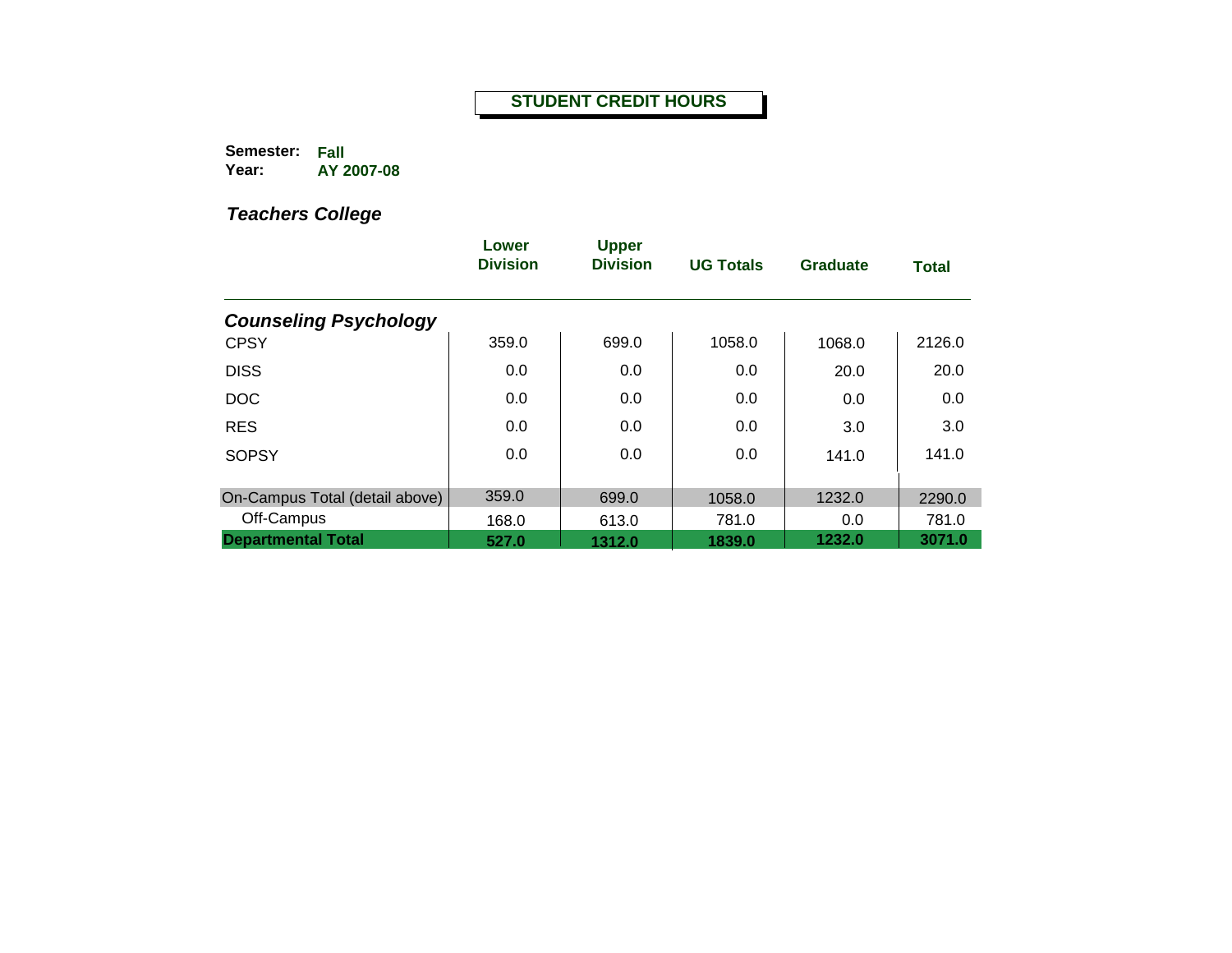**Semester: Fall Year: AY 2007-08**

|                                | Lower<br><b>Division</b> | <b>Upper</b><br><b>Division</b> | <b>UG Totals</b> | Graduate | <b>Total</b> |
|--------------------------------|--------------------------|---------------------------------|------------------|----------|--------------|
| <b>Elementary Education</b>    |                          |                                 |                  |          |              |
| <b>DISS</b>                    | 0.0                      | 0.0                             | 0.0              | 20.0     | 20.0         |
| <b>DOC</b>                     | 0.0                      | 0.0                             | 0.0              | 0.0      | 0.0          |
| <b>EDEL</b>                    | 1758.0                   | 2493.0                          | 4251.0           | 6.0      | 4257.0       |
| <b>EDRDG</b>                   | 0.0                      | 777.0                           | 777.0            | 10.0     | 787.0        |
| On-Campus Total (detail above) | 1758.0                   | 3270.0                          | 5028.0           | 36.0     | 5064.0       |
| Off-Campus                     | 0.0                      | 109.0                           | 109.0            | 690.0    | 799.0        |
| <b>Departmental Total</b>      | 1758.0                   | 3379.0                          | 5137.0           | 726.0    | 5863.0       |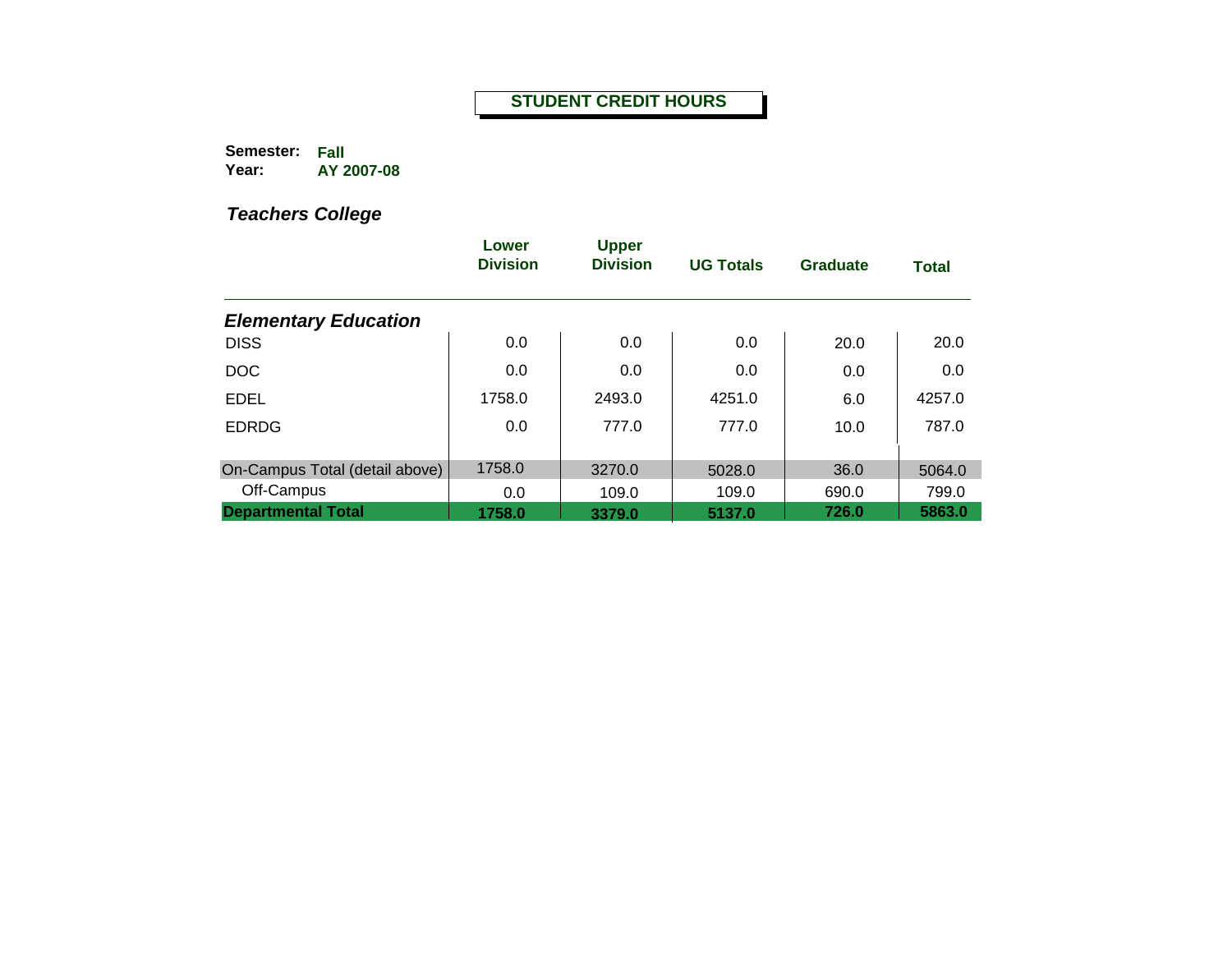**Semester: Fall Year: AY 2007-08**

|                                | Lower<br><b>Division</b> | <b>Upper</b><br><b>Division</b> | <b>UG Totals</b> | Graduate | <b>Total</b> |
|--------------------------------|--------------------------|---------------------------------|------------------|----------|--------------|
| <b>Educational Psychology</b>  |                          |                                 |                  |          |              |
| <b>DISS</b>                    | 0.0                      | 0.0                             | 0.0              | 15.0     | 15.0         |
| <b>DOC</b>                     | 0.0                      | 0.0                             | 0.0              | 0.0      | 0.0          |
| <b>EDPSY</b>                   | 1923.0                   | 1332.0                          | 3255.0           | 801.0    | 4056.0       |
| ID                             | 0.0                      | 0.0                             | 0.0              | 8.0      | 8.0          |
|                                |                          |                                 |                  |          |              |
| On-Campus Total (detail above) | 1923.0                   | 1332.0                          | 3255.0           | 824.0    | 4079.0       |
| Off-Campus                     | 33.0                     | 279.0                           | 312.0            | 780.0    | 1092.0       |
| <b>Departmental Total</b>      | 1956.0                   | 1611.0                          | 3567.0           | 1604.0   | 5171.0       |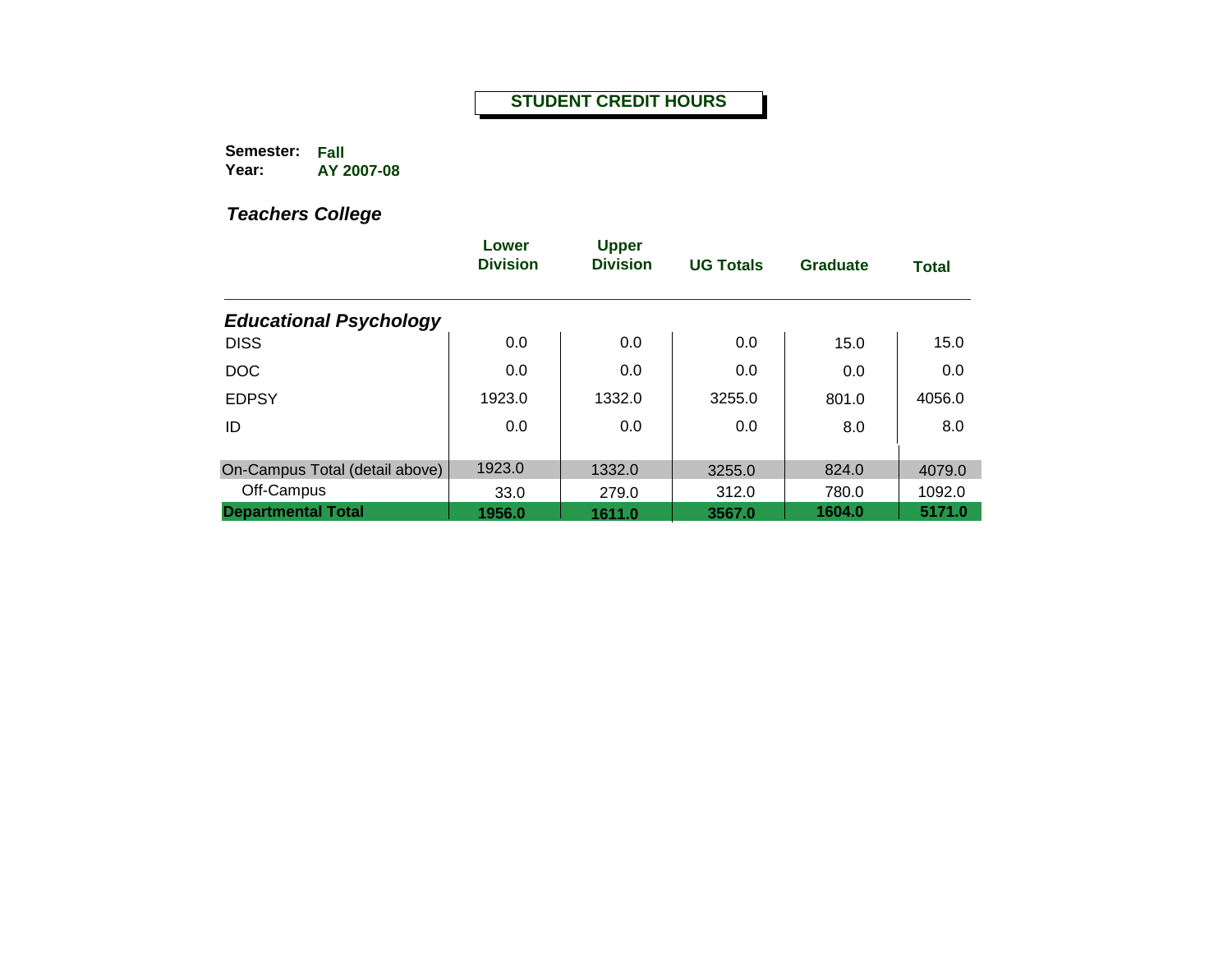**Semester: Fall Year: AY 2007-08**

|                                | Lower<br><b>Division</b> | <b>Upper</b><br><b>Division</b> | <b>UG Totals</b> | <b>Graduate</b> | <b>Total</b> |
|--------------------------------|--------------------------|---------------------------------|------------------|-----------------|--------------|
| <b>Educational Studies</b>     |                          |                                 |                  |                 |              |
| <b>DISS</b>                    | 0.0                      | 0.0                             | 0.0              | 35.0            | 35.0         |
| <b>DOC</b>                     | 0.0                      | 0.0                             | 0.0              | 0.0             | 0.0          |
| <b>EDAC</b>                    | 0.0                      | 0.0                             | 0.0              | 206.0           | 206.0        |
| <b>EDALG</b>                   | 0.0                      | 154.0                           | 154.0            | 0.0             | 154.0        |
| <b>EDCUR</b>                   | 0.0                      | 0.0                             | 0.0              | 141.0           | 141.0        |
| <b>EDFON</b>                   | 0.0                      | 432.0                           | 432.0            | 63.0            | 495.0        |
| <b>EDHI</b>                    | 150.0                    | 57.0                            | 207.0            | 430.0           | 637.0        |
| <b>EDJHM</b>                   | 0.0                      | 243.0                           | 243.0            | 15.0            | 258.0        |
| <b>EDLIB</b>                   | 0.0                      | 118.0                           | 118.0            | 27.0            | 145.0        |
| <b>EDMUL</b>                   | 528.0                    | 12.0                            | 540.0            | 30.0            | 570.0        |
| <b>EDSEC</b>                   | 435.0                    | 991.0                           | 1426.0           | 29.0            | 1455.0       |
| <b>EDSUP</b>                   | 0.0                      | 0.0                             | 0.0              | 9.0             | 9.0          |
| <b>EDTEC</b>                   | 103.0                    | 50.0                            | 153.0            | 15.0            | 168.0        |
| ID                             | 0.0                      | 0.0                             | 0.0              | 18.0            | 18.0         |
| On-Campus Total (detail above) | 1216.0                   | 2057.0                          | 3273.0           | 1018.0          | 4291.0       |
| Off-Campus                     | 396.0                    | 36.0                            | 432.0            | 681.0           | 1113.0       |
| <b>Departmental Total</b>      | 1612.0                   | 2093.0                          | 3705.0           | 1699.0          | 5404.0       |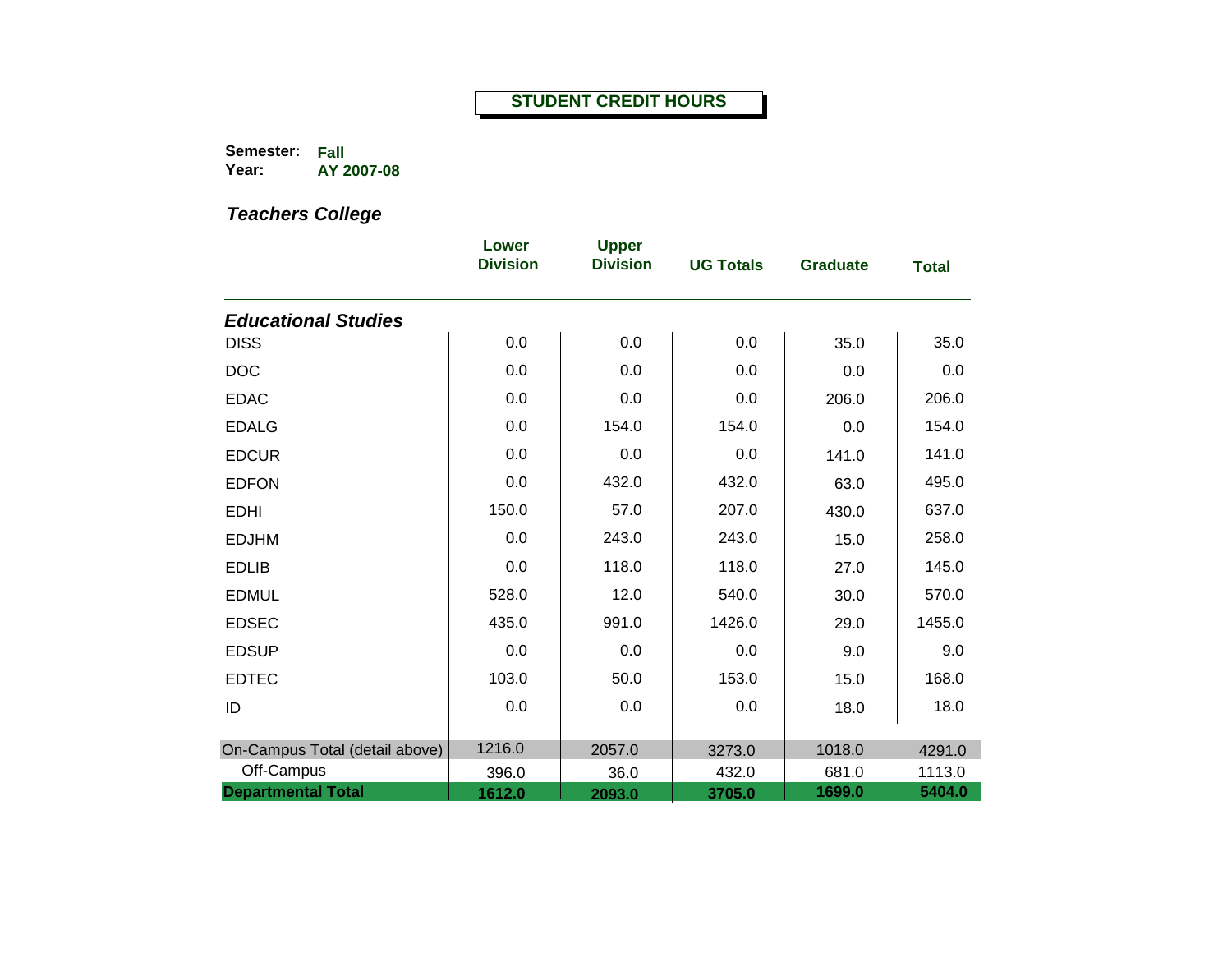**Semester: Fall Year: AY 2007-08**

|                                | Lower<br><b>Division</b> | <b>Upper</b><br><b>Division</b> | <b>UG Totals</b> | Graduate | <b>Total</b> |
|--------------------------------|--------------------------|---------------------------------|------------------|----------|--------------|
| <b>Educational Leadership</b>  |                          |                                 |                  |          |              |
| <b>DISS</b>                    | 0.0                      | 0.0                             | 0.0              | 5.0      | 5.0          |
| <b>EDAD</b>                    | 0.0                      | 0.0                             | 0.0              | 45.0     | 45.0         |
| On-Campus Total (detail above) | 0.0                      | 0.0                             | 0.0              | 50.0     | 50.0         |
| Off-Campus                     | 0.0                      | 0.0                             | 0.0              | 1368.0   | 1368.0       |
| <b>Departmental Total</b>      | 0.0                      | 0.0                             | 0.0              | 1418.0   | 1418.0       |